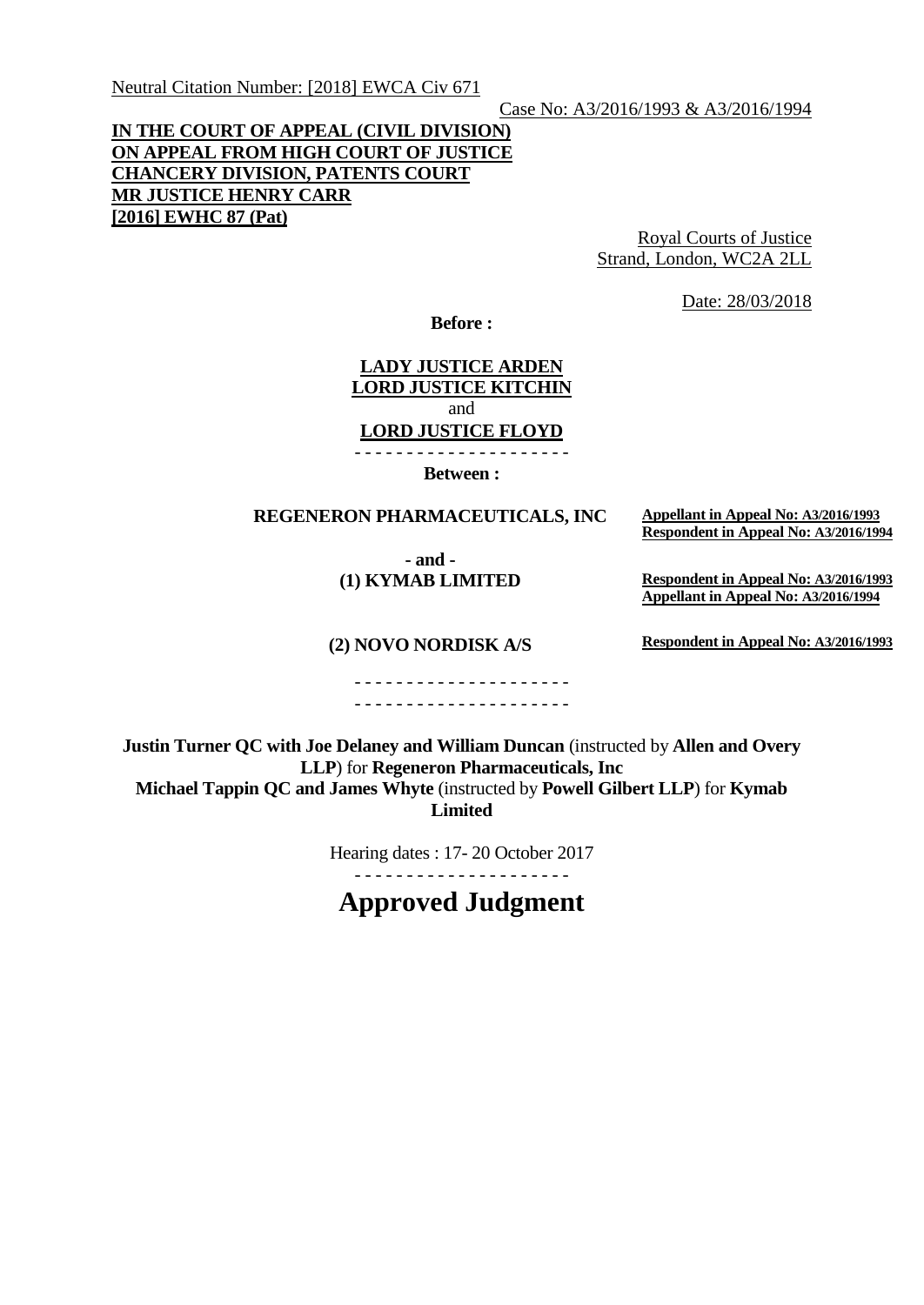## **Lord Justice Kitchin:**

- 1. The claimant and appellant ("Regeneron") appeals from the decision of Henry Carr J that European Patent (UK) No 1 360 287 and its divisional European Patent (UK) No 2 264 163 ("the 287 patent" and "the 163 patent" respectively) are invalid. The first respondent ("Kymab") cross-appeals against the judge's finding that its various strains of transgenic mice would infringe claims 5 and 6 of the 287 patent and claim 1 of the 163 patent if those patents had not been invalid. The second respondent, Novo Nordisk, although formally a party to Regeneron's appeal, has not taken any active part because Regeneron discontinued its infringement claim against it shortly before the trial. Its counterclaim for revocation survives, and for that purpose it adopts Kymab's submissions. This is the judgment of the court on the appeal.
- 2. The disclosure of the two patents is substantially the same, the material differences lying in the claims. For that reason we will refer to paragraphs in the description of the 287 patent, as the judge did.

### **The technical background in outline**

3. The patents are concerned with biotechnology, and in particular the production of human antibodies using transgenic mice. This is a field of great technical complexity. The judge began his judgment by describing some of the basic concepts in a passage which was not the subject of any dispute either before him or before us: see [2016] EWHC 87 (Pat) at [8]-[79] to which the reader can refer for the fine detail. In the summary which follows we draw heavily on that description. All of it formed part of the common general knowledge of the relevant skilled team at the priority date of the patents, which was 16 February 2001.

### **Antibodies**

- 4. By the priority date, the potential uses of antibodies (also known as immunoglobulins) for use in treating human disease had been well recognised, and a number of different antibodies had been developed and approved for such use. These included mouse antibodies, chimeric antibodies and humanised antibodies.
- 5. Antibodies all share a characteristic unit structure consisting of four polypeptide chains: two identical "heavy" chains and two identical "light" chains. The structure of an antibody (or "Ig") is traditionally depicted as having a Y-formation as shown below. The light and heavy chains are so called because the former are made up of only two immunoglobulin domains, while heavy chains are made up of four (or five). One end of both the heavy and light chains is variable in sequence and is known as the variable region, whilst the other end is constant in sequence (for a given class or isotype) and is known as the constant region.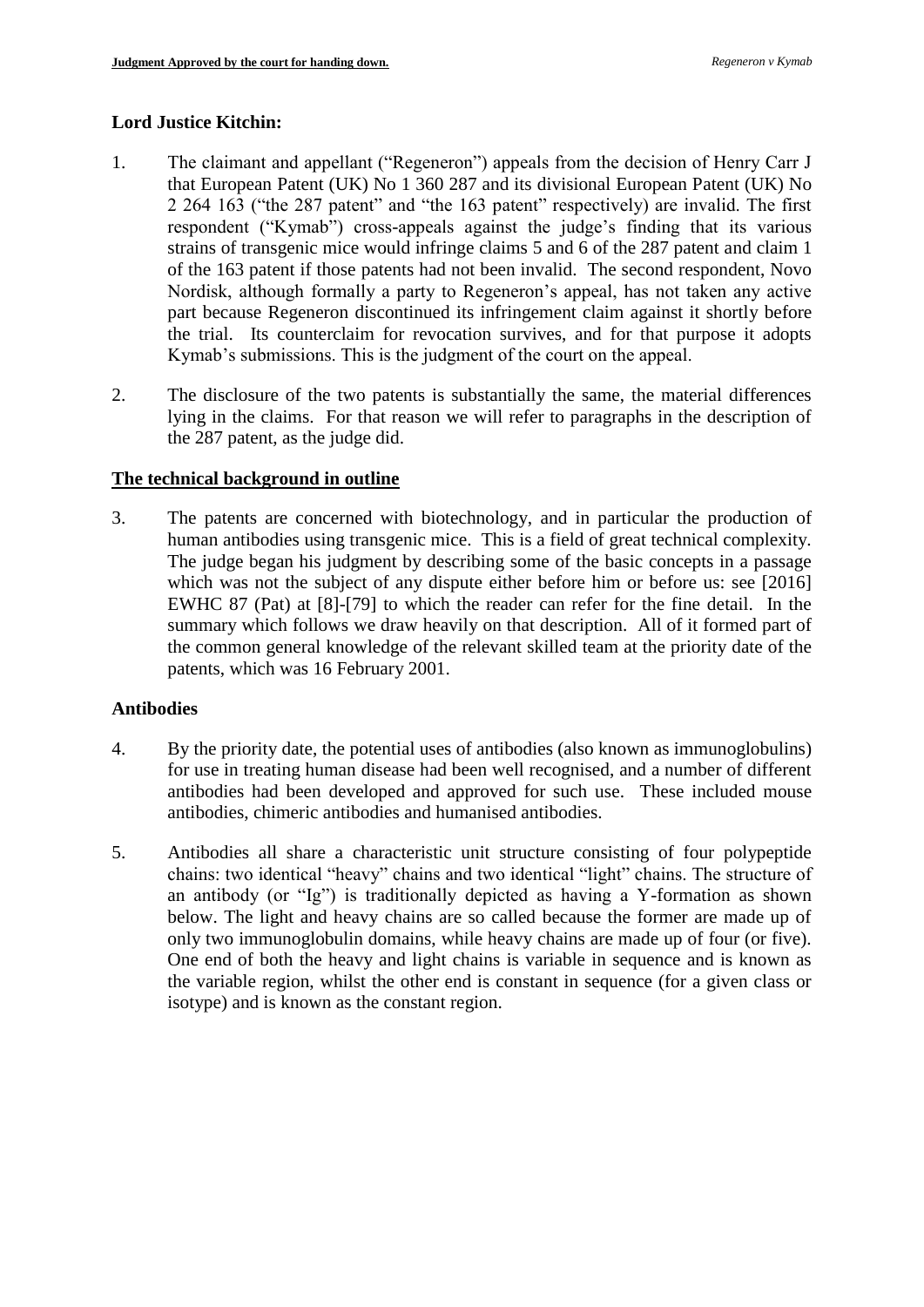

- 6. The light chains are found in two isotypes, kappa ("κ" or "K") and lambda ("λ" or "L"). There is no known functional difference between antibodies having K and L chains but they are encoded by genes on different chromosomes.
- 7. The immunoglobulin genes, which are responsible for encoding the heavy and light chains, are not present in germline B cells in a form which is transcribed as a functional unit that encodes an antibody. Instead the relevant loci contain a series of segments which recombine during the B cell maturation process to form unique immunoglobulin heavy and light chain loci. These segments are known as variable (V), diversity (D), joining (J) and constant (C) gene segments. The heavy chain of an antibody has V, D, J and C segments. The light chains have only V, J and C segments.
- 8. During B cell development the V, D, and J segments (in the case of the heavy chain) and the V and J segments (in the case of the light chain) are joined together at the DNA level in a process known as VDJ recombination or somatic gene rearrangement. The eventual result is the production, after transcription and translation, of a huge array of different antibodies. The process of rearrangement, and then transcription and translation of the heavy chain of an antibody is shown schematically below: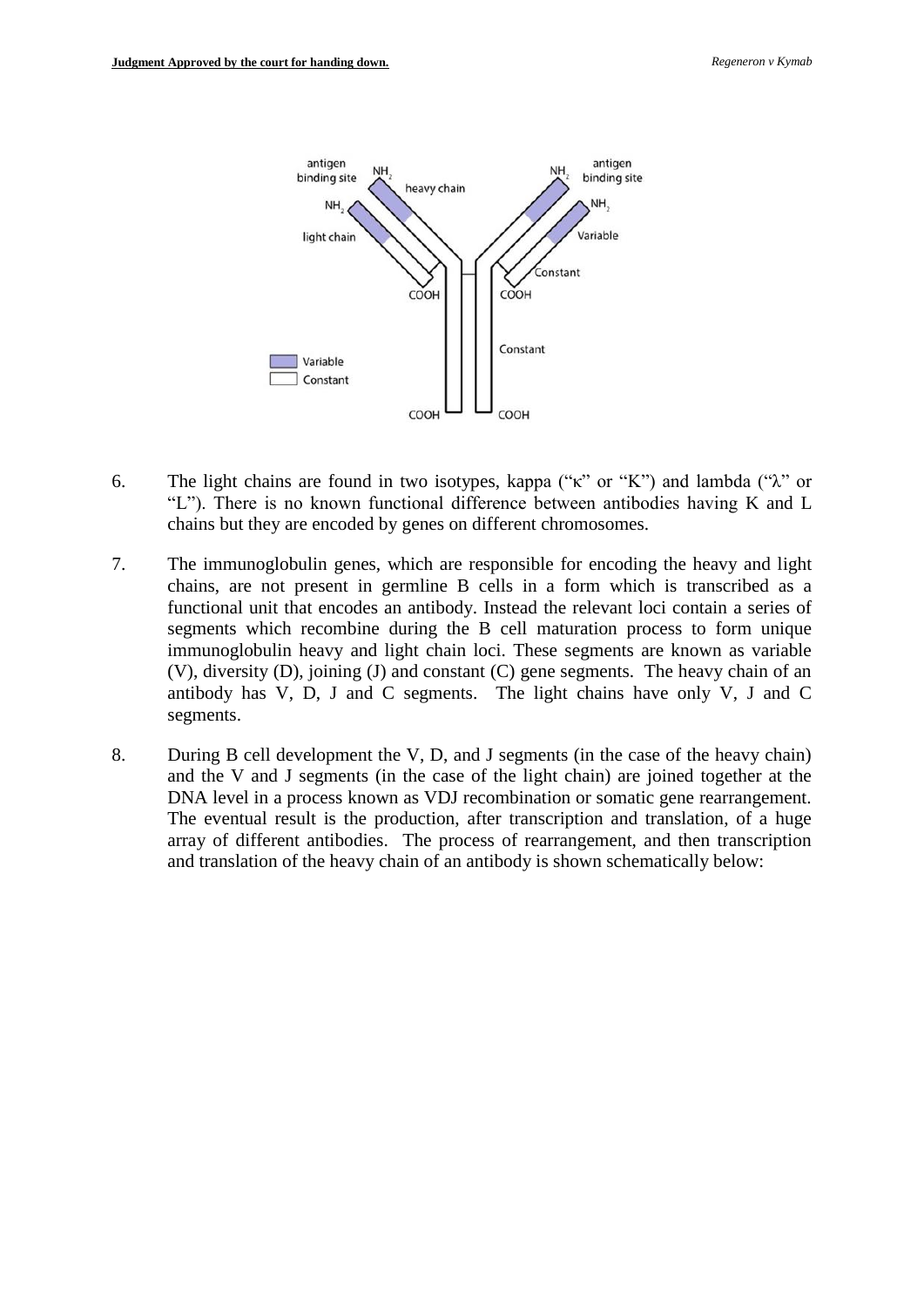

9. After VDJ rearrangement, if a B cell is engaged by a fully mature and activated T cell of appropriate specificity, the B cell turns on activation induced cytidine deaminase which results in a wide spectrum of mutations in the antibody genes. Any given V segment may undergo anything from zero to dozens of mutations leading to numerous amino acid substitutions in the V regions. Favourable mutations confer an increase in affinity for the antigen, and B cells harbouring such mutations have a selective advantage, whereas deleterious mutations eventually ensure that the irrelevant B cells are eliminated. This process of mutation is known as somatic hypermutation and it improves still further the strength of the antibody response.

### **Antibodies in therapy**

- 10. Antibodies incorporating mouse regions can create an immune response in humans (known as the HAMA response or human anti-mouse antibody response). To avoid the HAMA response it was known to be preferable to use an antibody that was fully human, as opposed to a murine antibody or a chimeric antibody (which has mouse variable regions and human constant regions) or a humanised antibody (which has the complementarity determining regions of a murine antibody grafted onto a human antibody).
- 11. The antibodies used for therapy at the priority date were monoclonal antibodies. Monoclonal antibodies were first described in Köhler and Milstein's 1975 paper in the journal Nature where they proposed a technique whereby a transformed (cancerous) B cell (i.e. myeloma) was fused with a normal antibody producing B cell to create a "hybridoma" that grows freely in vitro while continuing to produce an antibody. The hybridoma thus carried a single rearranged immunoglobulin heavy ("IgH") gene, and a single rearranged immunoglobulin kappa ("IgK") or lambda ("IgL") gene, and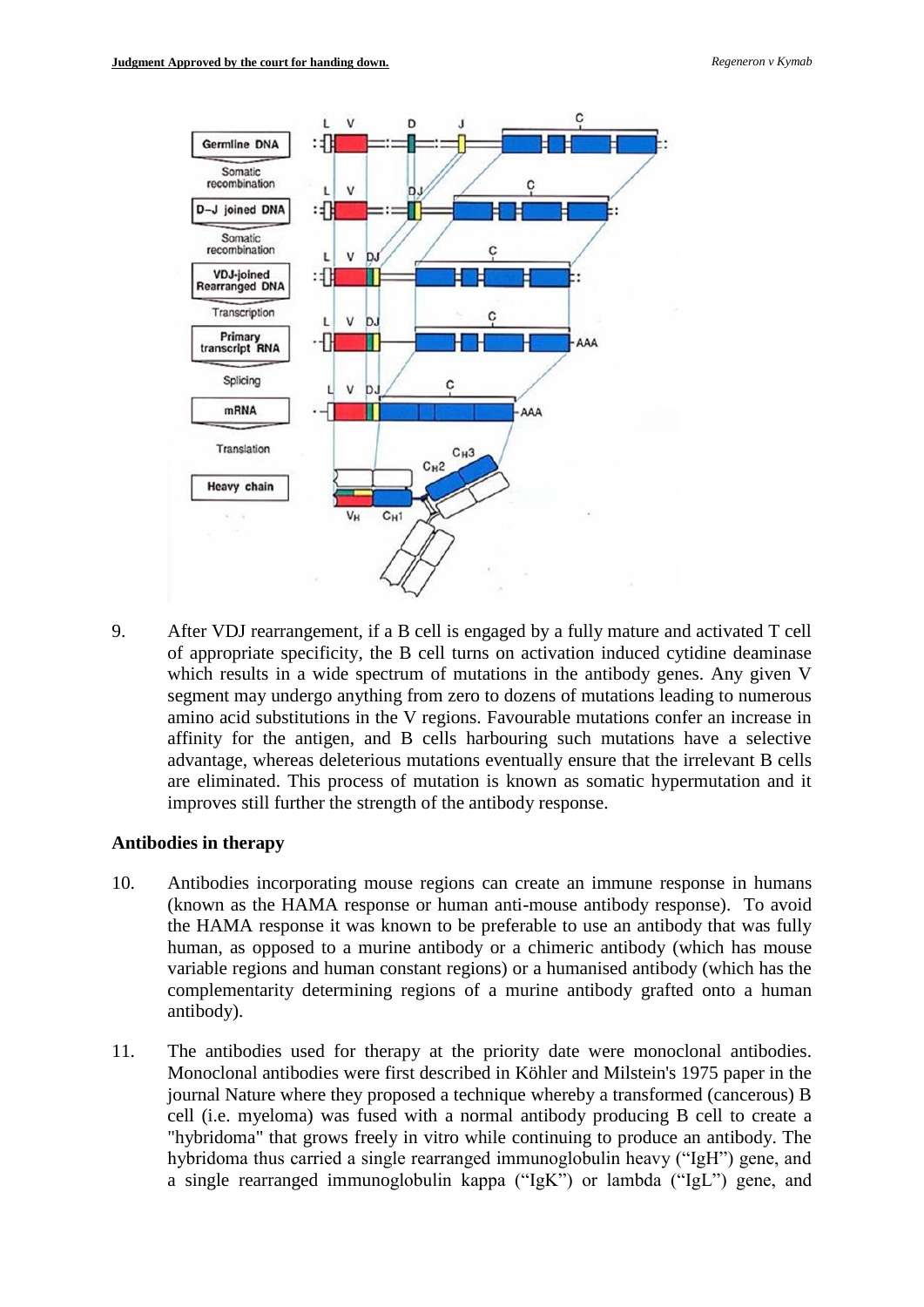secreted antibody molecules of a single specificity into the culture supernatant. The ability to produce monoclonal antibodies specific to particular human receptors opened up the possibility of major advances in the treatment of disease.

### **Immunoglobulin locus size**

- 12. The mouse and human Ig loci are of different sizes and contain different numbers of V, (D) and J gene segments. The human IgH locus is approximately 1,250 kb long. The human IgK locus is approximately 1,820 kb long, and the IgL locus is approximately 1,050 kb long and is located on chromosome 22.
- 13. The murine IgH locus is approximately 3 Mb in length. The murine IgK locus is approximately 3.2 Mb in length, and the murine IgL locus is smaller than the other loci at just 240 kb in length.

## **Transgenics**

- 14. Transgenics is the term used to describe the introduction of a DNA fragment encoding a functional gene product into the germ line of a different species. In transgenics, one can take a human antibody gene and insert it into the mouse genome. If one challenges the mouse with a target antigen of interest the mouse will produce antibodies with its B cells. One can then screen for the B cell which is producing the antibody of interest.
- 15. Transgenics can be carried out broadly by two techniques. The first is random integration into the target genome, and the second is by targeted integration. Random integration was a technique practised by groups including those of Brüggeman, Lonberg and Abgenix before the priority date. Targeted integrations can be achieved by two methods, namely homologous recombination and site-specific recombination ("SSR").
- 16. Most methods of gene targeting involve rare events so it is very desirable to be able to select or screen for the desired gene alteration and to discriminate against the others. Most methods of gene targeting use embryonic stem ("ES") cells. Selectable markers can be used to select for ES cells in which the targeting construct has integrated.
- 17. Vectors to carry the DNA fragment to be incorporated into the host genome differ depending on whether they are to be used for homologous recombination or SSR. A targeting vector for homologous recombination includes flanking homology arms which are selected so that they are highly related and preferably identical in DNA sequence to the sequences that flank the target sequence being modified or replaced in the genome. The length and degree of sequence homology of the homology arms is an important factor in determining the efficiency of incorporation of the targeting construct. The process is illustrated in the following diagram: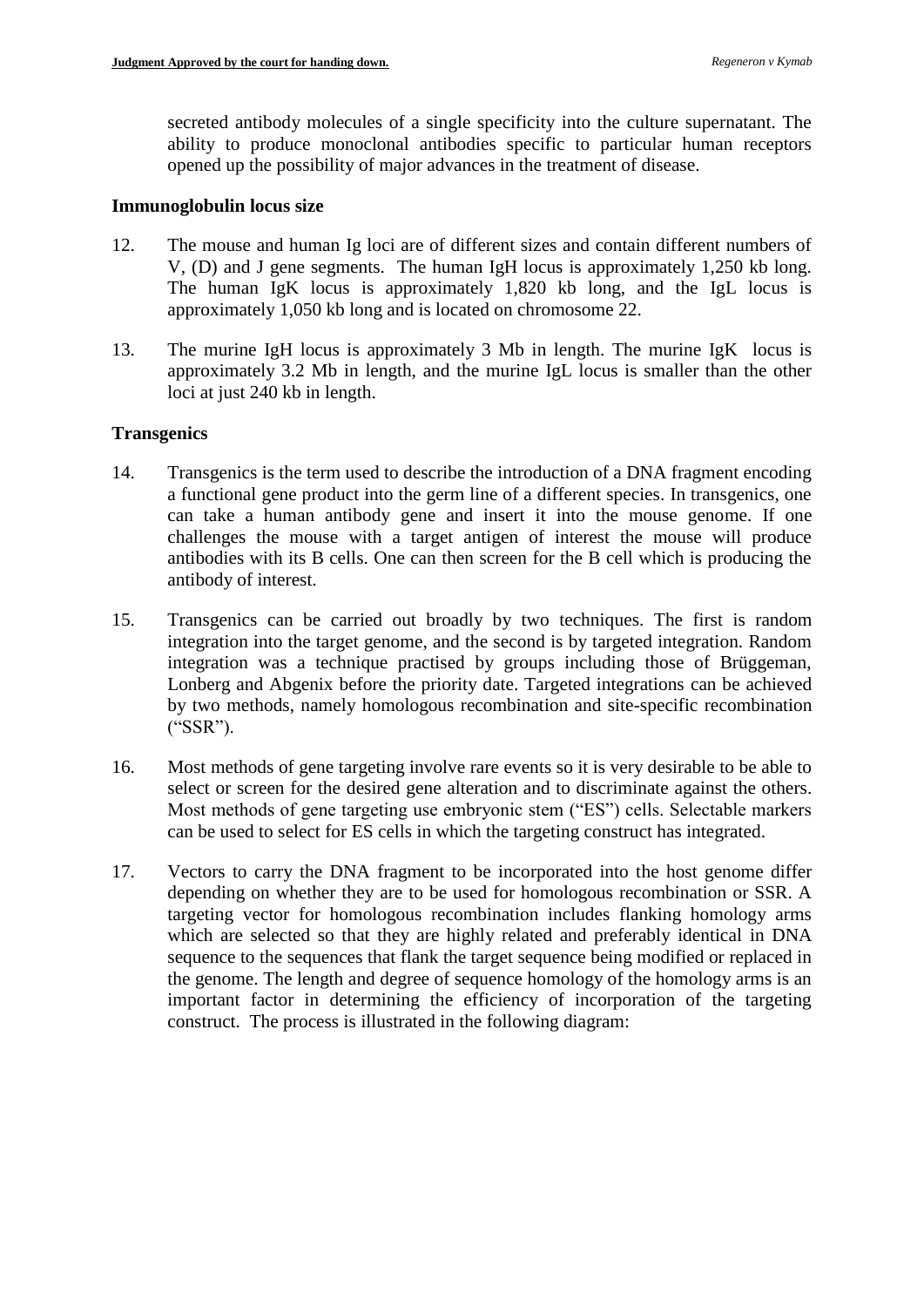

- 18. A targeting vector for SSR uses a site-specific recombinase enzyme and its target sequence. The enzyme cleaves the DNA at a distinct target sequence and ligates it to the cleaved DNA of a second target of the same nature to generate a specific recombination event. The SSR sequence is first introduced into the host (by homologous recombination), followed by the use of the site for site-specific recombination. SSR can be used for targeted insertion or replacement of an endogenous gene in whole or in part. This system was particularly efficient at making deletions from the host genome.
- 19. Site directed integration by SSR can be achieved by recombinase-mediated cassette exchange ("RMCE"). This involves flanking the insert with two different recombination sequences and using these to exchange the insert with the sequence flanked by the sites in the host genome.
- 20. Traditional cloning techniques involved the use of the polymerase chain reaction ("PCR") to generate DNA fragments, and the use of DNA ligase to join these fragments together. These constructs could be used with bacterial plasmid vectors, but were limited to constructs of up to 20 kb in size due to a lack of restriction sites.
- 21. By the priority date, recombineering was a well-known alternative method for constructing targeting vectors. Recombineering is a form of bacterial homologous recombination that does not use restriction enzymes, and is therefore suited to the engineering of long complex DNA structures.
- 22. Bacterial artificial chromosomes ("BACs") are single-copy, high capacity plasmids propagated in *E. coli*. BAC clones can be used to clone large segments of genomic material, up to at least 300 kb in length. BACs are easy to handle and stable. BAC libraries provide a resource for storing, accessing and cloning genes of interest.

## **The experts**

- 23. The judge heard evidence from four expert witnesses. For Regeneron, Professor Sir Martin Evans FRS gave evidence in the field of genetic engineering, and Professor Ploegh gave evidence in the field of immunology.
- 24. The judge found Professor Evans to be highly experienced in handling ES cells and that he had a broad knowledge of the relevant molecular biology techniques. The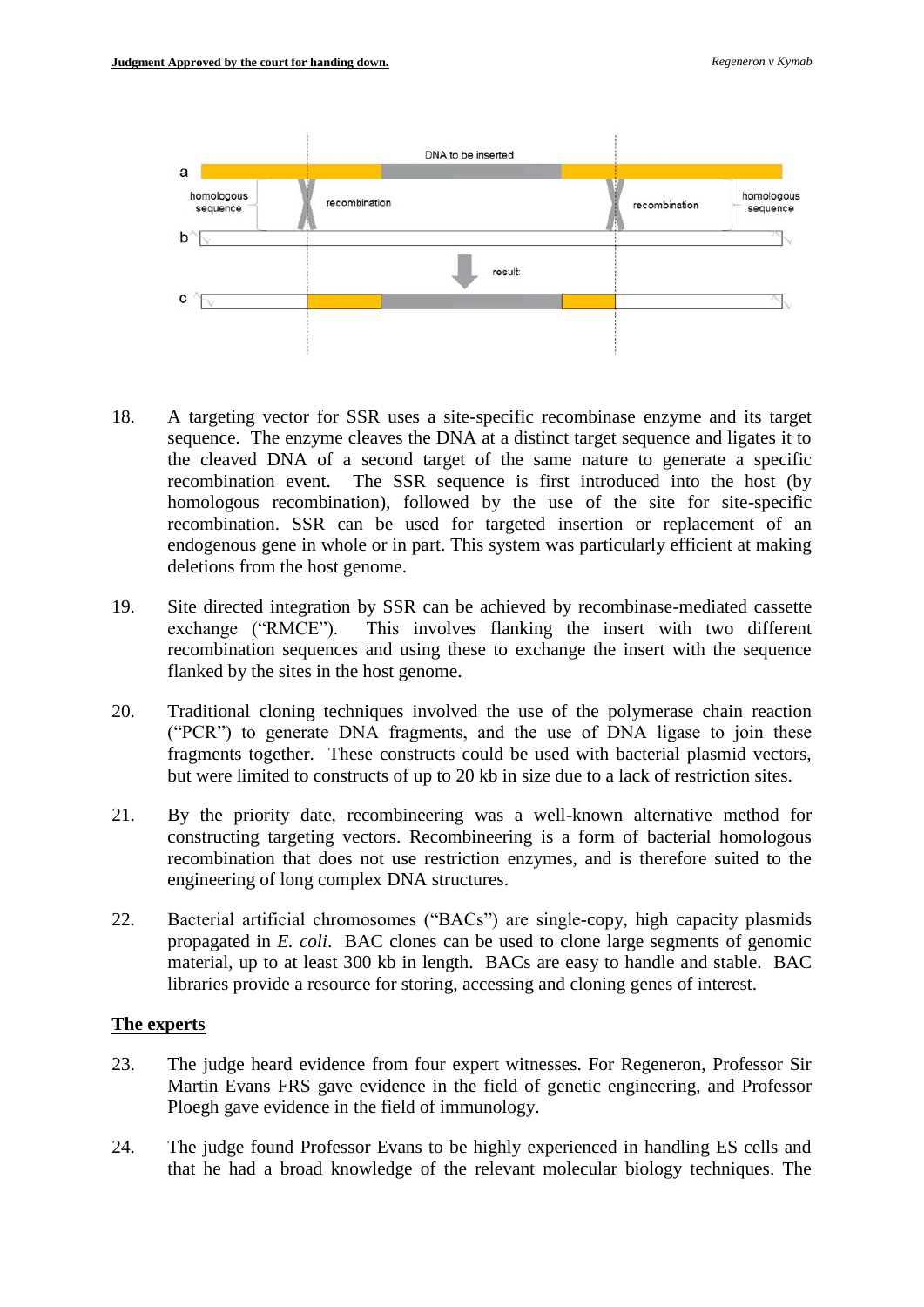judge found to him to be an exemplary witness who gave his evidence clearly and fairly.

- 25. As for Professor Ploegh, the judge rejected criticisms that he was not a specialist in B cell biology and lacked familiarity with the work of companies producing transgenic mice at the priority date. He also rejected criticisms that Professor Ploegh was biased in favour of Regeneron and that he took unmeritorious points.
- 26. For Kymab, Professor Stewart gave evidence in the field of genetic engineering and Professor Howard gave evidence in the field of immunology. Save for one matter which we do not think bears on this appeal, the judge rejected all criticism of Professor Stewart's evidence and found the manner in which he gave that evidence to be instructive and engaging, and the evidence itself to be of great assistance.
- 27. Professor Howard FRS is a leader in the field of immunology but had not worked on producing antibodies for use in therapy and was not a B cell specialist. Nevertheless, the judge found his evidence of great assistance.

## **The invention disclosed in the patents**

- 28. The invention disclosed in the two patents in suit has two principal aspects. A first aspect is the *in situ* replacement of mouse variable region immunoglobulin gene segments with human variable immunoglobulin gene segments, maintaining the mouse constant regions, so as to create what is called the "reverse chimeric locus". A second aspect of the disclosure concerns methods which can be used to target, via homologous recombination, and modify, endogenous genes and chromosomal loci in eukaryotic cells.
- 29. The concept of the reverse chimeric locus is described in the patent as part of Example 3. At [0113] the patent refers to prior art transgenic mice being used to produce fully human antibodies. As it explains, endogenous genes are "knocked out" of mice, and the genes replaced with their human counterparts (including both variable and constant sequences) to produce entirely human antibodies. The specification goes on to say that mice producing fully human antibodies have a reduced immune response. It is suggested that this may be because human antibodies produced by transgenic mice with entirely human constructs have reduced affinity compared with mouse antibodies. Reduced affinity could affect B-cell maturation and survival.
- 30. In discussing these prior art transgenic mice the judge found that the patent was referring to mice with a fully human immunoglobulin locus developed by groups such as Brüggeman, Lonberg and Abgenix. It is important to recognise that, in these prior art mice, the human immunoglobulin variable gene segments (together with the human immunoglobulin constant segments) are inserted randomly into the mouse genome, resulting in fully human antibodies.
- 31. The specification then goes on to explain at [0115] that the transgenic mouse with the reverse chimeric locus produces antibodies with human variable regions and mouse constant regions. The resultant hybrid immunoglobulin loci undergo the natural process of rearrangement during B-cell development to produce hybrid antibodies. It is further explained that these hybrid antibodies are not the final therapeutic product because they contain mouse constant regions which would be liable to induce the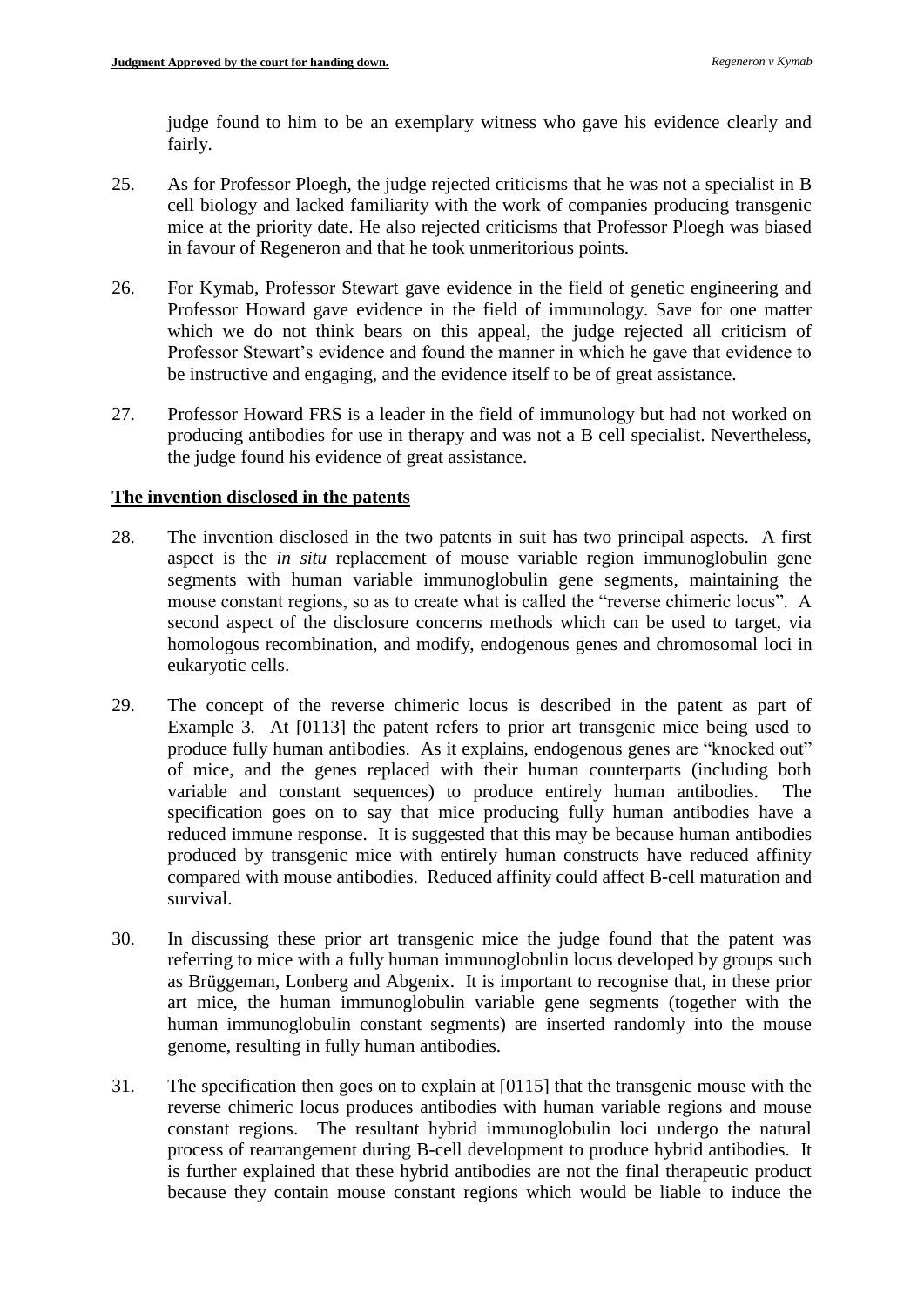HAMA response. They can however be engineered to produce fully human antibodies in a subsequent step by replacing the mouse constant regions with human constant regions. In this way the specificity of the human variable region is retained and immunogenicity is avoided.

- 32. The specification also advances an explanation of why the antibodies generated by the new transgenic mouse are superior to antibodies generated by the prior art mice. The murine constant regions retained in the new mouse will interact more efficiently with the other components of the mouse B cell receptor complex. In addition, the murine constant regions will be more specific than human constant regions in their interactions with corresponding receptors on mouse cells and complement molecules. These interactions are important for a strong and specific immune response, for the proliferation and maturation of B cells and for affinity maturation of antibodies.
- 33. At [0117] the specification explains that, because there is a direct substitution of human V, D and J or just V and J regions for the equivalent regions of the mouse loci, all of the sequences necessary for proper transcription, recombination, and/or class switching will remain intact. These include the murine immunoglobulin heavy chain intronic enhancer, Em, and the immunoglobulin 3' enhancer region, both of which play important roles in recombination and expression.
- 34. Kymab no longer contends, as it did at the trial, that the reverse chimeric locus was an obvious advance over the prior art. Dr Yancopoulos, one of the inventors of the patents and the President and Chief Scientific Officer of Regeneron, gave unchallenged evidence before the judge, which he accepted, as to how the invention of the reverse chimeric locus came about. Before the priority date Regeneron was a customer of a company called Medarex who, in collaboration with Kirin, another well-known company in this field, had produced transgenic mice with additional transchromosomal components, but without a reverse chimeric locus. Regeneron was dissatisfied with the performance of Medarex fully human immunoglobulin transgenic mice, which were failing to produce antibodies to targets which were known to induce antibody responses in wild type mice. The mice were what has been described as "immunologically sick". This resulted in the need to inoculate many more mice with the target of interest in order to identify an appropriate antibody than would be the case with the wild type, and in some cases an antibody could not be identified at all. It occurred to Dr Yancopoulos that the problem could be addressed by retaining the mouse constant regions and creating a hybrid locus. Such a mouse would theoretically not only be much more efficient and optimised in its immune function but also simultaneously avoid all the inherent breeding problems seen in the Medarex and Kirin mice, in terms of having to account for multiple transgenic loci at multiple non-endogenous locations, as well as instability problems with the Kirin minichromosome.
- 35. Until Dr Yancopoulos introduced the idea to Medarex, no scientist there had raised the possibility of any solution similar to that proposed by him. In particular nobody raised the possibility that putting human variable segments into the endogenous mouse locus would have any advantage, or that retaining mouse constant regions would have any utility or advantage.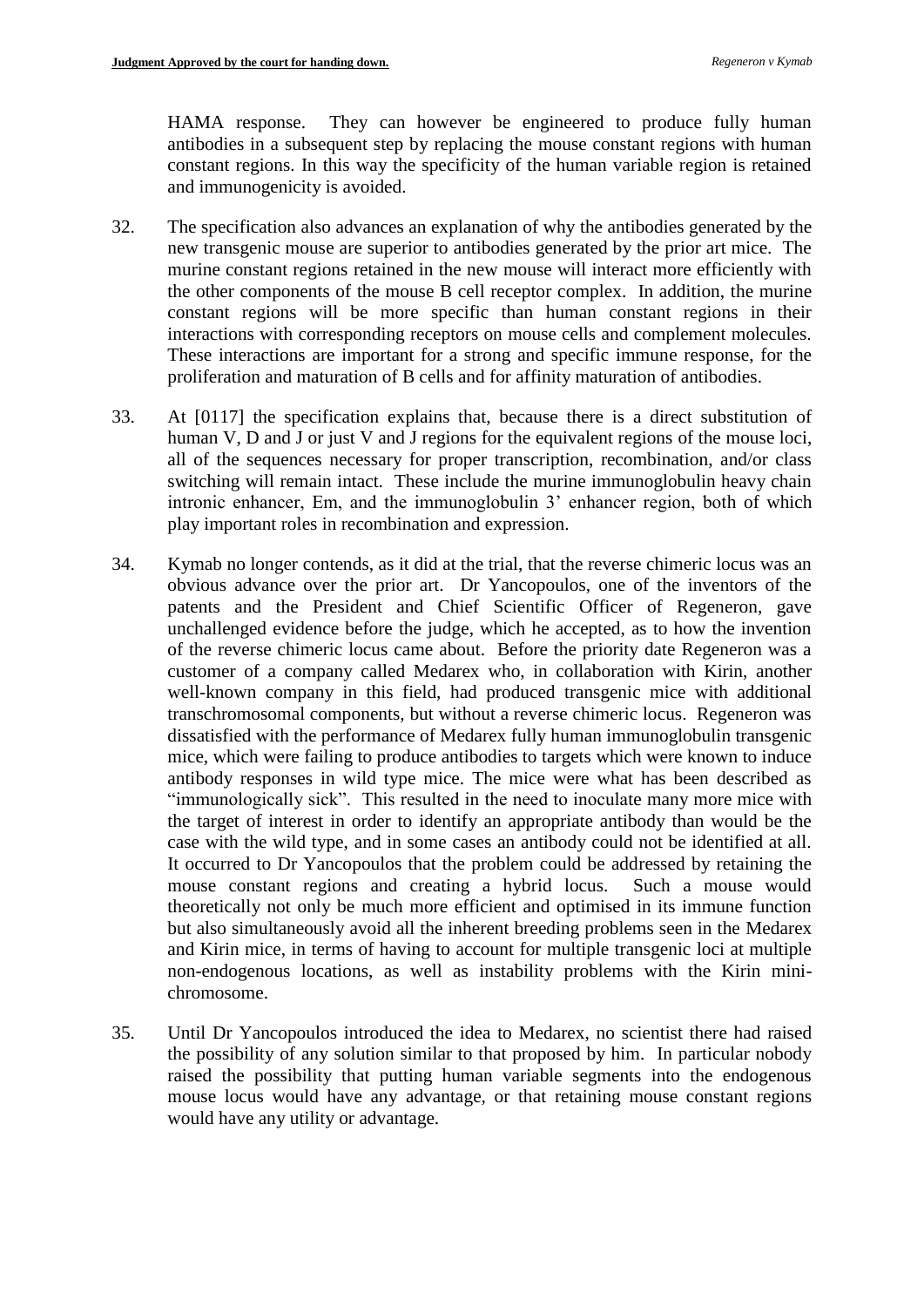- 36. Dr Yancopoulos had his idea at a time when, as the judge found, the thinking of those skilled in the art was "unidirectional, narrowly focussed, myopically obsessed one might say, with the production of human antibodies".
- 37. Professor DeFranco, an eminent scientist in this field, served on the scientific advisory board of Abgenix between 1998 and 2004 when Abgenix produced transgenic mice called XenoMouse I and XenoMouse II. He gave unchallenged evidence that the idea of the reverse chimeric locus did not occur to him or, so far as his knowledge went, to anyone else associated with Abgenix. There was also similarly unchallenged evidence from Professor Ishida who worked at Kirin. Kirin produced transgenic antibodies in mice by chromosomal transfer, i.e. by introducing a human chromosomal fragment into the mouse. Kirin later collaborated with Medarex to produce the Kirin/Medarex mouse which comprised both transgenic and chromosomal components. He was aware of the immunological deficiency of these mice as compared with wild type, as well as the fact that the mice showed defects in class switching. The idea of the reverse chimeric locus never occurred to him or his colleagues. It was never suggested to him in the course of this work that these defects had anything to do with the nature of the human constant region and its interaction with the mouse B-cell receptor complex and this idea did not occur to him either.
- 38. The unexpected nature of the advantage of the reverse chimeric locus was subsequently recognised by Kymab in a 2014 paper which was published in the journal *Nature* entitled "*Complete humanization of the mouse immunoglobulin loci enables efficient therapeutic antibody discovery*" Lee, E-Chiang et al, Nature Biotechnology (2014), 32.4;356-363. Having described the randomly integrated transgenes of the prior art, the authors continued:

"The technology used to establish these first-generation mice had several inherent limitations, including position effects due to the random integration of the transgene and upper limits on the length of the DNA that could be introduced into the mouse genome by means of zygote injection. As a result these mice had incomplete human antibody repertoires. In addition, these first-generation transgenes included both human variable and constant regions. Although these mice would be expected to produce fully human antibodies, there are sequence differences between human and mouse IgM constant regions and signaling proteins Igα and Igβ. As a result, during the stage when an antibody functions as a B-cell receptor (BCR), the interaction between the human constant region and the mouse signaling proteins Igα and Igβ may not be optimal, and reduced signaling could limit antibody class switching and affinity maturation, as well as B-cell differentiation into mature antibody-secreting plasma cells."

- 39. The invention of the reverse chimeric locus was accordingly, a striking, radical and highly original departure in the art.
- 40. The second aspect of the invention disclosed in the patents in suit is a novel molecular biology technique. As explained at [0002] the patent describes methods which target,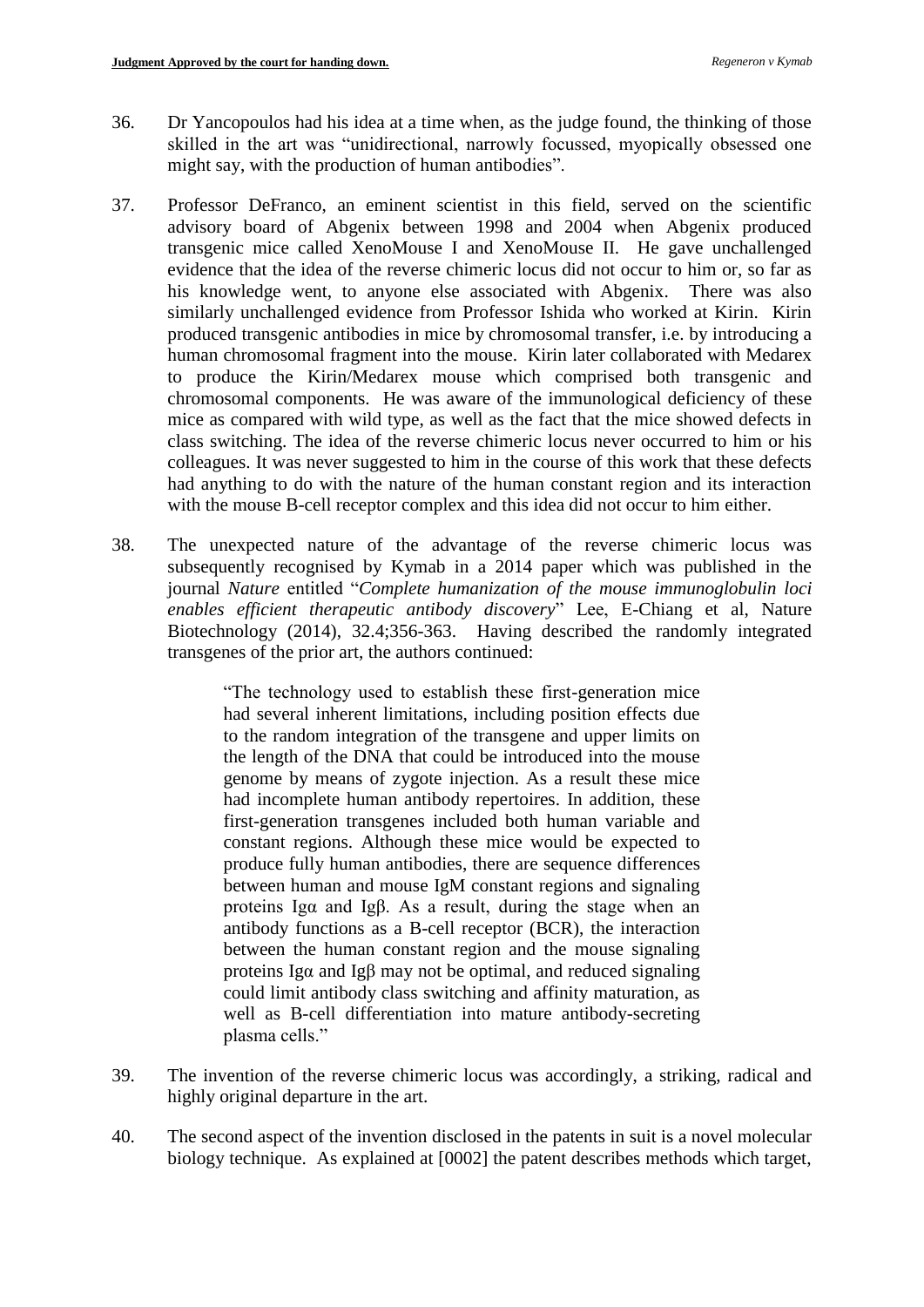via homologous recombination, and modify endogenous genes and chromosomal loci in eukaryotic cells. As set out at [0010] these methods involve:

- i) bacterial homologous recombination to engineer a desired genetic modification within a large cloned genomic fragment to create large targeting vectors ("LTVECs") for use in eukaryotic cells;
- ii) introducing these LTVECs into eukaryotic cells to modify the endogenous chromosomal locus of interest; and
- iii) using an assay for modification of allele ("MOA") of the parental allele that does not require sequence information outside of the targeting sequence, such as, for example, quantitative PCR to determine those eukaryotic cells in which the targeted locus has been modified as desired.
- 41. In summary, therefore, the patent is teaching an approach which uses LTVECs in combination with a particular assay, the MOA. At [0003] it explains that LTVECs have advantages over existing methods in that they can be rapidly and conveniently generated from available libraries of large genomic fragments (such as BAC libraries). Larger modifications as well as modifications spanning larger genomic regions can be more conveniently generated. Further, longer regions of homology increase the targeting frequency of "hard to target" loci.
- 42. As for the MOA assay, the specification explains at [0078] that prior art assays could not be used to detect successful homologous recombination events in eukaryotic cells when using LTVECs because of the long homology arms. The use of LTVECs is made possible by the MOA assay which detects unmodified alleles, so that a cell in which one allele has been modified can be distinguished from a cell in which neither has been modified. Thus at [0091] the patent explains:

"In contrast to traditional methods, in which a difference in restriction fragment length spanning the entire homology arm or arms indicated the modification of one of two alleles, the quantitative TaqMan® method [an example of the MOA assay] will detect the modification of one allele by measuring the reduction in code number (by half) of the unmodified allele. Specifically the probe detects the unmodified allele and not the modified allele."

43. The assay is based on the fact that ES cells are diploid and so contain two copies of the allele of interest. An ES cell in which the native allele has been successfully altered loses one copy of that allele whereas ES cells which have been the subject of unsuccessful modification retain both copies of that allele. The MOA assay detects those ES cells in which the loss of one native allele has occurred, and it does so by measuring the reduction in the frequency of the unmodified allele from two to one. The approach obviates interference in the analysis by the integrated targeting vector and it facilitates the use of large targeting vectors.

## **The claims**

44. Claim 1 of the 163 patent is in the following terms: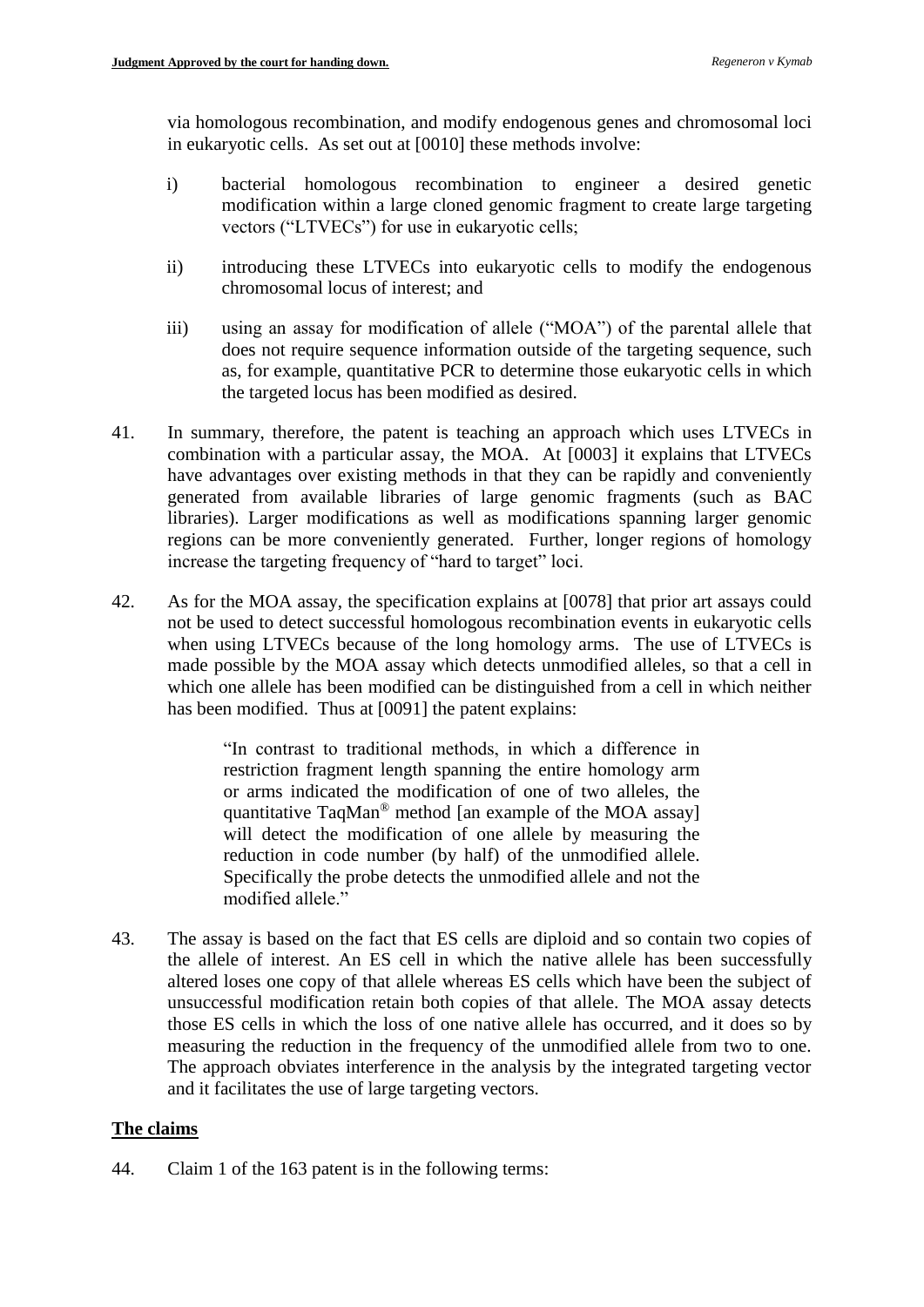"1. A transgenic mouse that produces hybrid antibodies containing human variable regions and mouse constant regions, wherein said mouse comprises an *in situ* replacement of mouse VDJ regions with human VDJ regions at a murine chromosomal immunoglobulin heavy chain locus and an *in situ* replacement of mouse VJ regions with human VJ regions at a murine chromosomal immunoglobulin light chain locus."

45. Claims 1, 5 and 6 of the 287 patent are as follows:

"1. A method of modifying an endogenous immunoglobulin heavy chain variable region gene locus in an isolated mouse embryonic stem (ES) cell by an *in situ* replacement of V, D, and J gene segments of the endogenous locus with orthologous human V, D and J gene segments, to create a modified immunoglobulin locus that produces hybrid antibodies containing human variable regions and mouse constant regions, said method comprising:

a) obtaining a large cloned genomic fragment greater than 20kb containing orthologous human V, D, and J gene segments;

b) using bacterial homologous recombination to genetically modify the cloned genomic fragment of (a) to create a large targeting vector for use in a mouse ES cell (LTVEC);

c) introducing the LTVEC of (b) into a mouse ES cell to replace said V, D, and J segments *in situ* with the orthologous human V, D and J gene segments; and

d) using a quantitative assay to detect modification of allele (MOA) in the mouse ES cell of (c) to identify a mouse ES cell in which said V, D and J segments have been replaced *in situ* with the orthologous human V, D and J gene segments.

5. A genetically modified eukaryotic cell or a mouse comprising a genetically modified immunoglobulin heavy chain variable region locus obtainable by the method of any one of the preceding claims *in situ* in place of the endogenous

6. A mouse embryonic stem (ES) cell containing a genetically modified immunoglobulin heavy chain variable region gene locus obtainable by the method of any one of claims 1 to 4 *in situ* in place of the endogenous immunoglobulin heavy chain variable region gene locus."

### **Construction**

46. The issue of construction which divides the parties is the meaning of "*in situ* replacement" in claim 1 of the 163 patent and claim 1 of the 287 patent. It is common ground that the term has the same meaning in all the claims. Kymab's case was and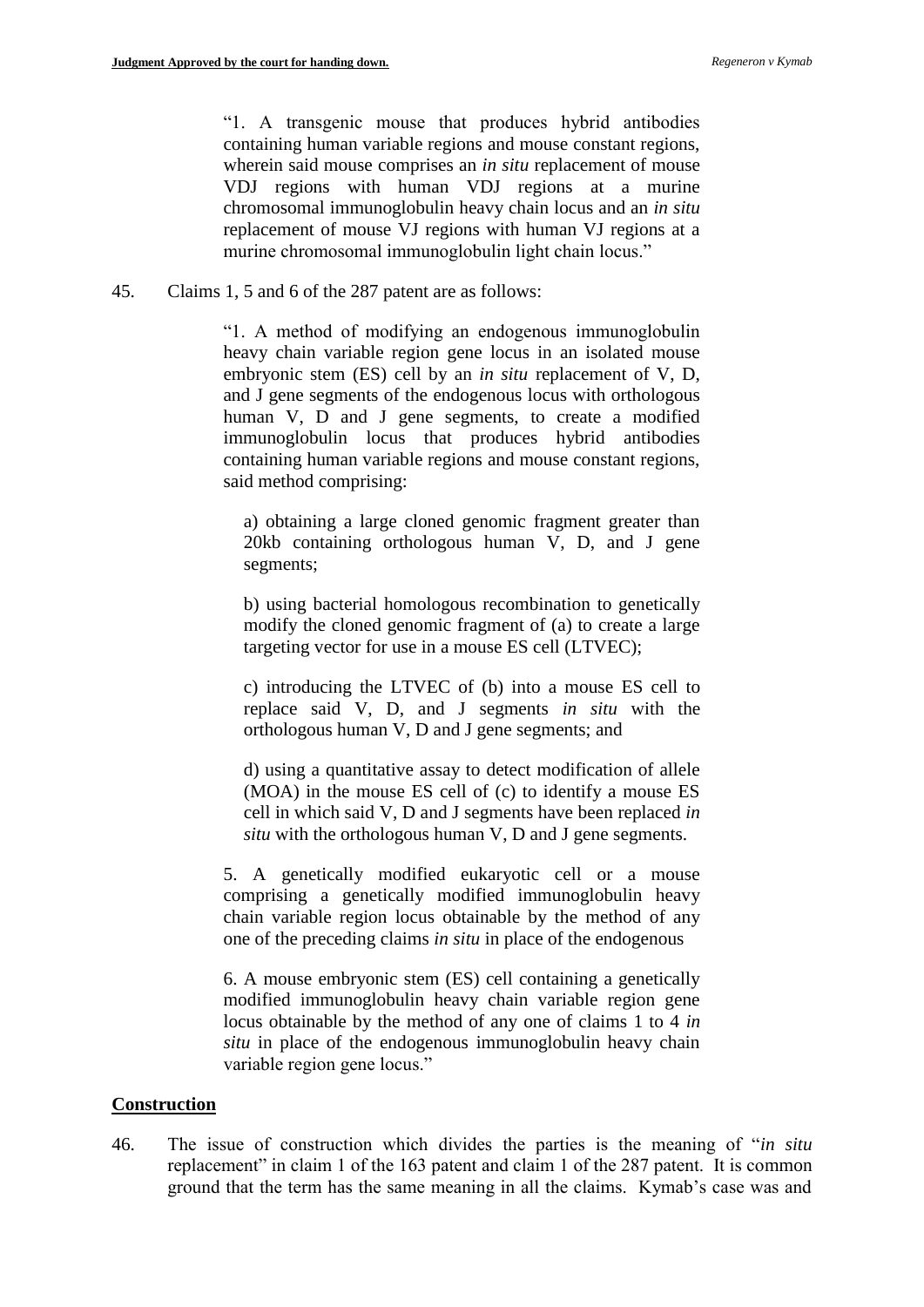remains that an *in situ* replacement requires a deletion (in the sense of a physical removal from the genome) of the murine variable gene segments, coupled with the insertion of the human variable segments in the same place. Regeneron's case was that all that is required by "*in situ* replacement" is a replacement "in the position of" the murine variable gene segment, and does not require deletion, a process which it described as "positional replacement". The issue is relevant to infringement because, in the Kymab constructs, the murine variable segments are inverted so that they appear in a different place in the genome where they substantially cease to function, but are not physically removed or deleted.

47. The judge considered the rival arguments on construction (which have, subject to some refinement, been repeated before us), before concluding at paragraphs [172] to [173]:

> "172. In my judgment, in situ replacement means replacing 'in the position of". The phrase is apt to describe a positional replacement and this is how it is used in context. The human sequences are to be inserted in the original position of the mouse segments juxtaposed with the mouse constant regions. The skilled person would appreciate that the patentee is using this language to distinguish targeted replacement from random insertion into the genome. This includes the case where the relevant murine sequence is deleted, and also the case where it is moved to a different location and inactivated.

> 173. The word "replacement" is used in the specification to describe both deletion and displacement/inactivation. The invention is concerned with the use of LTVECs and the MOA assay to enable the targeted insertion and detection of human variable V, D and J gene segments, in place of mouse variable V, D and J gene segments, whilst retaining the mouse constant segments. Given that inactivation was a well-known alternative to deletion at the priority date, I do not consider that it would make technical sense for the patentee to have excluded embodiments where the murine sequence had been moved to a different location and rendered inactive."

48. Mr Michael Tappin QC, who has appeared for Kymab with Mr James Whyte, submits that there were three constructions in play. These were (a) Kymab's construction, according to which there was a requirement for physical deletion; (b)(i) Regeneron's primary construction according to which all that was necessary was positional replacement, the ultimate destination of the replaced segments being immaterial; and (b)(ii) Regeneron's alternative construction, which was accepted by the judge, according to which the word "replacement" required insertion and deletion or insertion with displacement and inactivation. He submits that the judge did not accept (b)(i), Regeneron's primary construction, and was right to do so because it would allow the claim to cover the case where the endogenous genetic material had merely been displaced and remained active. There was no sense in which those displaced gene segments could be regarded as having been replaced when they were still present and active. That is why the judge had to build in to the definition of "replacement"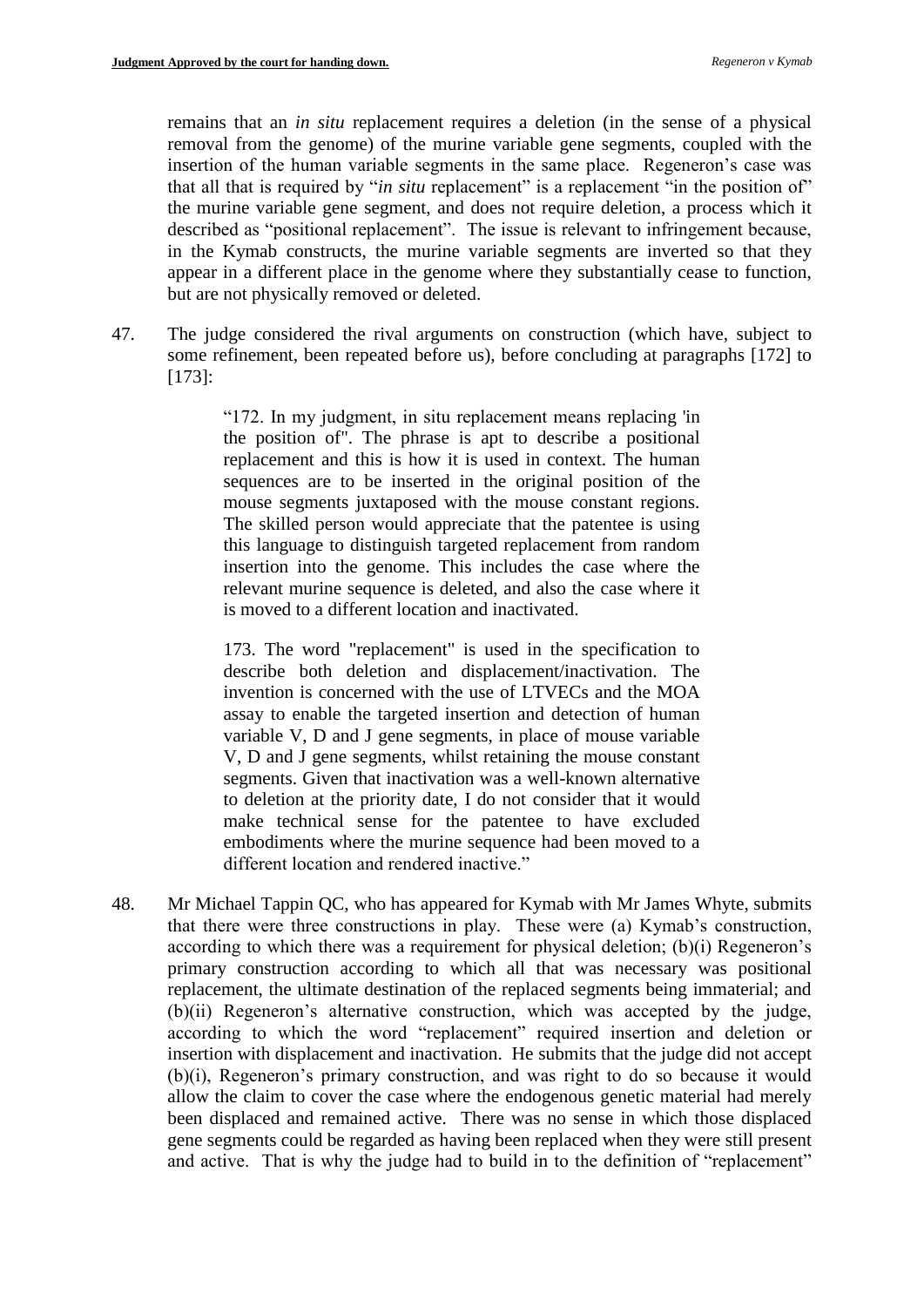the additional requirement of inactivation. However, he submits, in doing so the judge erred in principle by having too much of an eye on the alleged infringement.

- 49. Mr Tappin submits that the skilled person would approach the patent with the knowledge that, in the field of homologous recombination or site-specific recombination, the word "replacement" had a specific and well-understood meaning. It was used by Professor Stewart, Kymab's expert witness, in his expert report in the present case, to distinguish replacement (with insertion and deletion) from mere insertion (without deletion) and mere deletion (without insertion). This passage was put in cross-examination to Sir Martin Evans, Regeneron's expert, who did not disagree with the distinctions being made.
- 50. Turning to the patent Mr Tappin submits that much of the description goes much broader than the claims. Thus, whilst the description refers to modification in any eukaryotic cell, the claims are limited to mouse ES cells. The description refers to modifications to any endogenous gene or chromosomal locus, whereas the claims are restricted to mouse immunoglobulin variable loci. In the same way, the description refers to a wide range of modifications, but the claims are to replacements of mouse V, D and J segments. Accordingly the skilled person would appreciate that the patentee consciously limited the scope of the claims from the broader range of modifications referred to in the description.
- 51. Mr Tappin draws particular attention to [0012] of the specification, which is in a part of the specification which sets out some embodiments of the invention:

"Another embodiment of the invention is a method wherein the genetic modification to the endogenous gene or chromosomal locus comprises **deletion** of a coding sequence, gene segment, or regulatory element; **insertion** of a new coding sequence, gene segment, or regulatory element; creation of a conditional allele; or **replacement** of a coding sequence or gene segment from one species with an homologous or orthologous coding sequence from a different species." (emphasis added).

- 52. In similar vein, [0084] of the specification sets out the same list of potential modifications. Mr Tappin submits that these passages, as well as passages elsewhere in the specification, make it clear that the specification is using the term replacement in the way in which the skilled person would have understood it in any event, namely as requiring both insertion and deletion, in contrast to mere insertion or mere deletion. That submission is, he says, reinforced by the fact that all the examples in the patent are of replacements in this sense, namely examples of removal of a segment of genetic material and the insertion of something else. In particular, when one comes to Example 3, which contains the description particularly relevant to the invention, it describes the replacement of the mouse variable loci by deletion, and insertion of the human variable loci.
- 53. Mr Tappin places reliance on [0140] of the specification which states:

"The final steps in creating the human variable/mouse constant monoclonal antibody-producing mouse will be performing the equivalent variable region substitutions on the lambda and kappa light chain loci and breeding all three hybrid loci to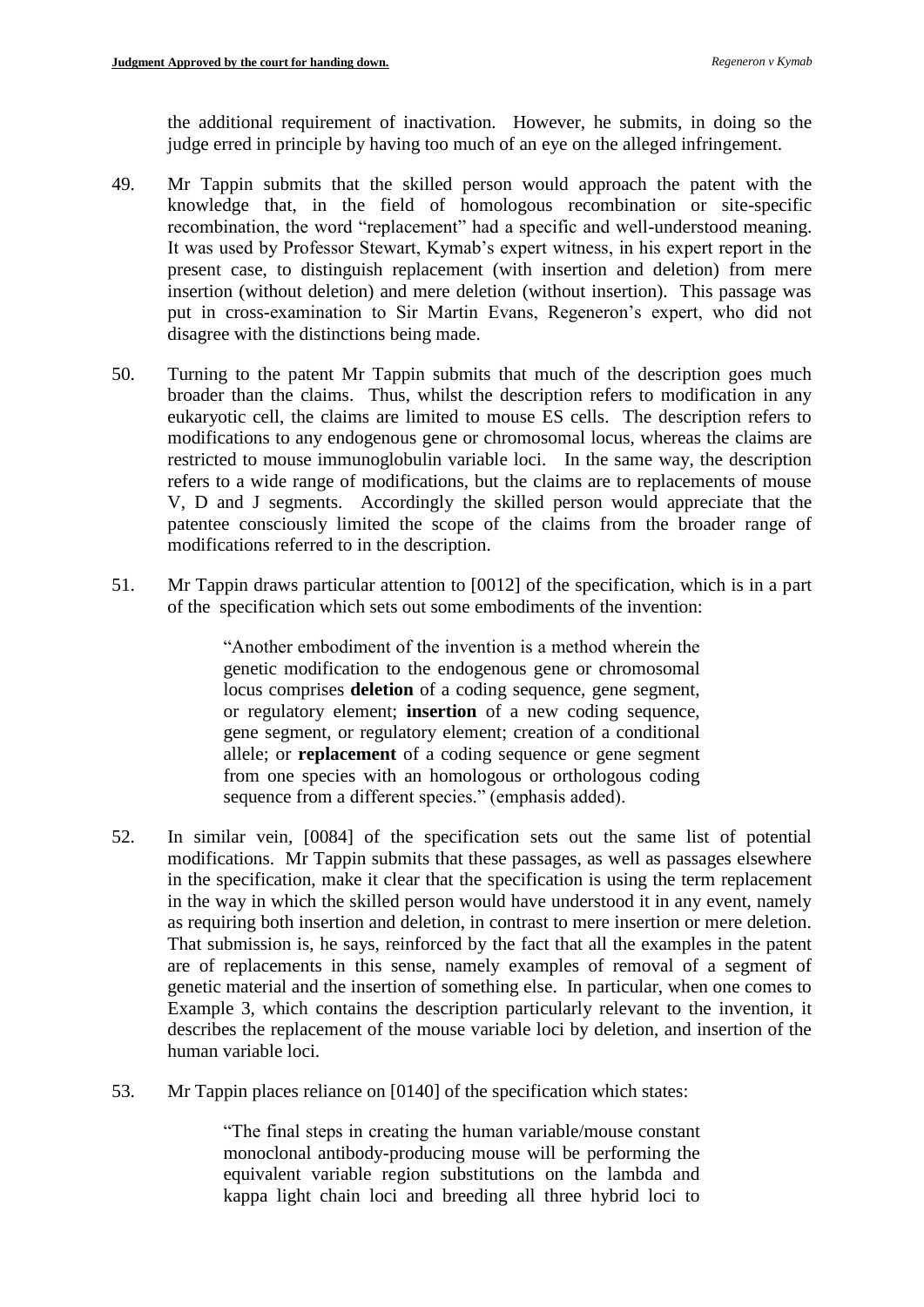homozygosity in the same mouse. The resultant transgenic mouse will have a genome comprising **entirely** human heavy and light chain variable gene loci operably linked to entirely endogenous mouse constant regions". (Emphasis added).

- 54. Mr Tappin asks forensically how it can be said that the mouse genome contains *entirely* human variable gene loci if it continues to contain the murine loci, albeit displaced from their original position? A genome which contains displaced murine loci, even if inactivated, does not fit this part of the description.
- 55. In connection with Regeneron's alternative construction, in which "*in situ*  replacement" covers displacement and inactivation, Mr Tappin draws attention to the process steps of claim 1 of the 287 patent. In step (a) a large cloned genomic fragment is obtained, and, in step (b) the fragment is subjected to bacterial homologous recombination to create an LTVEC. In step (c) the LTVEC is introduced into a mouse ES cell "to replace" mouse V, D and J segments *in situ* with the orthologous human V, D and J segments. On Kymab's construction step (c) will, because of the word "replace", both insert the human gene segments and delete the mouse segments. By contrast, there is no process step in the claim to effect inactivation, which is not inherent in the word "replace".
- 56. Further, as Mr Tappin goes on to submit, step (d) of claim 1 of the 287 patent, which utilises the MOA assay, is directed at showing whether the gene has been modified. It cannot detect whether a part of the gene has been shifted upstream. If "*in situ* replacement" means insertion, displacement and inactivation, then the MOA assay will not be able to detect whether the gene has been replaced because it will not be able to tell whether it has been inactivated.
- 57. Mr Turner QC, who has appeared for Regeneron with Mr Joe Delaney and Mr William Duncan, maintains that the judge has correctly construed the phrase "*in situ* replacement" in the sense of positional replacement. He places reliance, as did the judge, on the overall purpose of the invention. The overall purpose of the invention is to insert the human sequences in the original position of the mouse segments, juxtaposed with the mouse constant regions. This creates, first, the reverse chimeric locus and the potential to produce chimeric antibodies without the immunological sickness of the prior art. Secondly, as explained in the patent at [0117], the mouse intronic enhancer, Em, which is critical for VDJ recombination, is maintained intact. What happens to the mouse sequences originally in that position is at most a subsidiary question.
- 58. Mr Turner also relies on a number of passages in the specification, which, he submits, show that the specification does not consistently use the word replacement to indicate both insertion and deletion. Thus [0113], when referring to the prior art mice in which the human genes are randomly inserted, explains that the endogenous genes have been "knocked out" of the mice and "the genes replaced with their human counterparts" (our emphasis). [0063] defines a "gene knockout" as "a genetic modification resulting from the disruption of the genetic information encoded in a chromosome locus." Such a knockout can be achieved simply by employing a stop codon, but without deleting any part of the relevant murine sequence, as the skilled reader would appreciate. Accordingly, in these mice, the endogenous locus is not deleted, yet the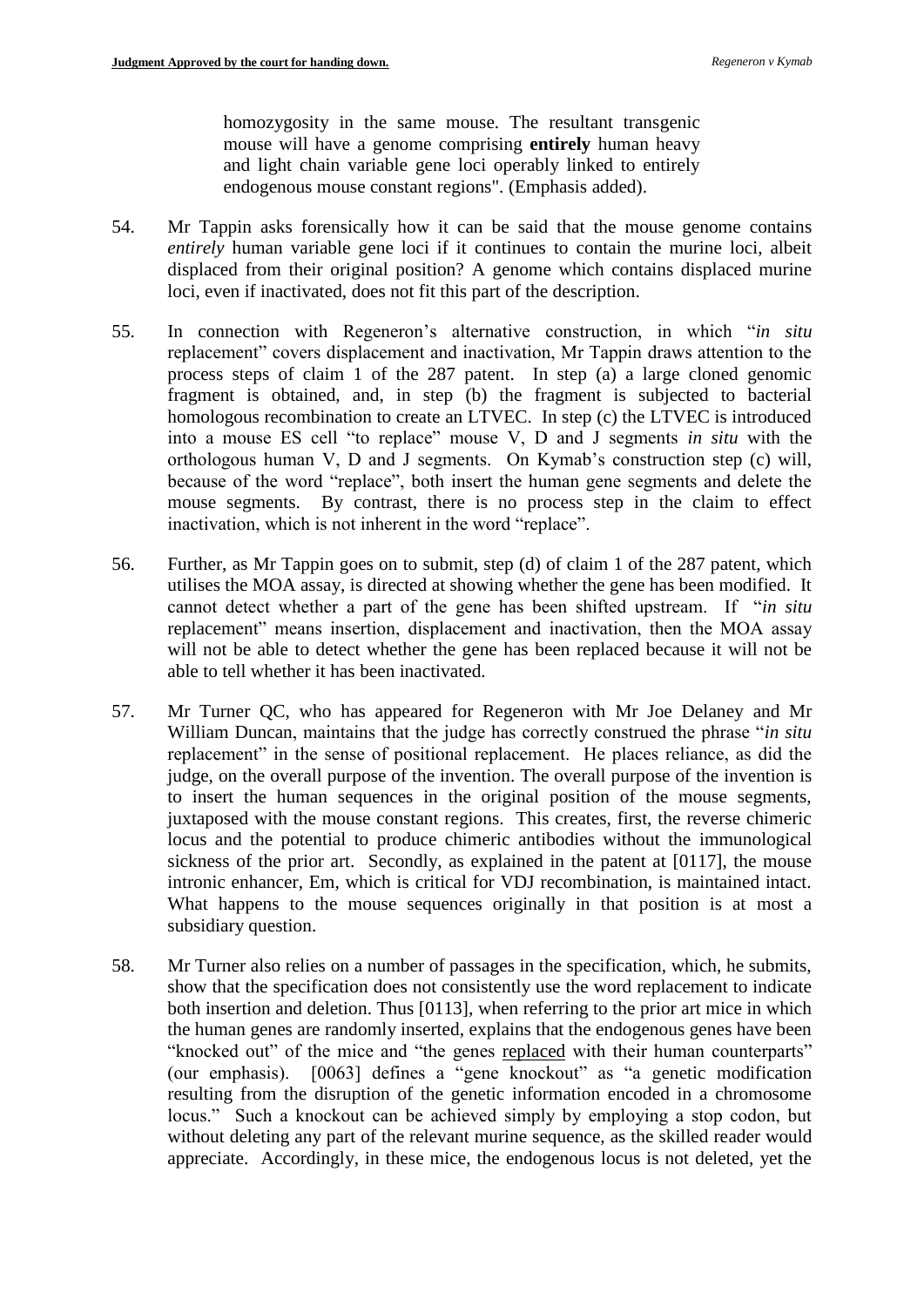patentee uses the word "replace" to describe this process. It was wrong to assume that, when one comes to the claims, "*in situ* replacement" requires deletion.

59. Whilst Kymab has relied on the distinctions made in paragraphs [0012] and [0084] between insertion, deletion and replacement, Mr Turner draws attention to the introduction to [0084] which reads:

> "The region to be modified and replaced using bacterial homologous recombination can range from zero nucleotides in length (creating an insertion into the original locus) to many tens of kilobases (creating a deletion and/or a replacement of the original locus)…"

- 60. The first use of "replaced" in that passage, submits Mr Turner, indicates that insertion can encompass insertions, deletions and a combination of the two.
- 61. Mr Turner also relies, as did the judge, on [0125] of the specification, which contemplates two scenarios. In one scenario mouse V, D and J segments are deleted and human V, D and J segments inserted. In the second scenario only mouse D and J segments, but not V segments are deleted. The mouse V segment remains but is displaced. That passage shows that the invention does not require the deletion of mouse V, D and J segments for them to be treated as replaced.
- 62. Mr Tappin's response is that this argument leads to an absurd result. First, it leads to the result that the mouse V segment is replaced even though it is still plainly present. Secondly, it is not just the immediately adjacent mouse V segment which is displaced, but all the V segments. On Regeneron's construction, in the second alternative within [0125], all the V segments are replaced by being displaced by the insertion. That does not make sense, because the specification goes on to explain that it is "preferable" to eliminate all the mouse variable segments, which is not possible if they have already been "replaced". Instead, the judge should have appreciated that only the first alternative within [0125] is actually within the claim.
- 63. Mr Tappin also points to [0118] of the specification which states, in the final sentence, when making a comparison with the prior art:

"Since there will be only one, chimeric, heavy or light chain locus (as opposed to mutated immunoglobulin loci and with human transgenic loci integrated as distinct chromosomal locations for heavy and light chains in the currently available mice) there should be no trans-splicing or trans-rearrangements of the loci which could result in non-productive rearrangements or therapeutically irrelevant chimeric antibodies."

64. This passage is promising the reader that there exists the possibility of preventing the rearrangement of loci so as to produce therapeutically irrelevant antibodies. If the mouse variable regions are allowed to remain, this advantage will not be achieved, because the displaced mouse V regions will still be able to re-combine with human D and J regions to form unwanted chimeric antibodies.

### **Assessment**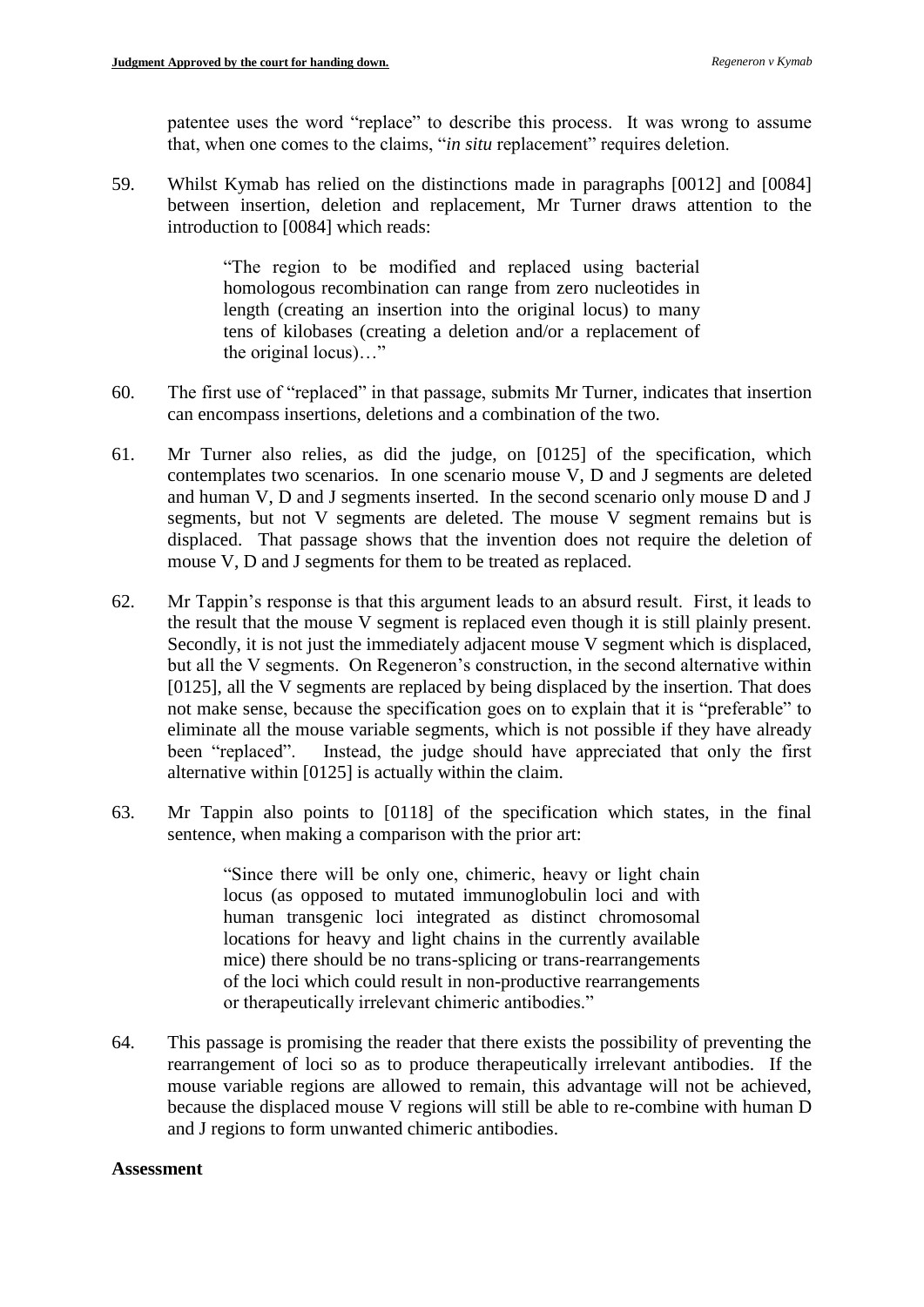65. The parties framed the list of issues for our decision on construction of the claims of the patents in the following way:

> " 1. What is the correct construction of the term "*in situ* replacement" in claim 1 of the 287 patent and claim 1 of the 163 patent? In particular, does it mean:

> (a) mouse V, D and J gene segments (or, as the case may be, mouse VDJ or VJ regions) have been deleted from the genome;

or does it also include cases in which:

(b) mouse V, D and J gene segments (or, as the case may be, mouse VDJ or VJ regions) have been

- (i) displaced; or
- (ii) displaced and inactivated?"
- 66. Construction (a) is said to represent Kymab's construction, whilst (b)(i) is said to be Regeneron's primary construction and  $(b)(ii)$  its alternative construction. We think there is a danger inherent in the way these issues are phrased, in particular with the composite question "...does it <u>mean</u>  $[X]$  ... or does it include cases  $[Y]$  and  $[Z]$ ?" There is a fundamental distinction between what a claim means, in the sense of what it requires as a minimum, and what it includes or covers, in the sense of what is included within the monopoly. A claim which requires  $X$  as a minimum also covers X in combination with other things. We think that these questions unhelpfully mix up what the claim means with what it covers.
- 67. Based on this formulation of the issues, Mr Tappin submits that there are three constructions in play: (a), (b)(i) and (b)(ii). The judge rejected (a) and (b)(i) and accepted  $(b)(ii)$ . This allows him to attack construction  $(b)(ii)$  as if it were an independent *meaning* to be given to the claims, requiring both displacement and inactivation. It is on this basis that he is able to submit that the promise of [0140] is not fulfilled, because "entirely human heavy and light chain variable gene loci" can never be made if the murine sequences are allowed to remain in the genome. In like vein he can submit that the process claims do not include a de-activation step, which on that construction would be a necessary one.
- 68. We do not think it is helpful to analyse the case, at least as advanced on this appeal, as involving three potential constructions. We have no difficulty in understanding Regeneron's primary position, namely that the phrase "*in* situ replacement" only calls for positional replacement, that is to say the insertion of human variable sequence into a specific position previously occupied by the murine variable sequence. As finally advanced before us, we did not detect much enthusiasm in Mr Turner's submissions for an intermediate meaning to be given to the claims between Regeneron's primary case and Kymab's. On Regeneron's primary argument of positional replacement, the scope of the claimed monopoly extends to the cases where there is (a) positional replacement accompanied by displacement and inactivation of the murine sequences, (b) positional replacement accompanied by deletion of the murine sequences and (c) positional replacement where the murine sequences are simply displaced upstream.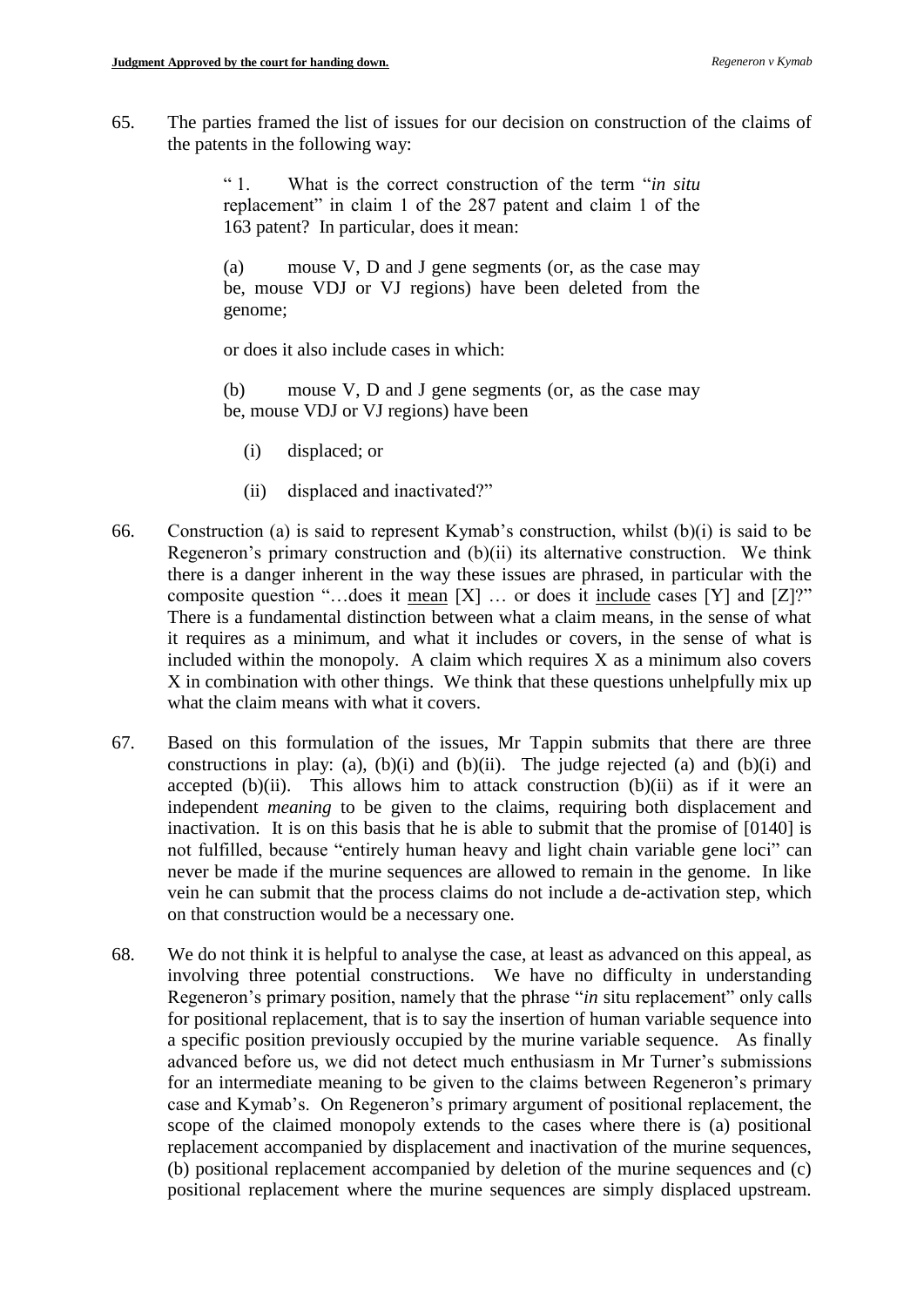The only other candidate construction, therefore, is Kymab's construction, which interprets the claim as requiring more than positional replacement, i.e. the deletion of the murine sequence. Viewed in this way the issue on construction is a two, not a three horse race.

69. We are not persuaded that the judge did in fact reject Regeneron's primary construction. Certainly, when describing Regeneron's argument before him at [148] of his judgment he says:

> "…so the relevant murine variable segments must at least be moved (and inactivated) so that the human variable segments can be inserted in their position…"

- 70. However, the construction which he adopted at [172] was simply that "*in situ* replacement means replacing 'in the position of'" (emphasis added). He went on to say that it covered both the cases of deletion and moving to a different location and inactivation. That passage is consistent with his having accepted Regeneron's primary argument. We do not read his judgment as rejecting the third alternative, which is the logical consequence of Regeneron's construction, namely insertion and displacement (without inactivation).
- 71. We would also acquit the judge of the criticism levelled at him that he had too close an eye on the infringement when deciding the issue of construction. Whilst Mr Tappin is right that it is sometimes said that one must construe the patent as if the defendant had not ever been born, it is necessary to refer to the alleged infringement in order to identify the claim features which must be construed. Moreover it is necessary to keep in mind that the relevant word or phrase has to be construed in context. The judge made it clear that he had this principle well in mind at [149] of his judgment. He cited what Jacob LJ said in *Technip France SA's Patent* [2004] RPC 46:

"..questions of construction seldom arise in the abstract. That is why any sensible discussion of the meaning of language runs along the lines 'does it mean this, or that, or the other?', rather than the open-ended 'what does it mean?"

- 72. We can see no reason why the court cannot ask itself the question whether the phrase "*in situ* replacement" means positional replacement, or whether it means insertion and deletion. What the court must not permit itself to do is to be inspired by the acts of the infringer to cause the language to have a meaning it will not sensibly bear.
- 73. We were not impressed by the excursion into the cross-examination of the experts, which showed that, as a matter of language, it is possible to draw clear dividing lines between deletion, insertion and replacement. We accept that this may be so. It is, however, common ground that the phrase "*in situ* replacement", and *a fortiori* the word "replacement", are not terms of art with a fixed meaning. We are concerned, as we believe the skilled reader would be, with the meaning to be given to the phrase in the context of this specification and in its claims.
- 74. The starting point for Regeneron's primary argument is that the phrase "*in situ* replacement", because of its focus on positional replacement (as compared with the random insertion employed in the prior art) is apt as a matter of language to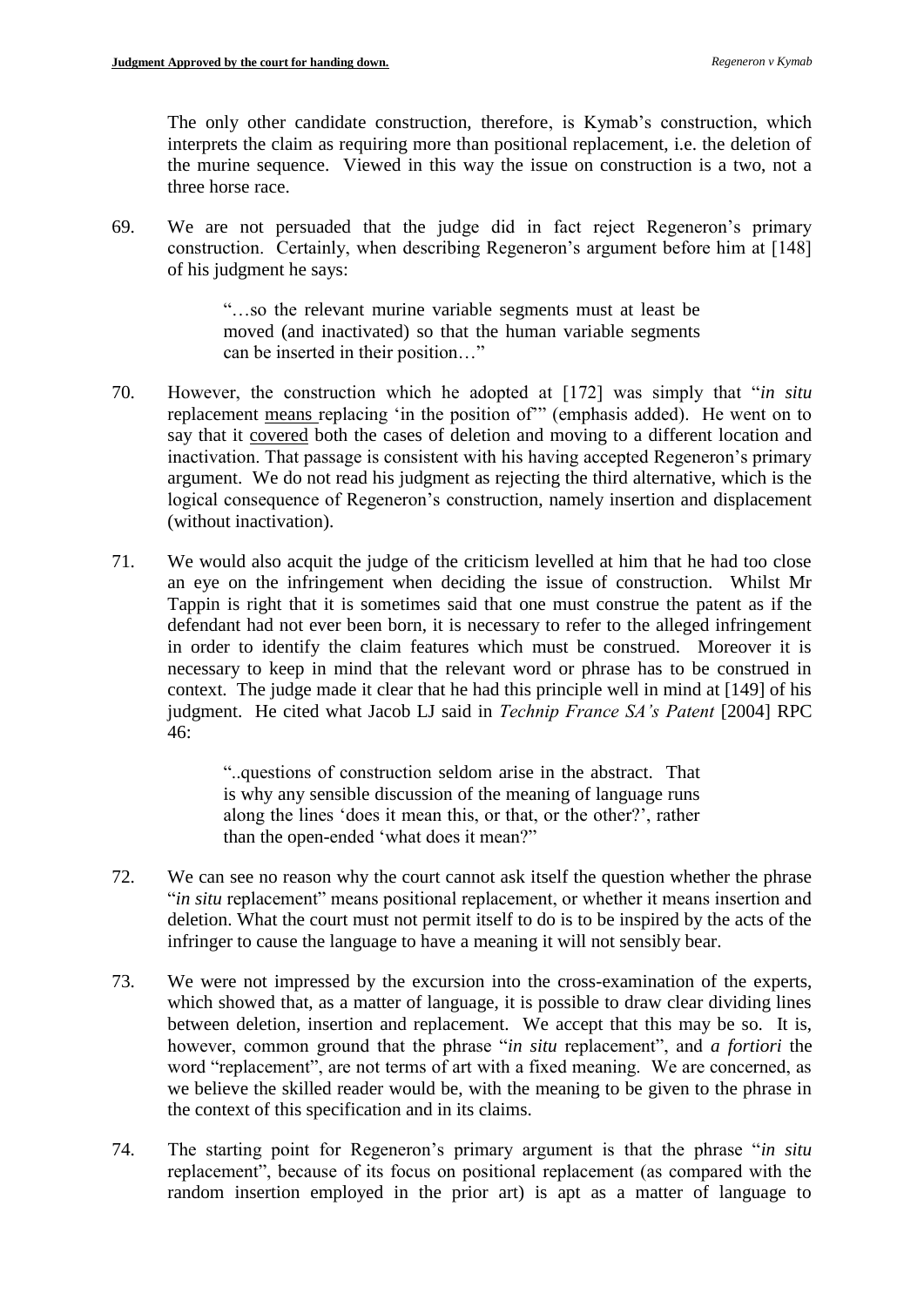encompass the insertion of a human gene segment into the place formerly occupied by the mouse segment, and thereby replacing it. The fact that the mouse segment is displaced rather than deleted does not, at least as a matter of language, prevent that positional replacement from having taken place. Mr Turner drew a linguistic analogy of a person being replaced at the front of the queue, when the person formerly in that position has been moved into second place. Replacement does not imply that the person is removed from the queue altogether. Whilst analogies can be unhelpful, this one assists an understanding of what could be meant.

- 75. The second point to note is that the skilled reader of the patents would understand that the primary purpose of creating the reverse chimeric locus is the insertion of the human variable locus into the position occupied by the mouse locus, juxtaposed with the mouse constant regions. What happens to the mouse locus is of subsidiary importance, provided it is removed from that position.
- 76. We can see no technical reason why the skilled person would understand that the patentee was using the phrase "*in situ* replacement" to mean more than positional replacement. The specification does not contain any teaching that the mouse segments must necessarily be deleted or inactivated. This is made clear at [0125] of the specification which points out that the process may give rise to hybrid heavy chains, "but it is preferable to proceed with subsequent steps that will eliminate the remainder of the mouse variable segments". The suggestion that removal of all the mouse segments is "preferable" makes it clear that mouse segments can be tolerated.
- 77. The evidence also fails to support Mr Tappin's reliance on [0118] for this purpose. That is the paragraph which holds out the possibility of avoiding therapeutically irrelevant chimeric antibodies by, it is said, a purely human variable locus. Thus, Professor Ploegh said that the production of some unwanted chimeric antibodies (which would be the case if the mouse variable region was retained) was "*not an issue that I would be overly concerned with*" given the ability to distinguish the desired product from the undesired. He went on to explain that, according to his understanding of the patent, the advantage of the avoidance of therapeutically unwanted antibodies is achieved if "*one takes all the possible steps*" in the patent. However, he said:

"… as I have pointed out before, even if you had only a few human Vs properly positioned relative to the mouse constant regions, you reap the full benefit of the invention. You would allow class switch recombination, somatic hypermutation all to benefit from the presence of these mouse constant regions."

- 78. No doubt on the basis of that evidence the judge held (at [170] of his judgment) that [0118] of the patent did not provide a technical reason for the patentee to have limited his monopoly in the manner suggested by Kymab. Indeed, as Mr Turner pointed out, Kymab's construction itself allows for only a single murine V, D and J segment to be deleted and a corresponding human insertion made. In those circumstances the remaining murine sequences will not be inactivated, and the same consequences will follow. The possibility of unwanted antibodies if murine sequences are not deleted cannot therefore provide a pointer in favour of Kymab's construction.
- 79. Given that conclusion, there is no basis either for the reader to conclude that [0125] of the specification is seeking to draw a distinction between the alternative modifications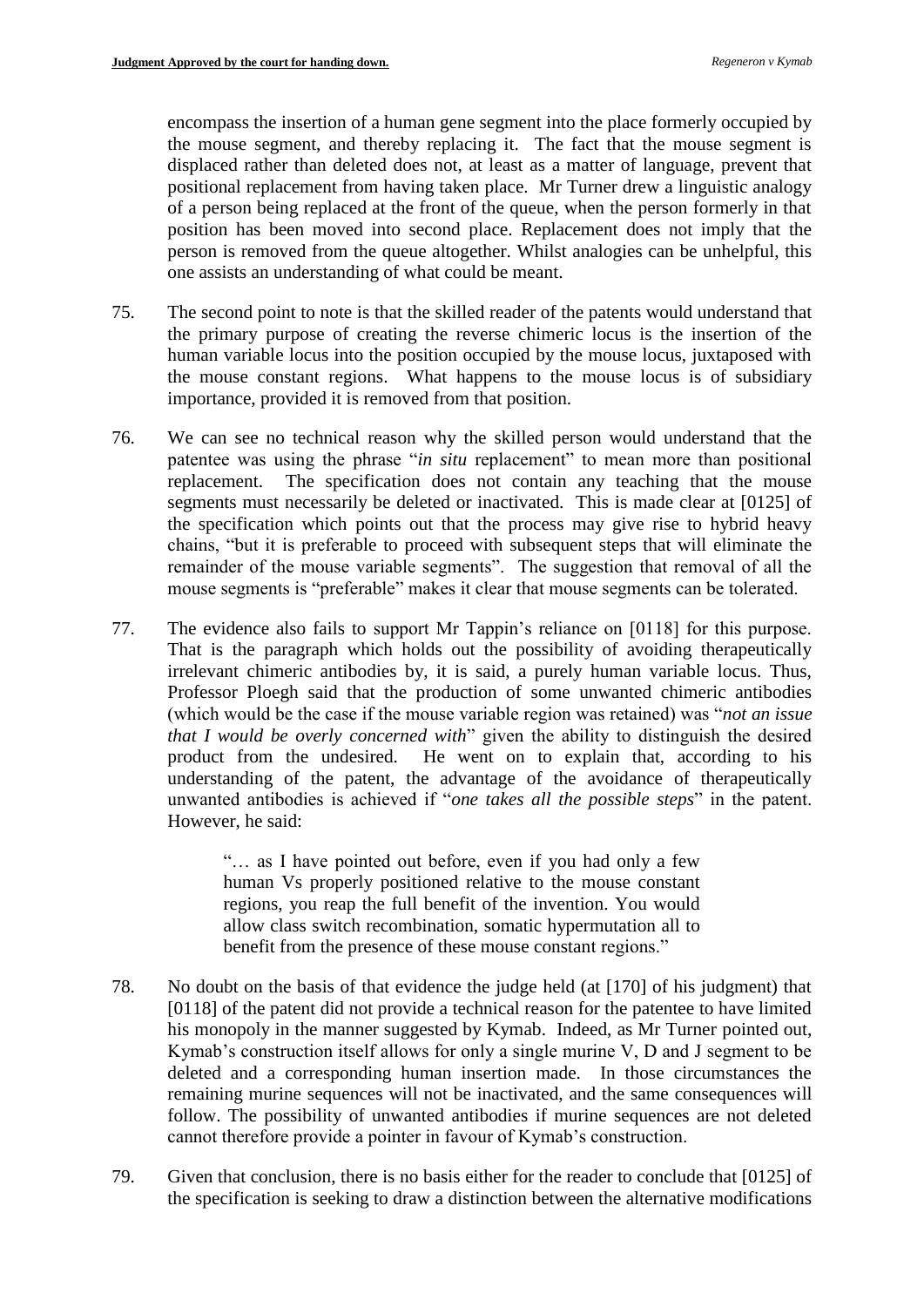there described, to the effect that only one of them falls within the claims. Given that the skilled reader would understand that the advantages of the invention can be reaped without deletion of displaced mouse Vs, there is no reason to assume that both modifications are not equally encompassed within the claim.

- 80. Thirdly, the description of the invention is regularly contrasted with the prior art in which the integration of the human sequences occurs at random positions. As the judge held, the skilled reader would understand that the patentee is using the composite phrase "*in situ* replacement" to distinguish targeted positional replacement from random integration.
- 81. Fourthly, whilst there are indeed many passages in the specification which distinguish between insertion, deletion, and replacement, we do not think that the skilled reader who took the time to think about it would conclude from those passages that the patentee was intending to limit his claim to insertion and deletion. Although it is dangerous to home in on isolated passages in the specification, we think it significant that when the word "replaced" is used in [0113] to describe what occurs with the prior art mice, it is used in a sense which does not require physical deletion. The mouse locus is replaced even though it is not deleted from the genome. It is true that, in the prior art, the inactivated locus stays where it is and is not displaced, as Mr Tappin pointed out, but that merely shows the capacity of the word "replace" to encompass other specific mechanisms of replacement which do not involve the deletion of the gene. One may ask forensically why, when one has regard to the purpose of the invention, would the patentee be using the word "*in situ* replacement" in a narrower sense than this in the claim?
- 82. Fifthly, we do not think that the skilled reader would be prevented from reaching the conclusion that *in situ* replacement does not necessarily require deletion either by the use of the word "entirely" in [0140] or by the fact that the examples all include deletion. Taking the second point first, the fact that the examples show only one type of replacement, namely that which includes deletion, is not a sufficient indication that replacement is similarly restricted in the claims. As to [0140], the paragraph, read fairly, is not promising that the use of the invention will invariably result in mice having a genome comprising entirely human heavy and light chain variable gene loci. Mr Tappin accepts this, but says that if "replacement" means displacement with inactivation, then the genome will never be composed entirely of human variable loci, and the statement is falsified. He is right about that as well, but, as we have said, we do not understand Regeneron to contend that inactivation is a requirement of the claim. The entirely human result can be achieved by insertion and deletion.
- 83. Sixthly, we turn to Mr Tappin's argument that process steps (c) and (d) of claim 1 of 287 do not fit with Regeneron's construction. In essence the argument on step (c) is that the disclosure of the patent is deficient in failing to provide a description of a method in which the murine sequence is displaced and inactivated, because the only method described in the patent is one in which there is direct replacement of the murine sequence in the manner argued for by Kymab. We do not think that this is a tenable argument. Once it is appreciated that Regeneron's construction does not require inactivation, inactivation is simply an optional further step which the claim does not need to specify any more than it needs to specify deletion. If the argument is that the claim is broader than the subject matter which it enables, then that is an argument directed to sufficiency, not construction.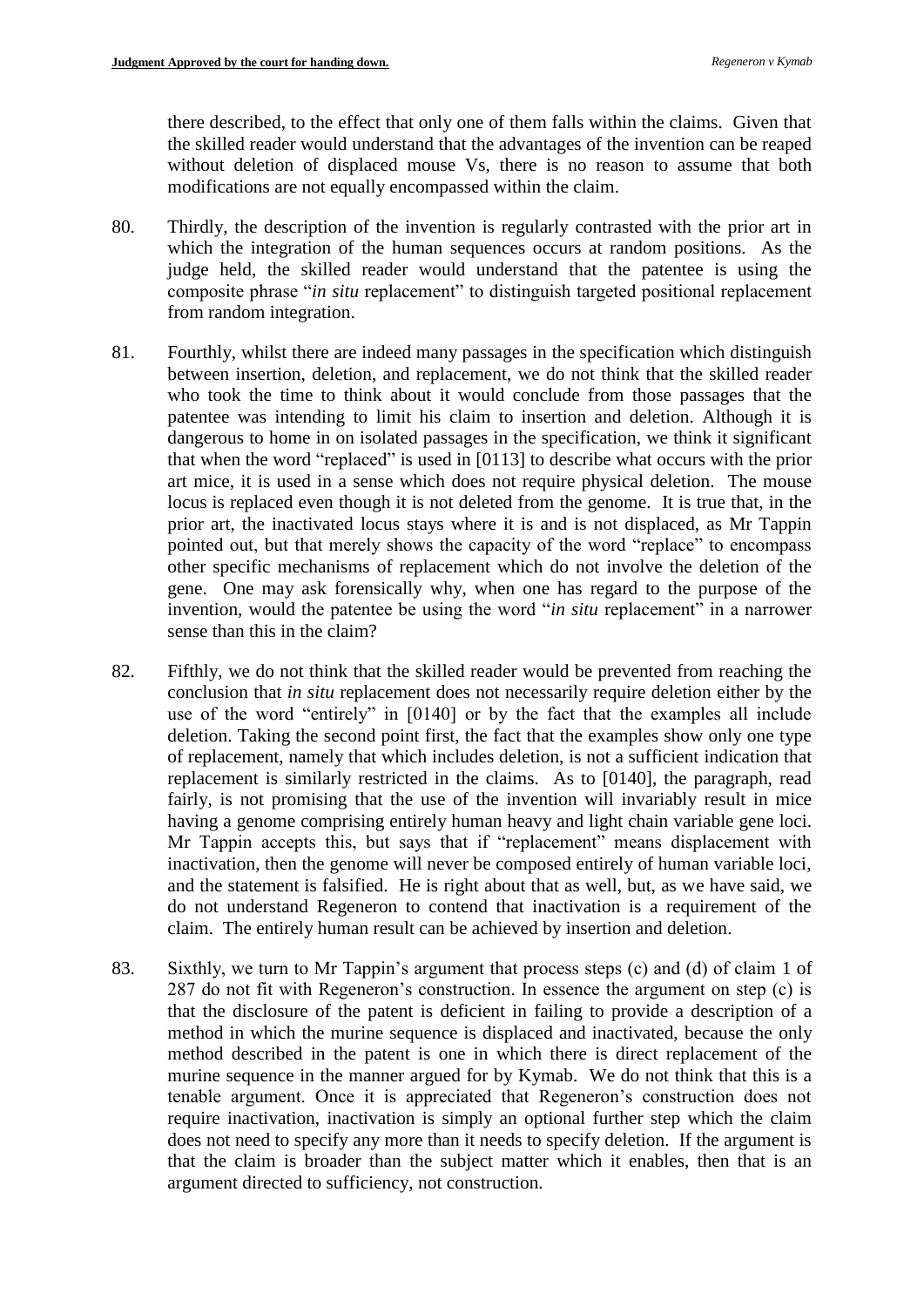- 84. As for the MOA assay, (step (d)), the evidence showed that the MOA assay could detect insertions where no deletion had been made. Although Professor Stewart considered that the skilled team might prefer to use regular junction PCR instead of MOA, he accepted that it was plain in the light of the patent that MOA could be used for this purpose. It is true that the MOA assay will not detect whether the murine genes have been inactivated, but the claim, on Regeneron's construction, does not require it to do so. The MOA assay is required by step (d) to "to identify a mouse ES cell in which said V, D and J segments have been replaced *in situ* with the orthologous human V, D and J gene segments." On the evidence accepted by the judge it can plainly do so.
- 85. We therefore accept Regeneron's construction, and reject Kymab's. The claim, on its proper construction, requires positional replacement only.

## **Infringement**

- 86. There are three strains of Kymab mice in issue, referred to as HK, HL and HKL. All three are alleged to infringe claims 5 and 6 of the 287 patent and HK and HKL are alleged to infringe claim 1 of 163.
- 87. Kymab's process does not infringe the process claims of either patent because it does not use LTVECs or MOA assays. Instead they insert a series of large segments using sequential RMCE. The details do not matter for our purposes. In short, the mouse locus is modified by insertion of part or all of the human variable region between the mouse variable region and the mouse constant region, followed by an inversion of the mouse variable region which is displaced upstream. The effect is not only to reverse the order of the mouse VDJ sequences, but also to move these inverted sequences many mega-bases upstream of their original position. For the IgH locus, the mouse VDJ sequence is moved upstream so that the now most proximal mouse V is 3.8 Mb away from the 5' distal human V. In the IgK locus it will be even further away, approximately another 20 Mb upstream.
- 88. Kymab's primary point on non-infringement is that the mouse sequence has not been deleted from the genome. That point depends on acceptance of Kymab's construction argument, which we have rejected.
- 89. Before the judge, Kymab submitted that the presence of the mouse variable regions, albeit inverted and upstream from the human insert and the mouse constant regions, still permitted unwanted recombination. In other words, if "*in situ* replacement" requires inactivation, Kymab's displaced gene is not fully inactivated. The judge found on the evidence that the displaced gene was substantially inactivated and that there was therefore infringement. Before us, Mr Tappin does not seek to dislodge the judge's conclusion that on Regeneron's secondary case on construction, there was infringement. On Regeneron's wider construction there is obviously infringement as well.
- 90. We have heard limited argument on whether, if we had accepted Kymab's construction of "*in situ* replacement", we could nevertheless have found infringement on the basis of the Supreme Court's recent decision in *Actavis UK Limited and others v Eli Lilly and Company* [2017] UKSC 48. In that case the Supreme Court held that, in deciding infringement in the case of a variant from the language of the claim, there are two issues to be addressed. The first issue is whether the variant infringes "as a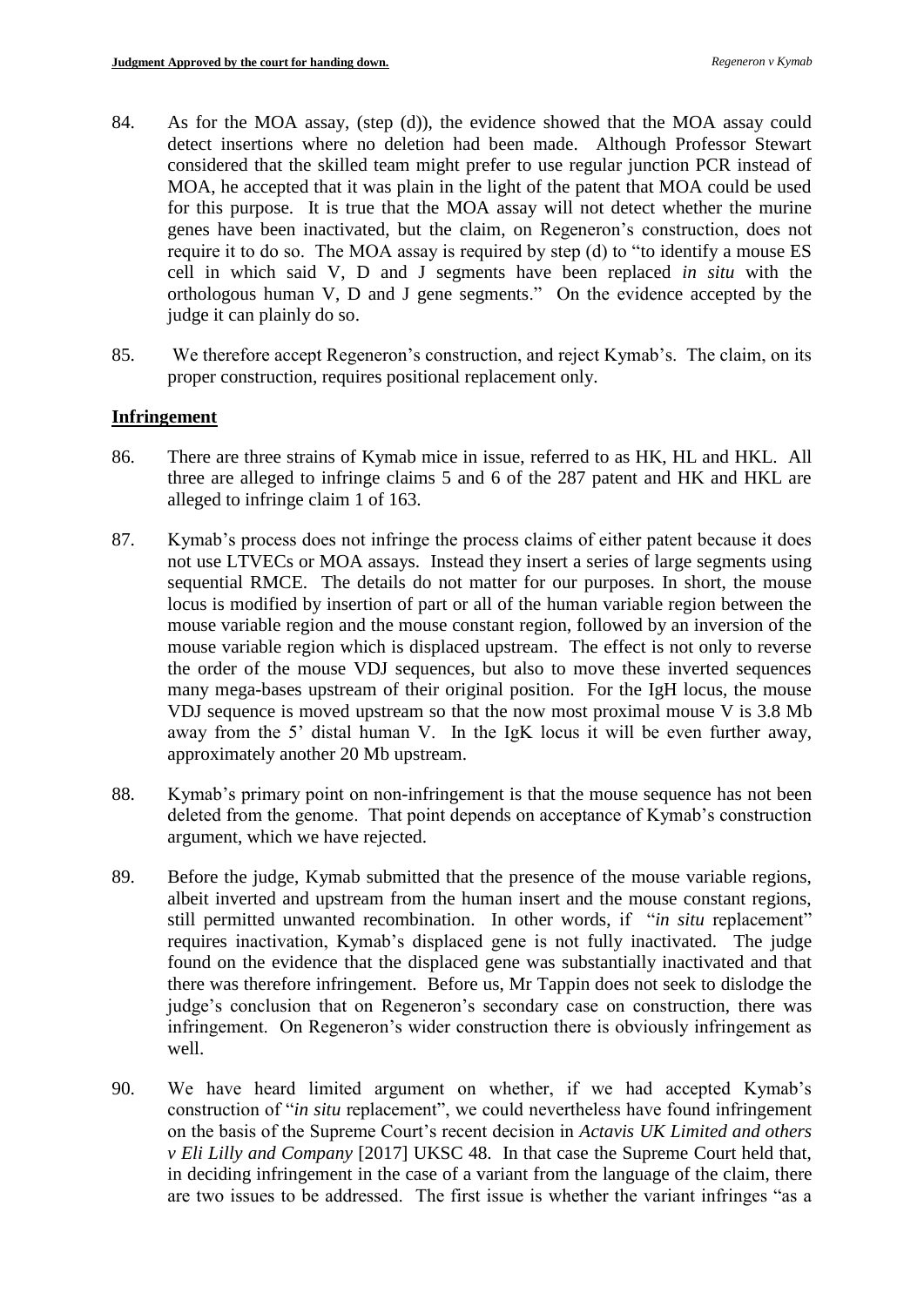matter or normal interpretation". The second issue is whether the variant nevertheless infringes because it varies from the invention in a way or ways which are immaterial. It is necessary to consider this second issue because article 2 of the Protocol on the Interpretation of article 69 of the European Patent Convention (as amended in 2000) requires account to be taken of equivalents. We have considered the first issue, and have concluded as a matter of normal interpretation that the Kymab mice infringe. It follows that it is not necessary for us to consider the second issue. Had it been necessary, we would have been troubled by the suggestion that we could have approached this issue for the first time on this appeal. The case was not advanced on this basis before Henry Carr J. On balance we would have remitted the matter to him to consider the second *Actavis v Lilly* issue, had it been necessary for us to do so.

### **Insufficiency**

### **Introduction**

- 91. The judge found that each of the claims in issue, that is to say claims 1, 5 and 6 of the 287 patent and claim 1 of the 163 patent, was invalid for insufficiency. He concluded that the whole subject matter of claim 1 of 287, the method claim, was not capable of being performed at the priority date without undue burden and without invention. In his view the difficulty related not just to a puzzle at the edge of the claim but to the central disclosure of the specification for none of the processes described in Example 3 would have worked in the hands of the skilled team at the priority date. The task contemplated by the patent was unprecedented and could not have been achieved without a great deal of creative thinking. Moreover, the reverse chimeric locus did not constitute a principle of general application because it was not a principle that enabled the method to be performed across the scope of the claim. It was instead the result of successfully carrying out the method. The judge also found that the other claims in issue, which were all product claims, were considerably wider and so necessarily insufficient too.
- 92. Upon this appeal Regeneron contends the judge made a series of errors of principle which fatally undermine his decision. In outline, it contends, first, that the judge failed properly to appreciate the true nature of the reverse chimeric locus and that he ought to have found that it embodies a new principle of general application which is common to all the processes and products falling within the claims.
- 93. Secondly, the judge approached the issue of insufficiency on the wrong basis. Instead of considering, as he should have done, whether the claims were properly enabled across their breadth having regard to the technical contribution of the patents, he sought to identify whether there were any products or processes which fell within the claims which were not enabled. Then, having identified a product and process which were not enabled, he held all the claims to be insufficient.
- 94. Thirdly, the judge failed properly to consider the scope of claim 1 of the 287 patent. Having correctly held that the claim did not require deletion of the relevant coding sequence but embraced positional replacement, he held that the minimum replacement required an insertion of a fragment of at least 75 kb, when the claim in fact only requires the insertion of a fragment of greater than 20 kb.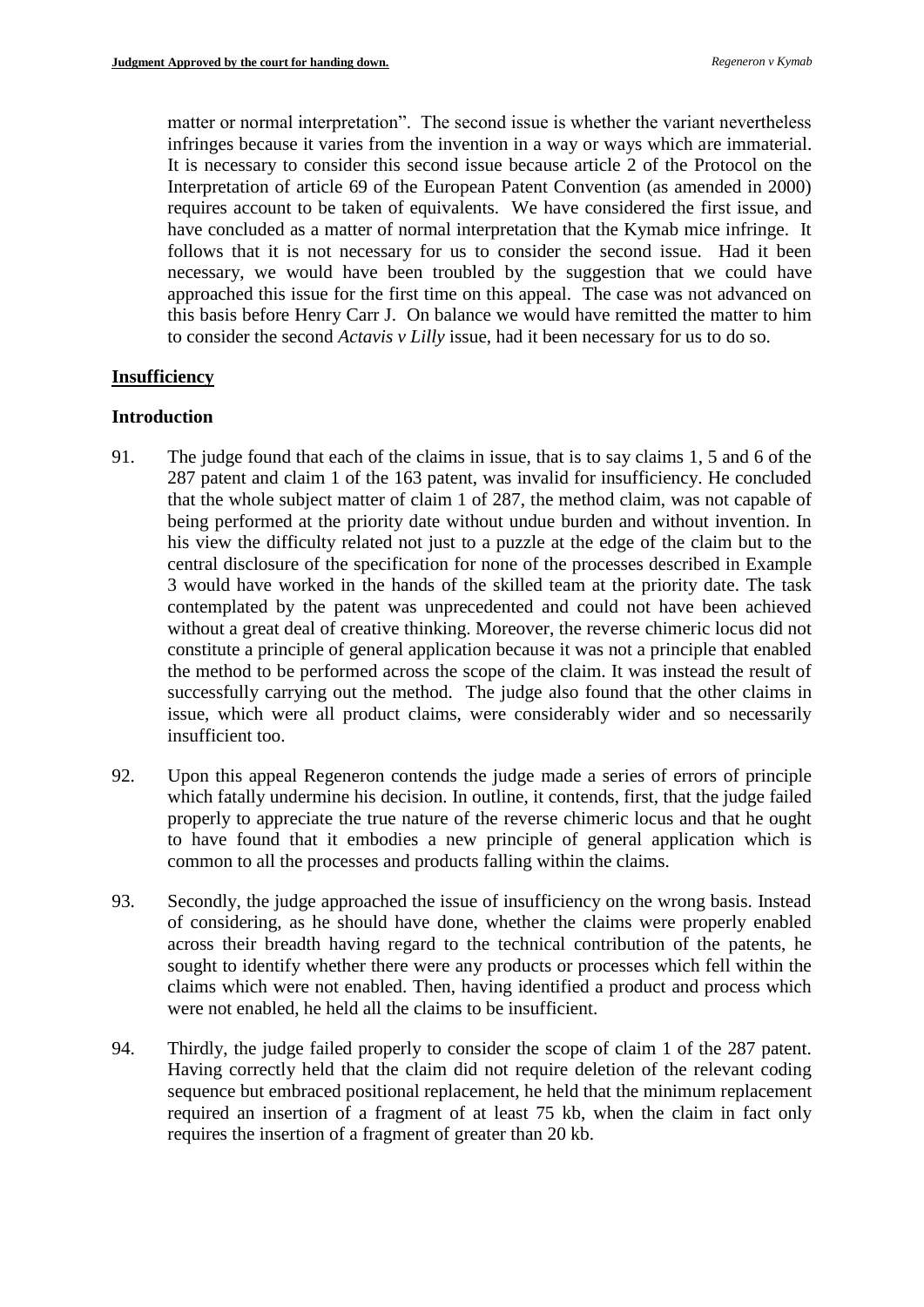- 95. Fourthly, having found claim 1 of the 287 patent to be insufficient, the judge applied this finding in a mechanistic way to the product claims. Here he fell into error. He ought to have considered the sufficiency of the product claims on their own merits.
- 96. Finally, the judge approached the evidence on the wrong basis in several respects. First, he failed to take into account the common ground between the experts that the processes described in the 287 patent would work with obvious minor adjustments. In particular, this patent teaches and the skilled team would have appreciated that the reverse chimeric locus could be built up in a series of steps. Secondly, he repeatedly elided the question whether the claims were enabled with the question whether processes or products falling within their scope could be performed (in the case of method claim 1 of the 287 patent) or made (in the case of product claims 5 and 6 of the 287 patent and claim 1 of the 163 patent) by non-obvious means.
- 97. In assessing the judge's approach to and findings of insufficiency we shall refer (as the parties did) primarily to the 287 patent. References to "the patent" should therefore be taken as references to the 287 patent save where we indicate to the contrary.

## **The technical contribution of the patent**

- 98. As we have explained, the invention of the patent hast two aspects: first, the reverse chimeric locus; and secondly, the use of LTVECs as targeting vectors to engineer and the MOA assay to detect recombination events in a target gene.
- 99. The reverse chimeric locus was not only a striking, radical and highly original departure in the art but Regeneron's "Velocimmune ®" mouse, with this locus, has now become the gold standard for *in vivo* antibody production, as Dr Yancopoulos explained in his unchallenged evidence.
- 100. There is another arresting and conspicuous feature of the reverse chimeric locus which merits some discussion, and was explained by both Dr Yancopoulos and Dr Murphy, the other named inventor of the patent and Senior Vice President of Research at Regeneron. Dr Yancopoulos gave unchallenged evidence that although it took some time to create the final Velocimmune ® mouse they were aiming towards, in about mid-2003 they obtained the first mice containing three human variable chain regions and that their antibody responses were good and the antibodies responded well to *in vitro* assays. Further, the B cell response of these mice was far closer to that of wild type mice than competitor mice. He also expressed the opinion that the reverse chimeric locus was key to Regeneron's success in producing antibodies. The process of producing antibodies from transgenic mice was laborious and by significantly improving the efficiency of the process, Regeneron was able to produce better antibodies to more targets than was possible using fully human constructs.
- 101. Dr Murphy's undisputed evidence was to much the same effect. He explained that Regeneron's Velocimmune ® VI strain of mouse, with only three human heavy chain variable gene segments, had an immunological performance which was similar to that of wild type mice and significantly better than that of the transgenic mice of any competitor.
- 102. Turning to the contribution made by the disclosure of LTVECs and the MOA assay, this technology creates the possibility of using longer homology arms to achieve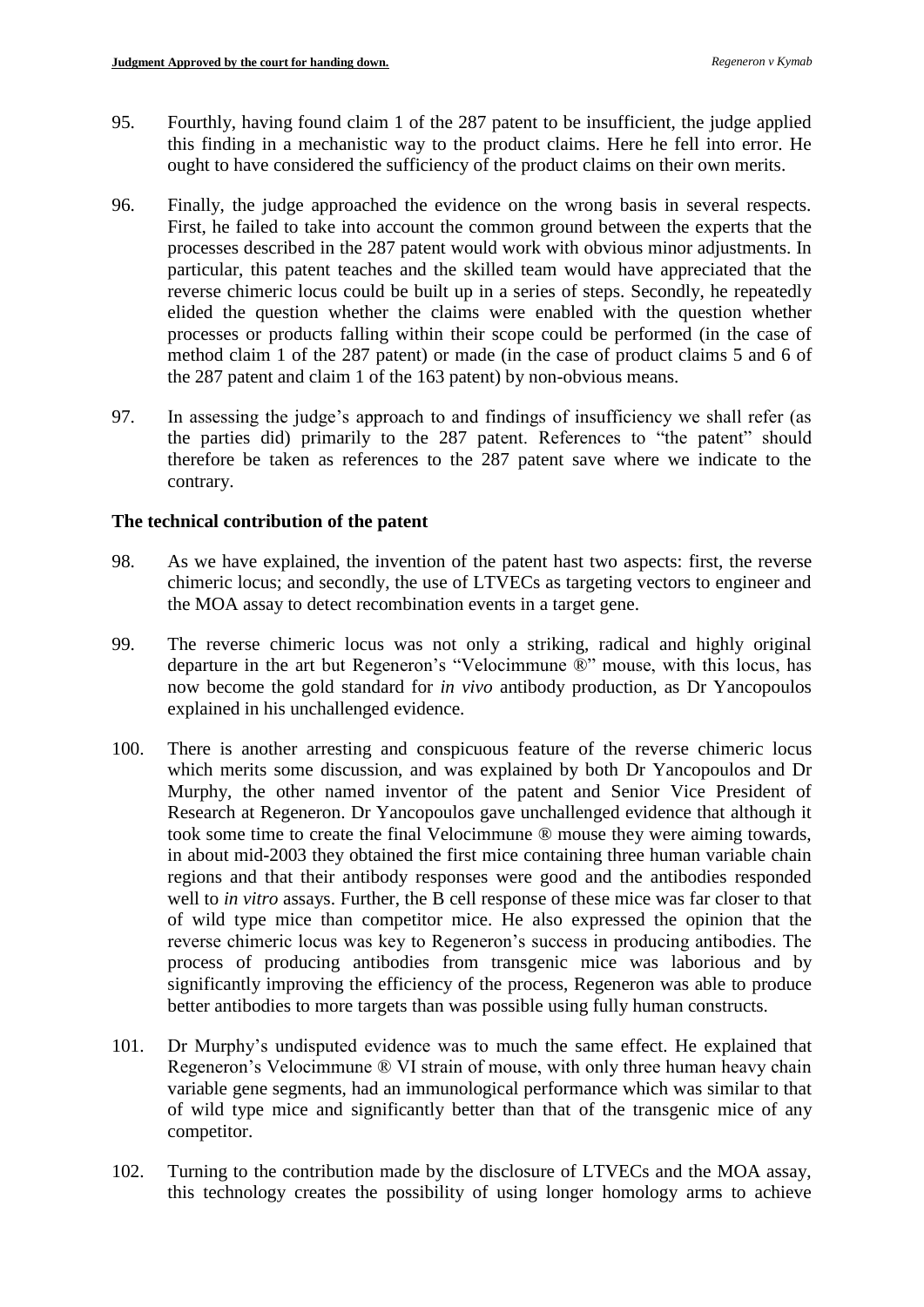targeted recombination. This improves the frequency of homologous recombination events and is beneficial, as Professor Stewart explained in cross-examination and the judge accepted at [264]. These benefits were described in a paper by Valenzuela and others, including Professor Stewart, entitled *High-throughput engineering of the mouse genome coupled with high-resolution analysis* Nature Biotechnology (2003), Vol 21. No 6, 6522. We recognise, however, that the judge's finding was qualified. He did not accept that this improvement came near to enabling deletions and insertions on the scale contemplated by the patent, and this is a matter to which we must return.

## **The examples of the patent**

- 103. We must now say a little more about the relevant examples of the patent. The judge described the teaching of Examples 1 and 2 from [116]-[118] of his judgment in terms which neither side has criticised. In summary, Example 1 describes a practical instance of the use of LTVECs and the MOA assay to increase the frequency of recombination events concerning the OCR 10 gene and then to detect those cells in which the desired recombination has occurred. Example 2 provides additional data supporting the use of this technique. But as the judge explained, the LTVEC of Example 1 was intended to lead to the insertion of a sequence of 6 kb and the deletion of a sequence of 20 kb, described in the specification as "a very large deletion"; and Example 2 describes the introduction of sequences of under 10 kb and the deletion of no more than 30 kb.
- 104. Example 3 describes the reverse chimeric locus and was discussed by the judge from [119]-[140]. It has three parts: an introduction, a brief description and a section on materials and methods. The introduction and the brief description disclose the concept of the reverse chimeric locus, as we explained earlier in this judgment (at [29]-[33]). For the purposes of this aspect of the appeal, we must focus on the further aspects of the disclosure which are contained within the material and methods section of the example.
- 105. The materials and methods section opens at [0123]:

"Precise replacement of the mouse heavy chain locus variable region (VDJ) with its human counterpart is exemplified using a combination of homologous and site-specific recombination in the following example, which utilizes a two-step process. One skilled in the art will recognize that replacement of the mouse locus with the homologous or orthologous human locus may be accomplished in one or more steps. Accordingly, the invention contemplates replacement of the murine locus, in whole or in part, with each integration via homologous recombination."

- 106. As the judge observed at [129], this passage contemplates that the replacement of the heavy chain mouse locus with the heavy chain human locus may be accomplished in more than one step.
- 107. The specification proceeds to describe two general approaches for implementing the invention, but as Regeneron fairly points out, the skilled team would approach this aspect of the disclosure with two techniques already in mind by which heterologous sequences could be inserted into ES cells. The first was homologous recombination,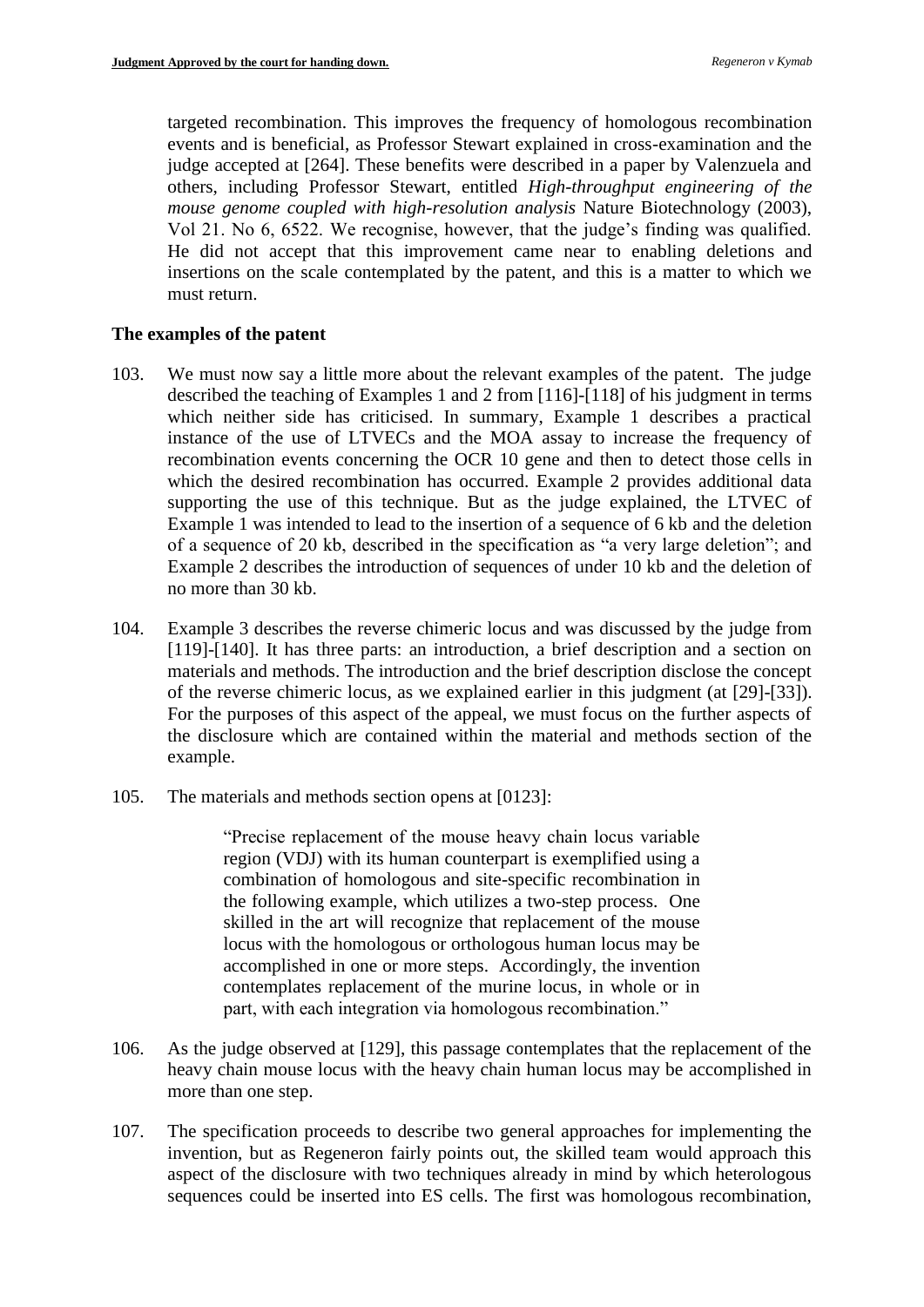although the skilled team would not have known, before reading the specification, of the use of BACs with long homology arms or the MOA assay. The second was SSR which involves the insertion of SSR sites into a sequence which can then be used to effect an insertion or a deletion, a matter to which we will return when dealing with enablement.

- 108. The first of the general approaches is set out in the specification from [0124]-[0129] and was described by the judge from [130]-[136] of his judgment in terms which Mr Turner for Regeneron accepted were fair. In broad summary, this approach involves the following steps. The first is to construct an LTVEC, described as LTVEC 1, by bacterial homologous recombination in *E coli*. This contains, in order (and among other things), a large mouse homology arm derived from a region upstream of the mouse DJ region; a large human insert spanning several V segments and the entire DJ region; and a mouse homology arm containing the region adjacent to but not including the mouse J segments. This is introduced into the mouse ES cells to replace the mouse DJ segments with several human V segments and all the human DJ segments. The human insert in this LTVEC is said to be about 200-300 kb in length, and the mouse sequence to be replaced is about 100 kb in length.
- 109. The second step involves another LTVEC, described as LTVEC 2. This is produced in the same way as LTVEC 1 and is introduced into the ES cells to replace the distal mouse V segments with the most distal human V segments. This human insert is again about 200-300 kb in length.
- 110. That leaves a large number of mouse V segments between the inserted human segments; and the specification teaches at [0127] that these can be deleted by routine techniques. The specification also teaches at [0128] that additional V segments can be inserted into the locus and that one approach to achieve this is to use SSR which Professor Stewart explained in his first report at [56] could be used to make insertions of a relatively small size, that is to say no more than 10 kb in length.
- 111. The second general approach is described in the specification from [0130]-[0139] and involves replacing the whole of the mouse locus with human sequence using RMCE. It is explained by the judge from [137] to [139] and he held at [229] that it would not have worked. This finding is not challenged by Regeneron on this appeal and so we need say no more about it.
- 112. Finally, we should say a word about the light chain. The specification teaches at [0140] that the same steps may be carried out on the relevant light chain loci so that, in the words of the patent, the resultant transgenic mouse will have a genome comprising entirely human heavy and light chain variable gene loci.

### **The claims**

- 113. We have recited the relevant claims from [44]-[45] and considered one aspect of their proper interpretation in some detail from [46]-[85]. That analysis was primarily concerned with the issue of infringement, however. We must now say a little more about their scope.
- 114. We begin with claim 1 of the 287 patent, as did the judge. This claim was not asserted against Kymab (which does not use LTVECs or the MOA assay) but its validity was in issue. It is a method claim directed to the modification of an endogenous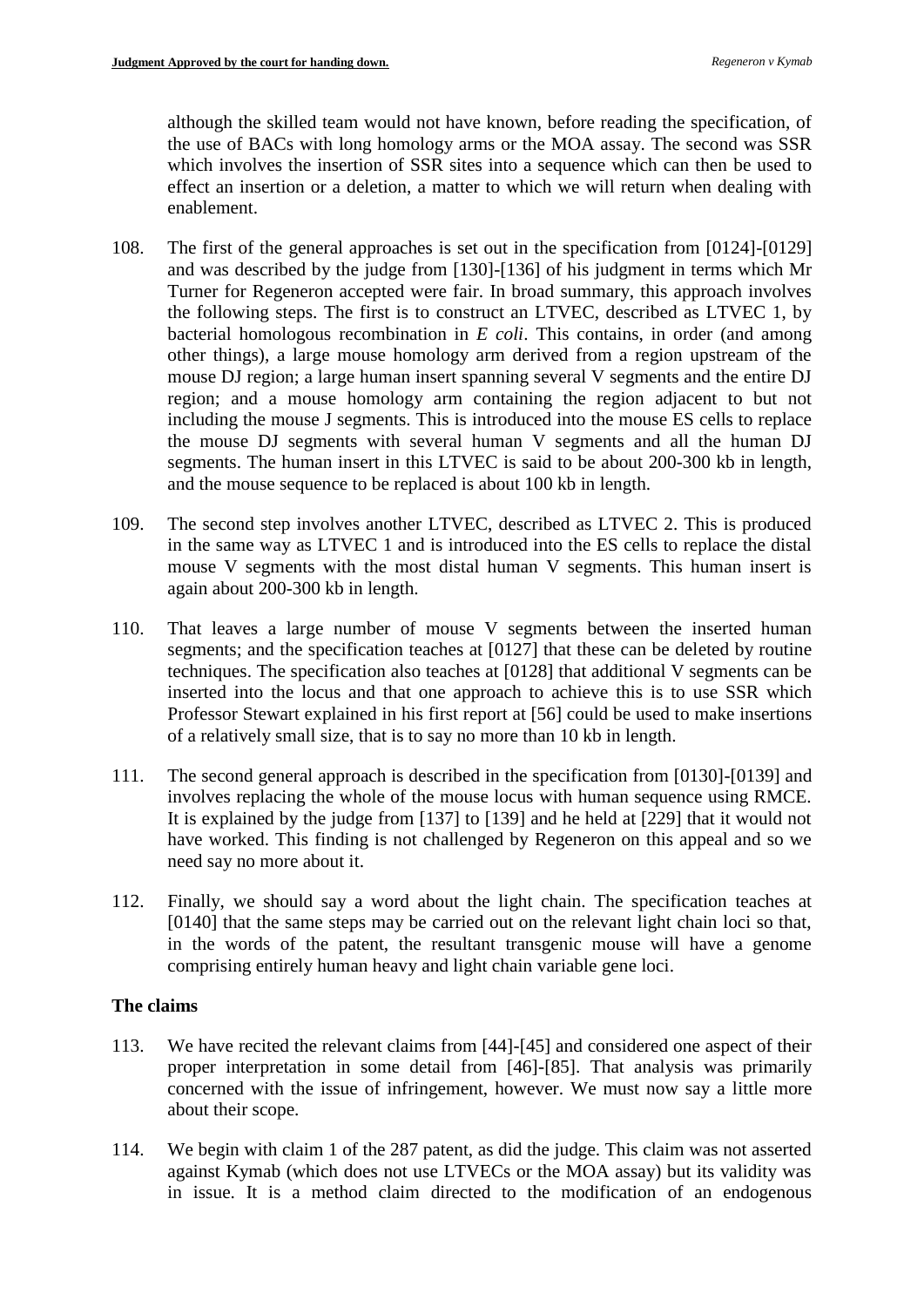immunoglobulin heavy chain locus in a mouse ES cell such that murine V, D and J gene segments are replaced by human V, D and J segments, and the locus produces hybrid antibodies containing human variable regions and mouse constant regions.

- 115. The claim then sets out four steps of the method. The first is to obtain a cloned genomic fragment of greater than 20 kb which contains human V, D and J gene segments. Secondly, homologous recombination is used to modify the genomic fragment to produce a LTVEC. Thirdly, the LTVEC is introduced into a mouse ES cell to replace the endogenous murine V, D and J segments with the orthologous human V, D and J segments. Finally, the MOA assay is used to detect correctly targeted cells. As Regeneron says, this is not a claim to any way of creating a reverse chimeric locus; it is instead a claim to a particular way of making a reverse chimeric locus.
- 116. The judge held at [145]:

"… the claim requires at least one endogenous V gene segment (as well as D and J gene segments), i.e. at least about 150 kb of mouse sequence, to be replaced with at least one orthologous V human gene segment (as well as D and J gene segments), i.e. at least about 75 kb of human genomic sequence. There is no doubt that at least about 75 kb of human genomic sequence is required to be inserted. Whether, in addition, at least about 150 kb of mouse sequence is required to be deleted depends upon the meaning of "*in situ* replacement" which I shall consider below. I will also consider whether claim 1 covers the case where the mouse sequence is deleted."

- 117. We have dealt with the meaning of *in situ* replacement earlier in this judgment. Here the focus is on the size of the insert. As we have explained, the specification describes (at [125]) deletion of 100 kb of mouse sequence (the D and J regions) and the insertion of 200-300 kb of human sequence. Further, the judge found that the minimum required by the claim is the deletion of 150 kb of mouse sequence and the insertion of about 75 kb of human sequence. He held that this was clear from the cross-examination of Professor Evans who accepted that if the skilled team wanted to replace at least one mouse V segment and all the mouse D and J segments with one human V and all the human D and J segments, that would require the replacement of 150 kb of mouse sequence with about 75 kb of human sequence.
- 118. Regeneron says that at this point the judge fell into error for whilst he was correct to hold that the language of the claim required the replacement of at least one mouse V segment by one human V gene segment, he was wrong to hold that it required all the mouse D and J segments to be replaced by all the human D and J segments. It argues that there is no basis in the language of the claim to treat the D and the J segments any differently from the V segments, and the judge gave no reason for doing so. It contends that the judge was therefore wrong to say that at least about 75 kb of human genomic sequence must be inserted.
- 119. We agree with Regeneron that the claim does not require a fragment containing all the human J segments to be inserted. Nor, in our judgment, does it require a fragment containing all the human D segments to be inserted, even though the human D segments lie between the V and the J segments on the genome. It requires a fragment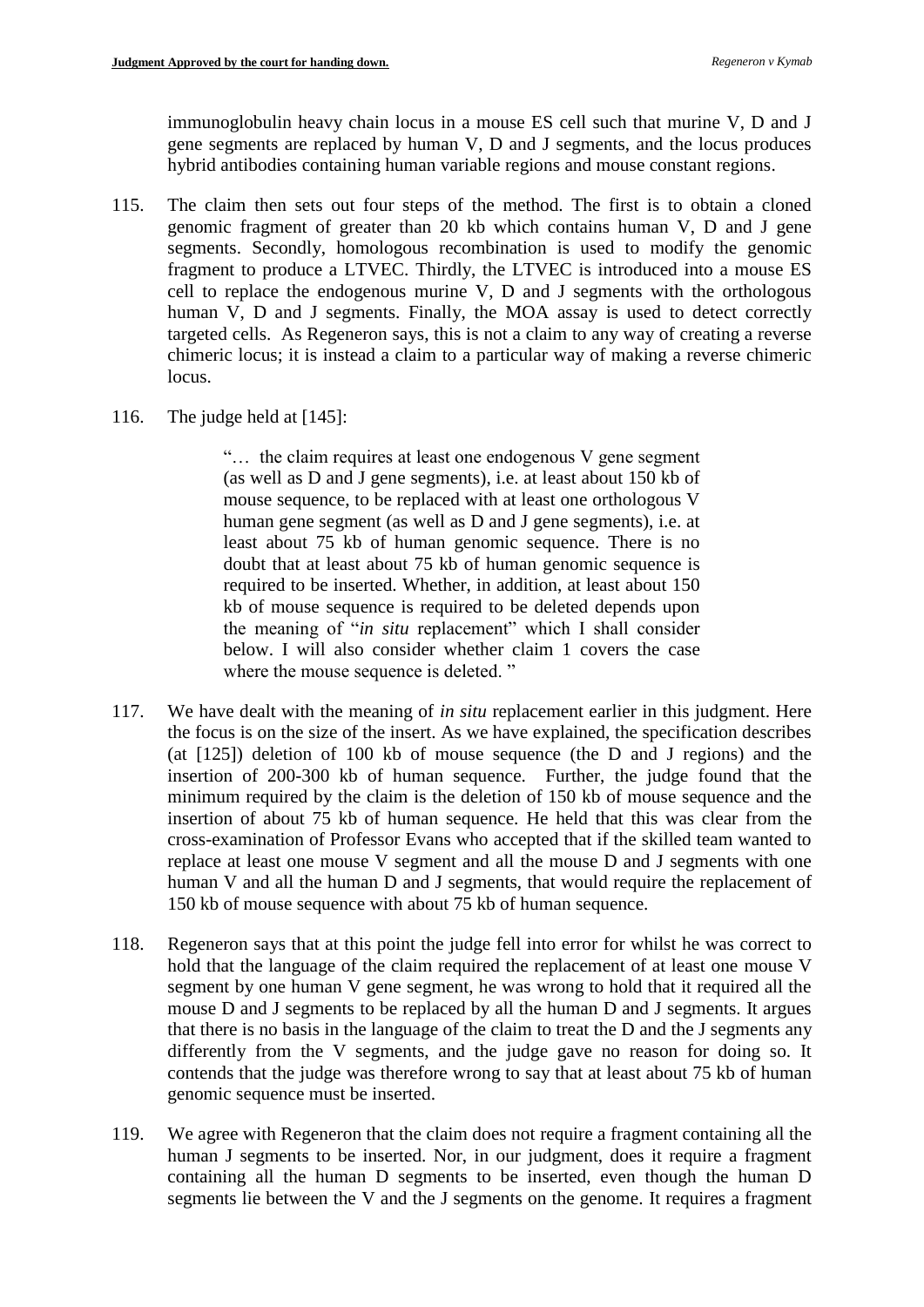containing at least one V, one D and one J segment to be inserted. Nevertheless, we agree with the judge that the claim encompasses the insertion of at least one human V and all the human D and J segments.

- 120. We draw the following further conclusions about the scope of this claim:
	- i) The claim does not require the deletion of any sequence. It requires the replacement of at least one V, one D and one J mouse segment with the orthologous human V, D and J segments. But we accept the judge's finding that one V, and all the D and J segments of the mouse genome have a length of about 150 kb, including all the intergenic regions.
	- ii) We also have no doubt that the judge was entitled to find that a fragment containing one human V and all the human D and J segments will be about 75 kb in length, assuming it contains all the intergenic regions. There was an amply sufficient basis for this finding in the evidence of Professor Evans and Professor Howard. We return later in this judgment to the question of the length of the intergenic regions and whether they could be deleted.
	- iii) The specification describes at [0125] (among other things) the replacement of 100 kb of mouse sequence with 200-300 kb of human sequence.
	- iv) The parties were agreed and the judge found that the claimed method imposes a practical limit on the size of the cloned fragment that can be introduced because an LTVEC produced by recombineering cannot be larger than about 300 kb in length.
	- v) It is a requirement of the claim that the cloned genomic fragment which is used to create the first LTVEC must be at least 20 kb in length and contain orthologous human V, D and J segments, and that is so whether or not the intergenic regions are deleted. However, that said, there is no limit to the number of steps that can be used to build up the rest of the reverse chimeric locus described in the specification.
- 121. Claims 5 and 6 of the 287 patent are product by process claims. The meaning of claims such as these was explained by Lord Hoffmann in *Kirin Amgen Inc v Hoechst Marion Roussel Ltd* [2005] RPC 169 at [87] to [91] and explored by Birss J in *Hospira v Genentech Inc* [2014] EWHC 3857 (Pat). In short, a product by process claim is a claim to a product which is defined by and has the characteristics conferred by the process described in the claim. If the claimed product is old, the process described in the claim cannot confer novelty upon it. But equally, if the claimed product is novel and inventive, then the claim will be infringed by making that product, and that will be so whether the product is made by the process in the claim or any other process.
- 122. Claim 5 is a claim to a genetically modified eukaryotic cell or a mouse, and claim 6 is a claim to a mouse ES cell, in each case comprising (in the case of claim 5) or containing (in the case of claim 6) a genetically modified immunoglobulin heavy chain variable region gene locus obtainable by any one of claims 1 to 4 in place of the endogenous immunoglobulin heavy chain variable gene locus. So, as Regeneron contended at trial and the judge accepted, the claims extend to cells and mice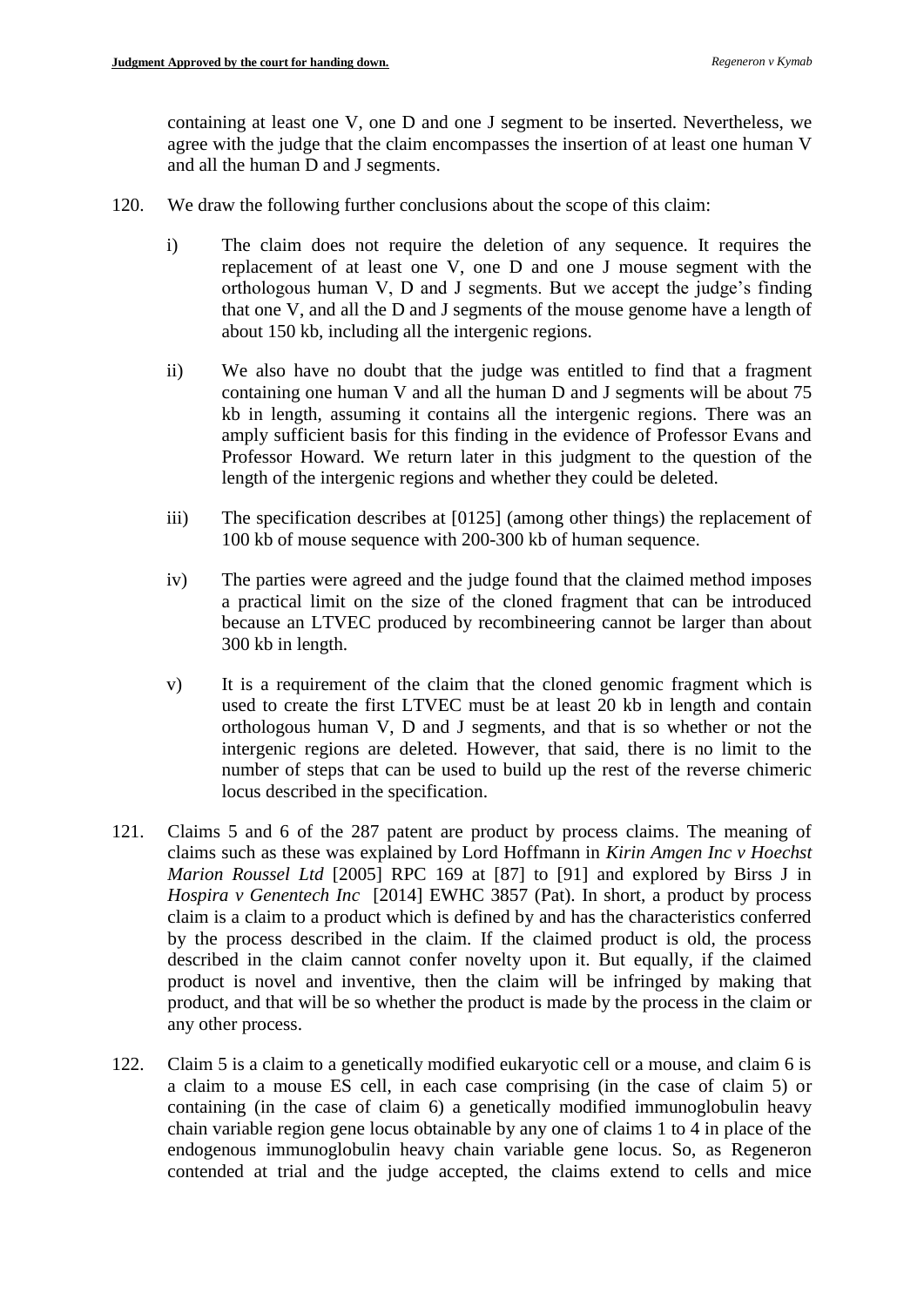containing heavy chain variable region loci in the endogenous position of the mouse heavy chain variable region loci.

- 123. The judge also made findings about the scope of these claims at [183] with which we agree:
	- i) As with claim 1, they include products in which 100 kb of endogenous sequence has been deleted and 200-300 kb of orthologous sequence has been inserted and products in which 150 kb of endogenous sequence has been deleted and 75 kb of orthologous sequence has been inserted.
	- ii) Unlike claim 1, they contain no limitation as to the use of LTVECs or the MOA assay. Provided that the product in issue has the characteristics of a product made by the process of the claim, it does not matter how it is in fact produced.
	- iii) They contain no limit as to the amount of endogenous sequence which must be deleted and so include products in which the entire endogenous heavy chain sequence has been deleted.
	- iv) They contain no limit as to the amount of orthologous sequence which has been inserted and so include products in which the entire orthologous heavy chain sequence has been inserted.
- 124. It follows that, as the judge correctly observed, claims 5 and 6 extend to cells and mice in which the entire mouse variable heavy chain locus has been replaced by the entire human variable heavy chain locus. But we would add once again that the replacement may be achieved in a number of steps. Further, there is nothing in the claims to preclude the deletion of intergenic regions and in that way to reduce the size of any particular fragment to be introduced.
- 125. Claim 1 of the 163 patent is directed to a transgenic mouse in which there has been *in situ* replacement of mouse V, D and J regions on the heavy chain by human V, D and J regions; and in which there has been *in situ* replacement of mouse V and J regions on the light chain by human V and J regions.
- 126. The claim contains no requirement that any particular size of DNA fragment is inserted or replaced; nor is there any limit to the number of steps by which the claim requirements may be met. Further, the reference to V, D and J regions must mean one or more V, D and J segments respectively.
- 127. As the judge explained at [186], the following further points may be made about the scope of this claim:
	- i) The claim is not confined to a single product. It includes mice in which different amounts of mouse V, D and J regions (of the heavy chain) and mouse V and J regions (of the light chain) have been replaced by human V, D and J regions and V and J regions, respectively. So it includes, for example, a mouse in which one V, one D, and one J region (of the heavy chain) and one V and one J region (of the light chain) have been replaced, and mice in which several such regions have been replaced.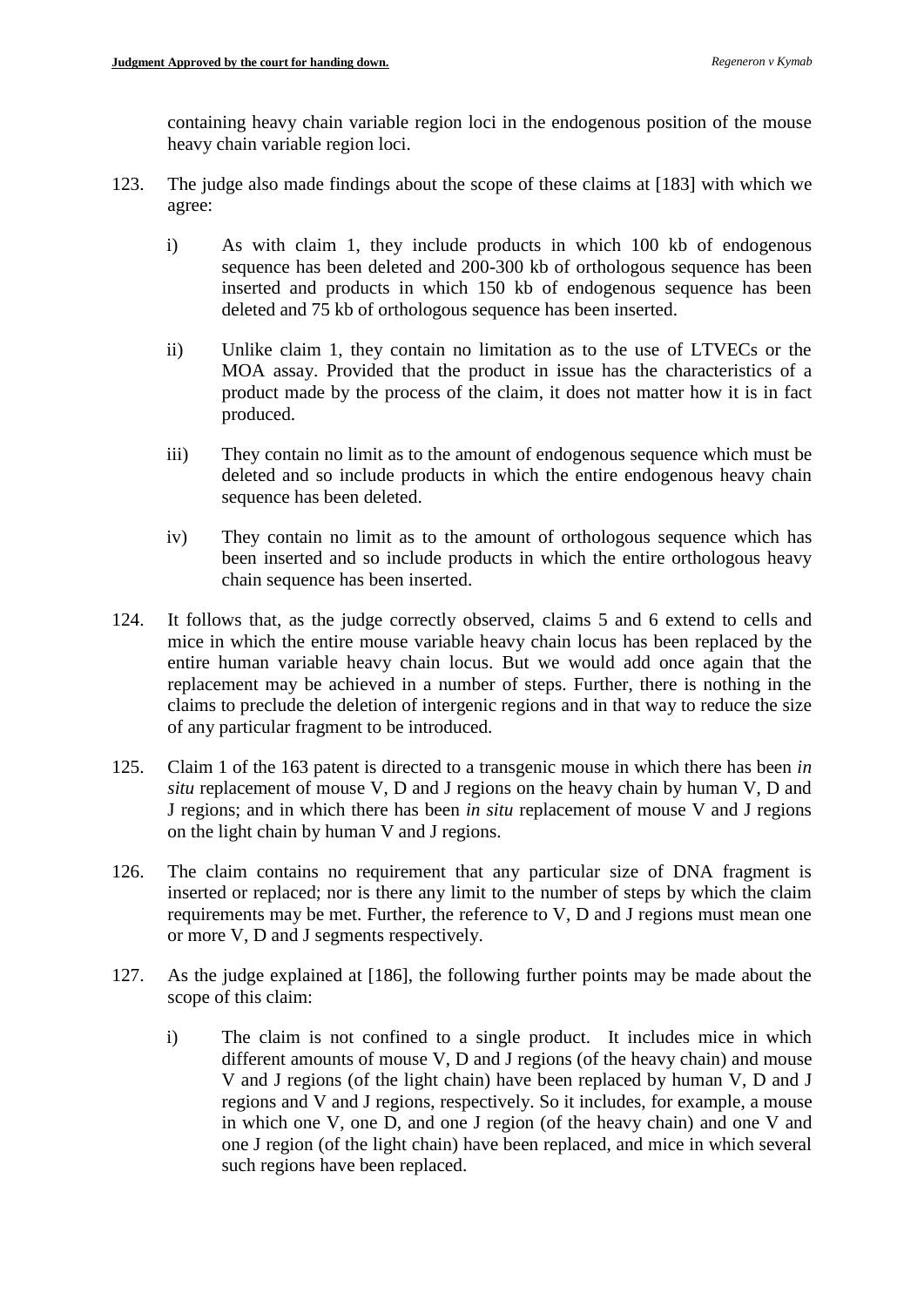- ii) As with claim 1 of the 287 patent, it includes products in which 100 kb of endogenous sequence have been deleted and 200-300 kb of orthologous sequence have been inserted; and products in which 150 kb of endogenous sequence have been deleted and 75 kb of orthologous sequence have been inserted.
- iii) Unlike claim 1 of the 287 patent, this claim contains no requirement that LTVECs or the MOA assay must be used.
- iv) The expressions "VDJ regions" and "VJ regions" as used in this claim are broad and encompass the whole mouse and human variable gene loci. Accordingly the claim extends to a mouse in which the entire murine variable gene locus has been replaced with the entire human variable gene locus.

## **What the skilled team could do**

### *The findings of the judge*

- 128. Here we must begin with the relevant findings of the judge, some (but by no means all) of which Regeneron seeks to challenge on this appeal.
- 129. The judge focused on claim 1 and Example 3 of the 287 patent. He reiterated his conclusion that:
	- i) the minimum replacement by LTVEC1 as described in [0125] is a deletion of 100 kb of mouse sequence and an insertion of 200-300 kb of human sequence;
	- ii) the minimum replacement required by claim 1 involves a larger deletion (of 150 kb) but a smaller insertion (of 75 kb);
	- iii) the claim also includes the case where the relevant mouse sequence has been displaced and deactivated, and the case where the relevant mouse sequence has been deleted.
- 130. The judge then held from [218]-[223] that, in light of the evidence of Professor Evans and Professor Stewart, neither replacement of 100 kb of mouse sequence by 200-300 kb of human sequence (termed "100 kb out, 200-300 kb in"), nor replacement of 150 kb of mouse sequence by 75 kb of human sequence (termed "150 kb out, 75 kb in") would have been considered feasible at the priority date. In the judge's mind, these combined unprecedented insertions with unprecedented deletions. He found that it was likely that neither would have worked.
- 131. Regeneron's own work and attempts to put the invention into practice were considered by the judge from [224]-[228]. These confirmed his view that replacements on the scale of "100 kb out, 200-300 kb in" or "150 kb out, 75 kb in" would not have worked. He also found at [229] that the second approach of Example 3, that is to say using RMCE instead of homologous recombination, would not have worked either.
- 132. The judge considered next alternative approaches that the skilled team might apply using their common general knowledge. He directed his attention first to the work of Lynn Macdonald and others, including Dr Yancopoulos and Dr Murphy, published in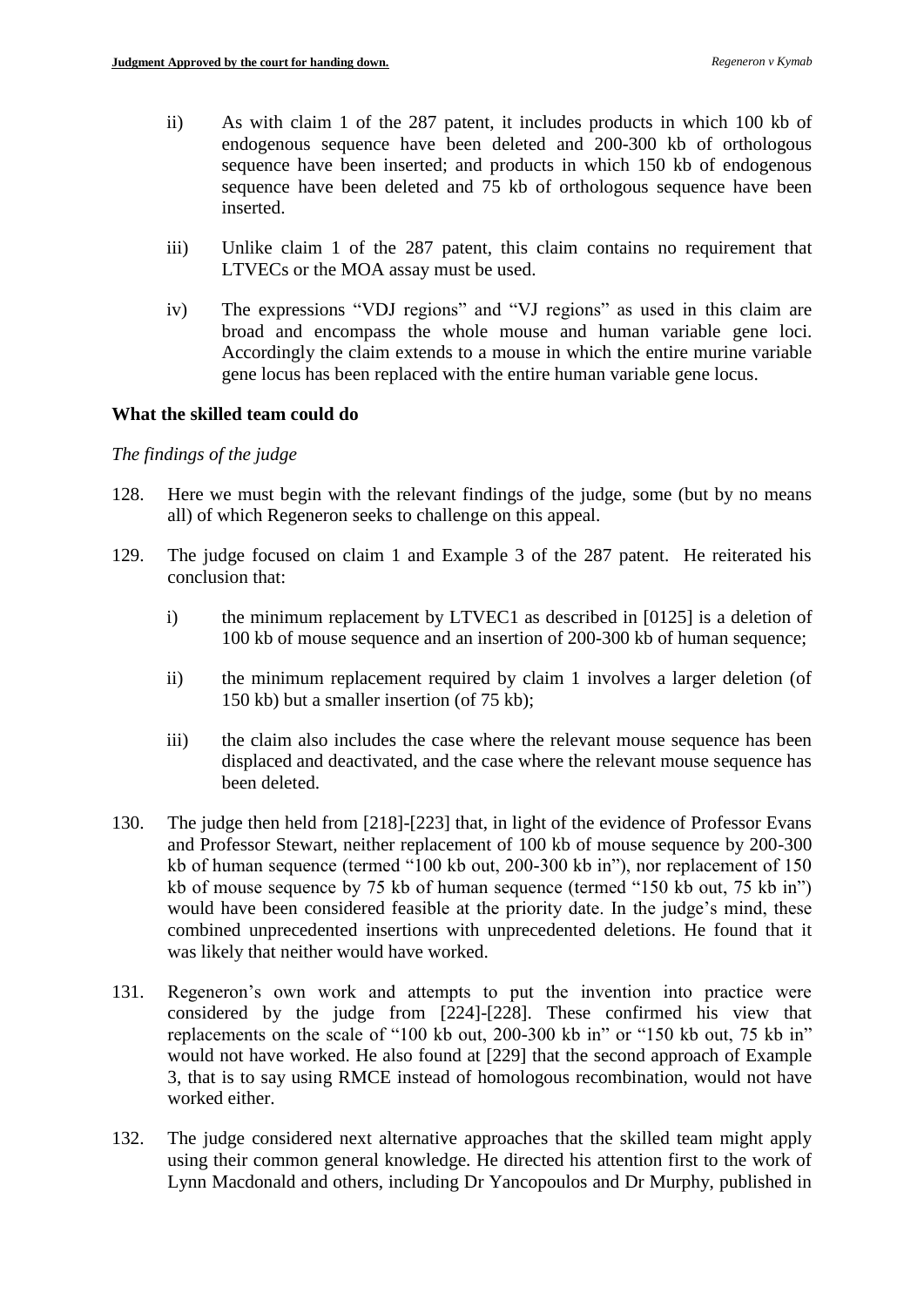a paper entitled *Precise and in situ genetic humanization of 6 Mb of mouse immunoglobulin genes*, Proceedings of the National Academy of Sciences (2014), 111, 5147. This described later work by Regeneron in which the authors replaced six Mb of mouse genes in a precise manner and *in situ* with human gene sequences. The judge accepted the evidence of Professor Stewart that this work was an outstanding piece of thinking and very creative. It would not have occurred to the unimaginative skilled team.

- 133. The second was an approach put to Professor Stewart in the course of his crossexamination by Mr Turner on behalf of Regeneron. This involved using a targeting vector to make a series of modest insertions (without deletion) by homologous recombination, starting at the proximal end of the locus and then proceeding towards the distal end, one insertion followed by another, each sufficiently small that it could be achieved, and in this way "shunting up" the native mouse sequence. The judge did not accept that this approach would have occurred to the unimaginative skilled team in light of the evidence of Professor Evans and Professor Stewart.
- 134. The third was to carry out a series of more modest insertions and deletions of perhaps 10 kb in length using LTVECs and the MOA assay and in this way achieve in the end the deletion of 150 kb of mouse sequence and the insertion of 75 kb of human sequence. The judge rejected the submission that this would allow the method of claim 1 of the 287 patent to be performed for the following reasons. To begin with, it would not carry out the method of the claim which required the replacement of at least one mouse V segment and the mouse D and J gene segments by at least one orthologous human V segment and the orthologous human D and J segments, that is to say about 75 kb of the human gene sequence. Further, the claim included within its scope single step replacements of "100 kb out, 200-300 kb in" and "150 kb out, 75 kb in", and these could not be achieved. What was more and whilst it was true to say that the specification did refer to the repetition of steps (at [0036]-[0038]), this was a more generalised disclosure of the claimed method which involves a targeted replacement at the proximal end, followed by a targeted replacement at the distal end, followed by other steps in the middle. Finally, the specification did not contemplate this approach, neither of the experts had endorsed it and it ignored all the difficulties that the skilled team would have encountered in practice, as corroborated by the difficulties that Regeneron itself encountered.
- 135. The judge summarised his conclusions on enablement at [257]-[258] in these terms:

"257. For these reasons, I have concluded that the whole subject matter defined in the claim 1 of the 287 Patent was not capable of being performed at the priority date without undue burden and without invention. The difficulty does not relate to some hypothetical puzzle at the edge of the claim, but rather to the central disclosure of the specification, and the amounts of genetic sequence of which it contemplates the deletion and insertion. None of the methods of the 287 Patent for achieving this, as disclosed in Example 3 would have worked. The task contemplated was unprecedented and could not have been achieved, if at all, without a great deal of creative thinking at the priority date. I do not accept that all embodiments within the claim are unified by a single principle of a reverse chimeric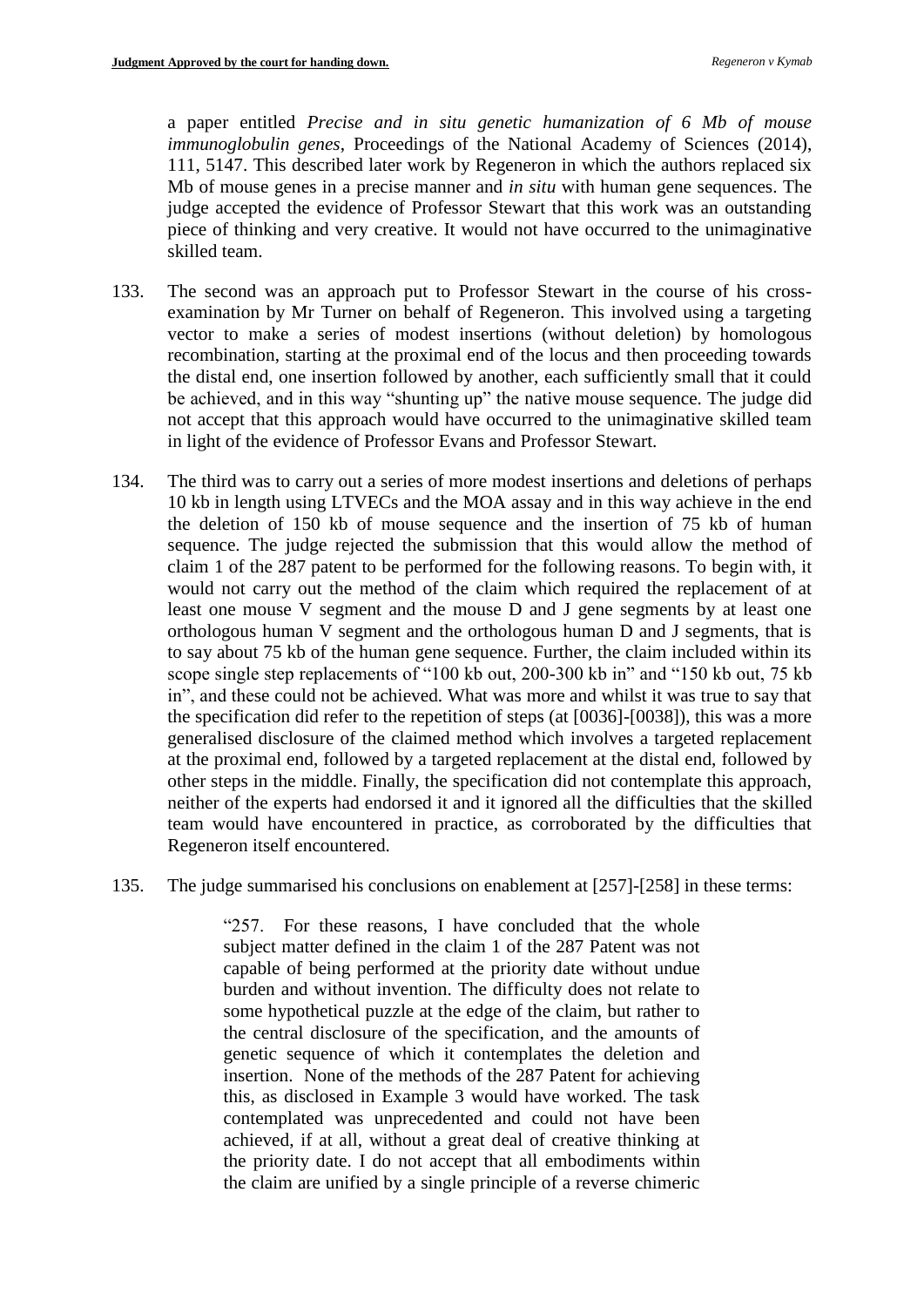locus. This is not a principle that enables the method to be performed, rather it is the result of successfully carrying out the method. Accordingly, the insufficiency objection succeeds in respect of claim 1 of the 287 Patent.

258. It follows that claims 5 and 6 of the 287 Patent and claim 1 of the 163 Patent are also invalid for insufficiency. I have concluded that they are of considerably wider scope than claim 1 of the 287 Patent. Even if I had concluded that claim 1 of the 287 Patent was not of excessive breadth, I would still have concluded, for the reasons set out above, that these wider claims were insufficient."

- 136. The judge turned next to various additional insufficiency objections. He rejected those relating to the benefit of long homology arms, the use of MOA assay improvements and difficulties in identifying the 5' end of the mouse locus. However, he accepted a submission by Kymab that a "16.6 kb out, 144 kb in" replacement achieved by Regeneron in the course of its development work was achieved using an improvement which was not disclosed in the patents and which would not have occurred to the skilled person, namely the use of a reduced amount of DNA. He thought this was an additional support for his conclusion that the claims were insufficient.
- 137. After the circulation of the draft judgment, Regeneron raised two further issues. It contended first, that following the teaching in the patents, the skilled person could insert human DNA comprising at least one V segment, and the D and J segments having a length of about 75 kb and invited the judge so to find.
- 138. The judge dealt with this issue from [278]-[281]. He concluded that this was another attempt by Regeneron to argue that that the claims were enabled across their breadth; that he had rejected all of the different ways that contention had been presented at trial; that this particular point had been before him; and that the evidence did not establish that the skilled team could have achieved an insertion of 75 kb and a deletion of 17 kb without undue effort. He held at [280]:

"[280] … Regeneron cites certain passages from the crossexamination of Prof. Stewart. I have already considered Prof. Stewart's evidence on this issue, and the parties' submissions in their written and oral closings. In my judgment, this evidence did not establish that a '17 Kb out, 75 Kb in' replacement could have been achieved by the skilled person in 2001 using the methods disclosed in the patent or other standard techniques. I have reached the opposite conclusion, for the reasons set out in detail in this judgment."

139. The second issue concerned the possibility of additional insertions. Regeneron argued that the skilled person could perform additional insertion steps following the initial insertion of one V and the D and J segments of the human sequence and it invited the judge so to find. As an alternative, it asked the judge to confirm that he had not made a finding that the person skilled in the art, having inserted such a human sequence into the murine locus could not thereafter without undue effort insert further sequences. In the further alternative, it invited the judge to address its submission that it was not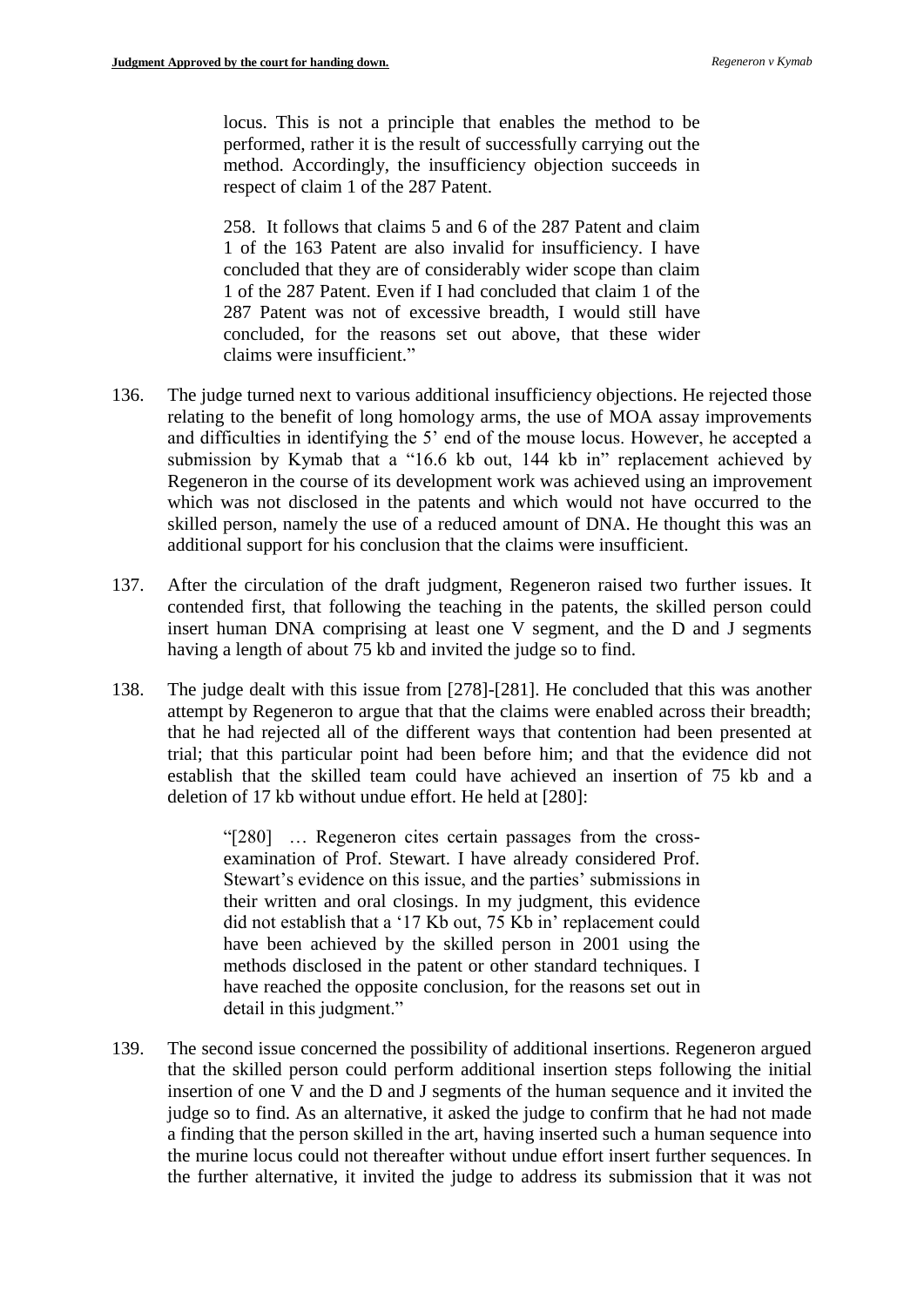open to Kymab to take this point on the basis that it had not been pleaded or addressed in evidence.

140. The judge dealt with the second issue from [282]-[286]. He rejected all of Regeneron's arguments. He held that this was a matter he had already addressed in finding that the reverse chimeric locus could not be built up in a series of steps and so shunting up the mouse sequence; that Kymab's case had been adequately pleaded; and that the reason the issue had not been addressed by the experts in their reports was that it had only emerged during the cross-examination of Professor Stewart.

### *The arguments on appeal – an outline*

- 141. Upon this appeal, Regeneron does not challenge all of the judge's findings. In particular, it does not question his finding that, at the priority date of the 287 patent, the skilled team could not have deleted 100 kb of mouse sequence and inserted 200- 300 kb of human sequence in a single step. Nor does it challenge his finding that it was not possible to delete 150 kb of mouse sequence and insert 75 kb of human sequence in a single step.
- 142. It contends instead that the judge has focused unduly on the details of Example 3 and failed properly to consider whether the skilled team could have made mice falling within claim 1 of the 163 patent and cells and mice within claims 5 and 6 of the 287 patent by gene targeting and, in particular, by inserting a minigene construct containing a subset of the V, D and J segments at the proximal end of the mouse immunoglobulin variable region using traditional techniques of homologous recombination. It says there was no dispute that such a construct of up to 20 kb in length could have been made and inserted successfully.
- 143. Further, it continues, the judge ought to have found that the skilled team could have implemented the reverse chimeric locus without undue effort by using the LTVEC and MOA technology the patent describes and making simple and obvious adjustments to Example 3.
- 144. The first of these adjustments would have been to reduce the size of the inserts in the LTVECs by cutting down the number of V, D and J regions they contain and then to carry out the deletion of the mouse sequence in a separate step. In particular, it continues, the skilled team could have implemented the teaching with an insert in LTVEC 1 of about 50-75 kb in length. Further, the team could have shortened the insert further still by cutting out the intergenic regions to make a minigene.
- 145. Then, as taught in the specification at [0126], the skilled team could have inserted an additional variable region sequence of 50-75 kb in length at the distal end of the mouse locus, using a similarly modified LTVEC 2.
- 146. Finally, having performed an insertion at the proximal and distal ends of the mouse gene locus, the skilled team could have deleted the intervening mouse sequence without difficulty using SSR, as Professor Stuart accepted in his second report at [104]. The team could also have added more human V segments having a length of up to about 10 kb between the LTVEC 1 and LTVEC 2 insertions.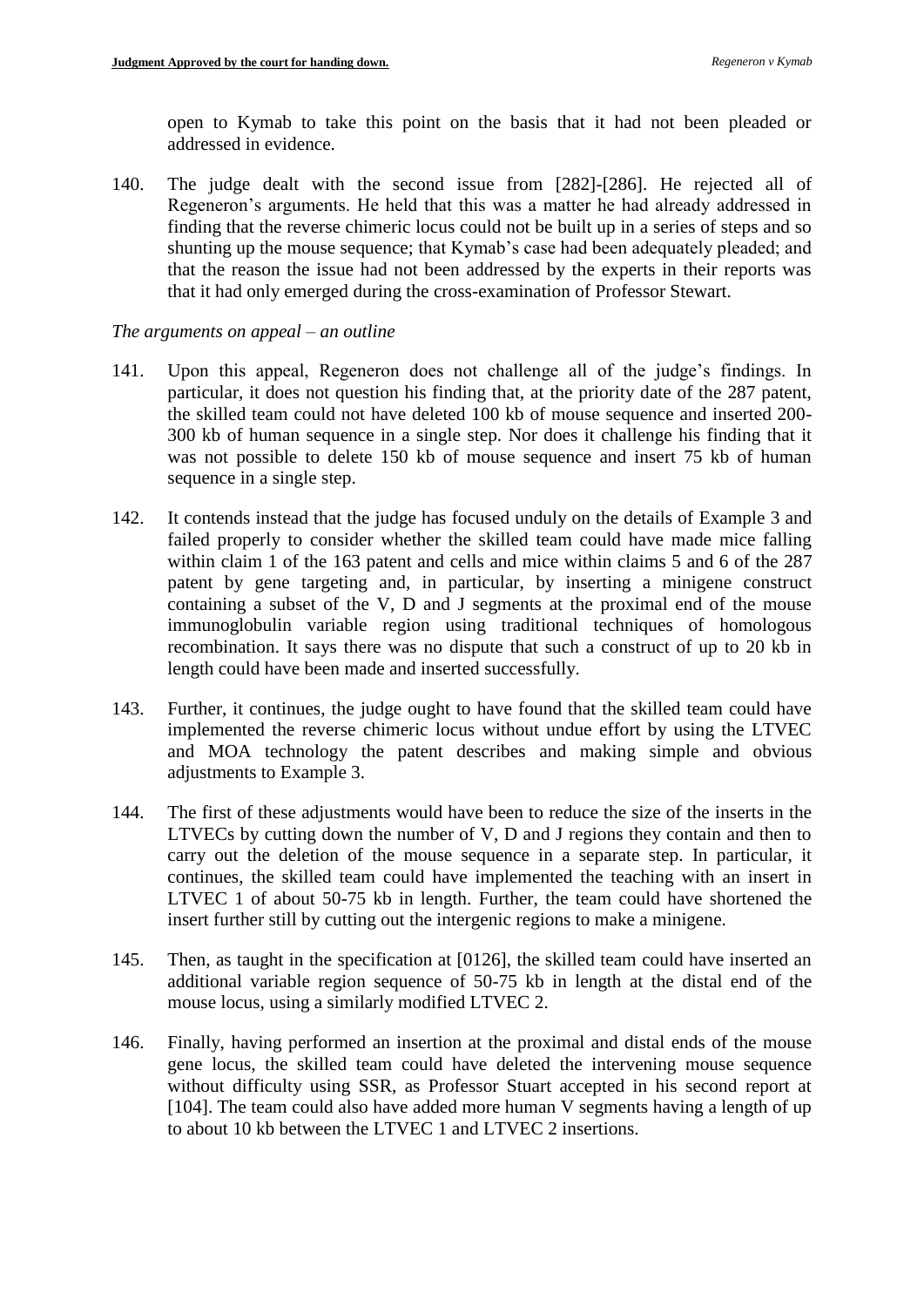- 147. For these reasons, continues Regeneron, the specification of each of the patents did enable the skilled team to implement the invention and make products and perform the method described in the claims in issue and the judge ought so to have found.
- 148. In its written submissions Regeneron has taken a further point. It contends that the judge fell into error in accepting Kymab's submission that its success in inserting 144 kb of human sequence and deleting 16.6 kb of mouse sequence in one step was attributable to an improvement which was not disclosed in the patents and would not have occurred to the skilled person, namely the use of a reduced amount of DNA. It says that this was a contrived point with which Regeneron was ambushed at trial and upon which the judge should have placed no reliance at all.
- 149. Kymab responds that on the judge's findings of fact and his analysis of the scope of the claims, his conclusion that each of the claims in issue was invalid for insufficiency was inevitable. It says that Regeneron deployed a number of ways the skilled team could perform the claimed inventions, and that the judge addressed and rejected each of them. It necessarily follows that the claims are insufficient, and that remains the case despite all the points now advanced by Regeneron on this appeal.
- 150. Kymab also argues that the reason the judge did not address the contentions now advanced by Regeneron on this appeal is that he was never asked to, and that it is far too late for Regeneron to raise them now. The factual aspects of those contentions should have been raised in evidence and put to Kymab's experts; and then the contentions should have been developed before the judge in submissions. If and in so far as the judge failed to deal with them, they should have been raised with him after he provided his judgment to the parties in draft and before he handed it down, but they did not do so.
- 151. What is more, Kymab continues, the arguments now developed by Regeneron are unsound in fact and in law and do not in any way undermine the overall conclusions to which the judge came.
- 152. These rival submissions therefore give rise to a number of issues: first, whether it is open to Regeneron to rely upon its arguments before this court or whether it is foreclosed from doing so by the position it took before the judge; secondly and on the assumption it is open to Regeneron to rely upon these arguments, whether they have any factual foundation; and thirdly, whether these arguments and any findings we consider it appropriate to make provide a basis for reversing the judge's findings of insufficiency. These issues inevitably overlap but in the interests of clarity we will consider them separately. We address the first and second in this section of our judgment. We shall deal with the third later in our judgment after considering the law.
- 153. We must start, however, by explaining the concept of the minigene. This was addressed by Professor Howard in his first report when addressing the common general knowledge. There he described a minigene as a genetically engineered construct which includes the rearrangeable V, D and J segments, whilst non-essential DNA sequences (such as introns) have been removed. Professor Stewart provided much the same explanation of the term minigene in the annex to his first report which contained a glossary of terms and definitions which were common general knowledge at the priority date.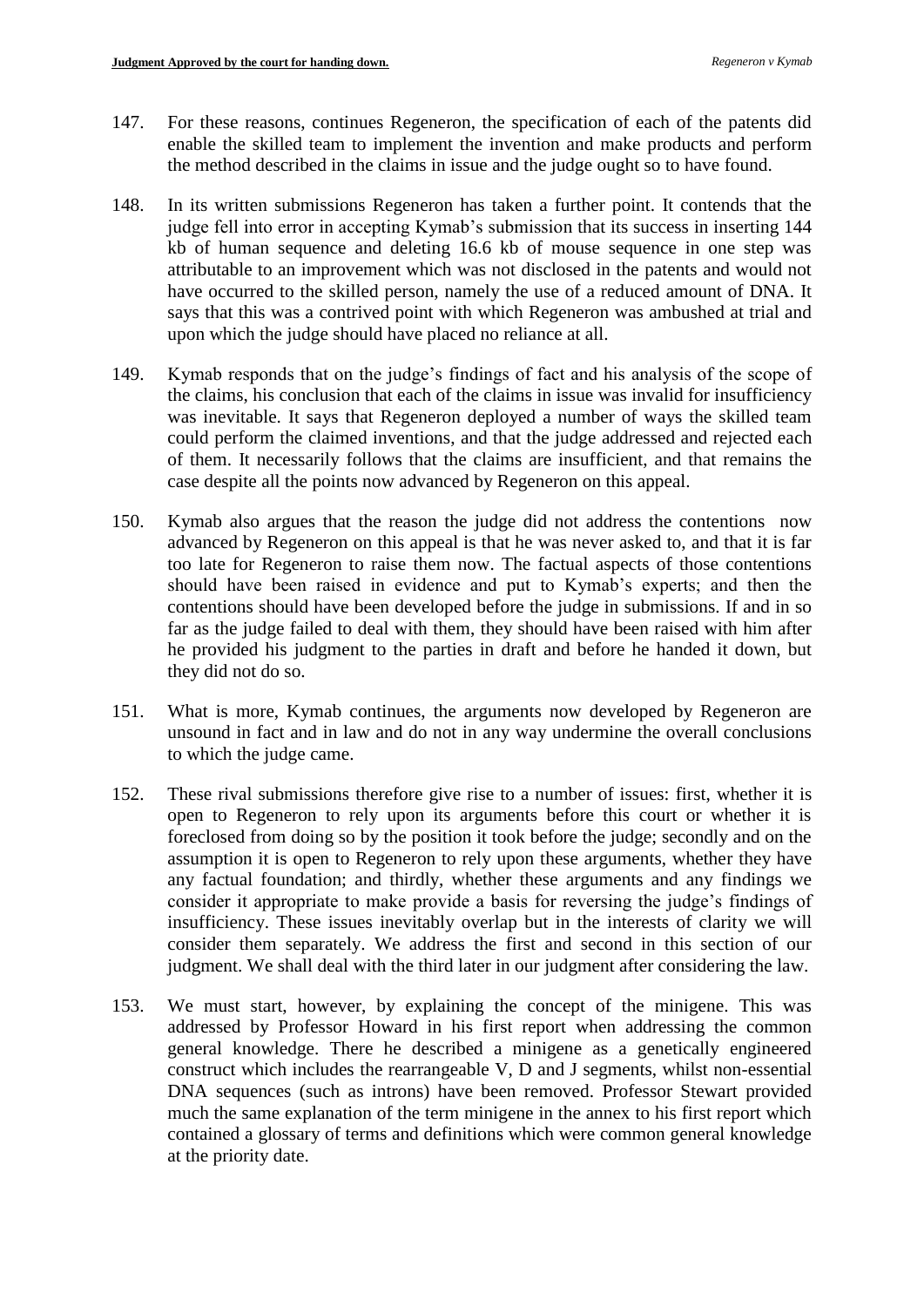- 154. Professor Howard also described from [94]-[100] how minigenes had been used in the approach first proposed in the 1980s for the generation of mouse strains transgenic for human immunoglobulin genes which involved transferring human immunoglobulin genes to mice using plasmids, yeast artificial chromosomes or phage vectors. These vectors were constructed to carry either a transgene reflecting the native sequence of human immunoglobulin loci, or alternatively a minigene.
- 155. Professor Stewart gave a similar account in his first report at [67]. There he said that it was common general knowledge during the 1990s that a number of transgenic mice were generated which carried human immunoglobulin genes in germ-line configurations on minigene constructs.

## *Is Regeneron too late?*

- 156. Our consideration of this issue must start with Kymab's pleaded case of invalidity. Kymab attacked each of the patents on various grounds. For the purposes of this appeal, we can focus on the following. It alleged first, that the patents lacked novelty in light of PCT/US91/00245 published as WO 91/10741 on 25 July 1991 ("Kucherlapati").
- 157. Secondly, the patents were obvious in the light of three publications: Kucherlapati; a US Patent 5,770,429 ("Lonberg"); and a publication entitled "*The Preparation of Human Antibodies from Mice Harbouring Immunoglobulin Loci*" published in 1997 in the textbook "Transgenic animals; generation and use" ("Brüggemann").
- 158. Thirdly, the patents were insufficient. This allegation had many different limbs, some of which fell away. Others were resolved by the judge in favour of Regeneron. So, for the purposes of this appeal, we can focus on the following. Kymab contended first, that claim 1 of the 287 patent encompassed but did not enable the *in situ* replacement of an entire endogenous murine immunoglobulin heavy chain variable region gene locus with an entire orthologous human gene locus carried in a single vector.
- 159. Kymab also contended that claim 1 of the 287 patent was not enabled because (among other things) the skilled team could not without undue effort:
	- i) use an LTVEC to delete at least 100 kb of an endogenous murine variable region gene locus in a single homologous recombination step;
	- ii) insert 200-300 kb of an orthologous human gene locus carried on the same LTVEC and as part of the same homologous recombination step as (i); or
	- iii) use a modified human BAC to insert a fragment of at least 75 kb of an orthologous human variable region gene locus, or to replace at least 100 kb of an endogenous murine gene locus with at least 75 kb of an orthologous human variable region gene locus in a single RMCE step.
- 160. Similar allegations were made in relation to the product claims of the 287 patent and claim 1 of the 163 patent.
- 161. It is to be noted that Kymab did not assert that it was not possible to insert 75 kb (or less) of human sequence using the LTVECs of the specification. Nor did it assert that it was not possible to make smaller insertions by conventional techniques of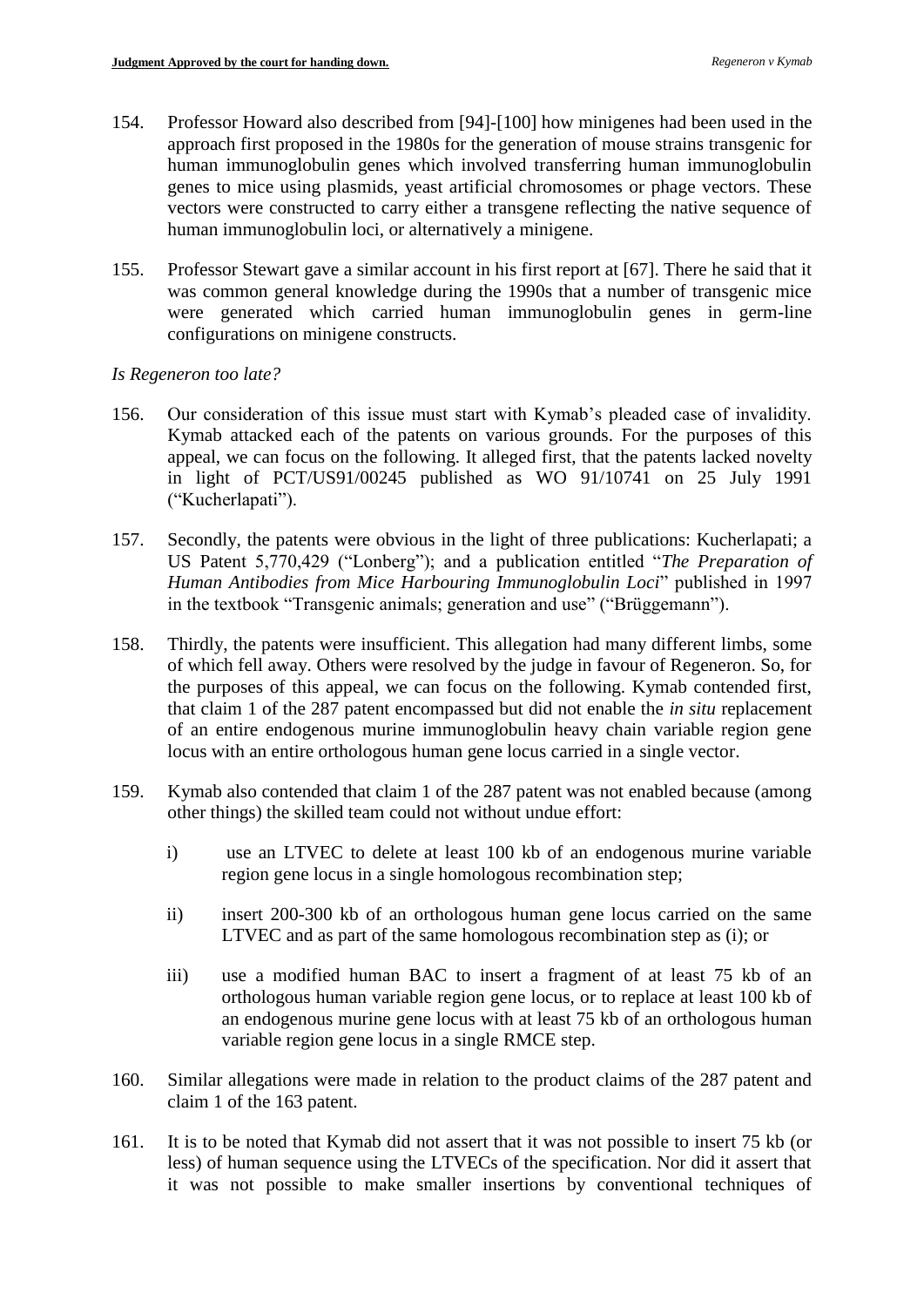homologous recombination. Indeed, as we will see in a moment, it was part of Kymab's case that such smaller insertions could be made and that it was obvious to make cells and mice falling within the product claims of both patents in light of the cited prior art.

- 162. Coming now to the reports of the experts, Professor Evans expressed the opinion that the person skilled in the art could have made a mouse with a reverse chimeric immunoglobulin heavy or light chain locus comprising human orthologous variable V, D and J gene segments using the techniques described in the 287 patent and the common general knowledge. He acknowledged, however, that the skilled team would have been unlikely to attempt to conduct the *in situ* replacement of the entire mouse locus in a single step using homologous recombination. He thought that the skilled team would instead modify the mouse locus in a series of steps as described in the specification at [0128] and [0129].
- 163. Professor Evans also addressed the particular allegations made by Kymab and which we have set out at [158] above. As part of his evidence, he expressed the view that it would not have been any problem for the skilled person to insert at least 75 kb of an orthologous human sequence by a single site SSR step.
- 164. Professor Stewart focused a good deal of his attention on the teaching of the patents when considering what they enabled. He provided a commentary on the various methods that are taught and, in coming to Example 3, identified the various difficulties the skilled team would have had in trying to implement what it teaches.
- 165. Professor Howard and Professor Stewart also addressed the prior art that Kymab had cited and, in particular, Kucherlapati and Lonberg. In this connection and as we elaborate below, Professor Howard explained that it would have been obvious to the skilled team to include as many human variable segments as possible and to replace the mouse variable region, and that this might be achieved using a minigene construct engineered to include the re-arrangeable human V, D and J segments. Professor Stewart thought it would have been feasible to replace part of the mouse immunoglobulin variable locus with the corresponding part of the human immunoglobulin variable locus using a minigene construct up to about 20 kb in length containing a subset of the human variable region gene segments to replace the mouse J gene segments.
- 166. It was against this background that the action came on for trial. The parties had to address a large number of issues, many of considerable complexity. In these circumstances we do not find it surprising that each was not able to anticipate precisely how the other would develop its case. However, we have been taken to aspects of Regeneron's written and oral submissions from which we are satisfied that in opening it did make it clear that it was part of its case not only that the claims in issue do not require *in situ* replacement of all or even a substantial part of the endogenous locus in a single step, but also that it was not necessary to insert the entire human locus or to delete the entire mouse locus to obtain the benefits of the invention. It also contended that the teaching of the patents could be implemented by inserting shorter sequences than those described, carried on a BAC and engineered to contain the V, D and J segments without the intergenic regions, that is to say using a minigene approach.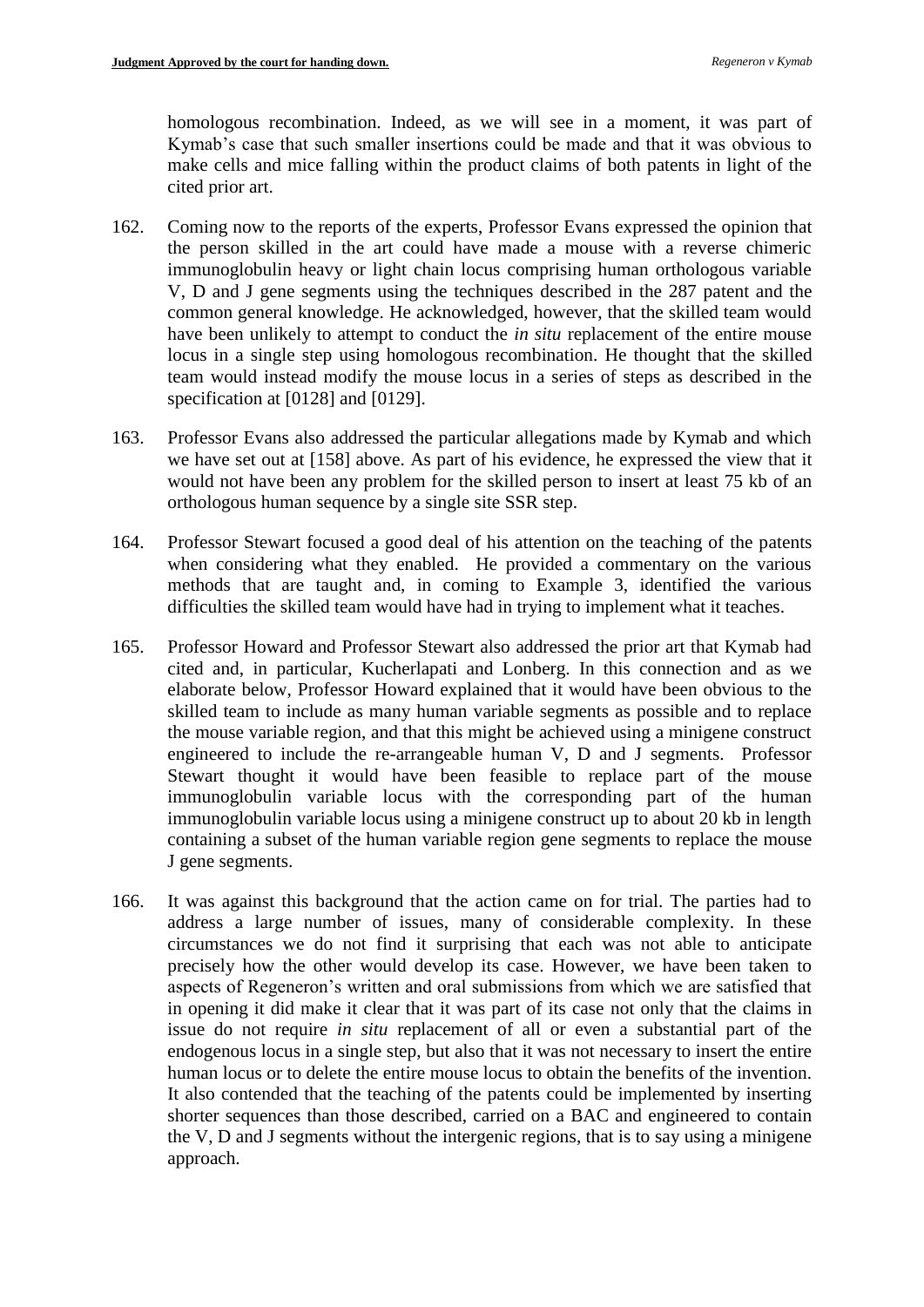- 167. At the trial the experts were cross-examined and, as we shall see, Mr Turner explored with Professor Stewart the ability of the skilled team to implement the teaching of Example 3, and to make and use not only the constructs which are disclosed there but also shorter constructs of, say, 75 or 50 kb in length, with and without the intergenic regions. There was no challenge to the evidence of Professor Stewart and Professor Howard about the ability of the skilled team to make a minigene construct.
- 168. In its written closing submissions, Regeneron maintained its position that the skilled team could perform the method of claim 1 of the 287 patent by inserting into the mouse immunoglobulin locus at least one human V segment and the human D and J segments upstream of the mouse constant regions, either with or without the deletion of mouse D and J segments, and that this would involve the insertion of about 75 kb of the orthologous human sequence. Mr Turner elaborated these points in his oral closing submissions and in doing so again made the point that if the team had any difficulty inserting a construct of 75 kb in length, it could be shortened by deleting the intergenic regions and making a minigene.
- 169. As we have explained, the judge did not address the issue of minigenes in the draft of the judgment he supplied to the parties. Upon receipt of that draft, Regeneron then drew to the judge's attention two matters which it believed to be material and with which, so it said, the judge had failed to deal: first, that following the teaching in the patents the skilled team could insert a human sequence of about 75 kb in length and comprising at least one V segment and D and J segments; and secondly, that after inserting such a sequence the skilled team could perform additional insertions. It did not invite the judge to address minigenes, however.
- 170. Having covered the ground, we can now return to the issue before us and whether it is open to Regeneron to rely upon the use of minigenes in support of this appeal. We consider the following points to be particularly material.
- 171. First, Kymab's pleaded allegations of insufficiency were carefully framed. We find it striking that, in giving details of what the skilled team could not achieve without undue effort, it did not assert that the specification did not enable the insertion of a fragment of an orthologous human variable gene locus up to 75 kb in length using the first approach of Example 3, that is to say homologous recombination using BACs with long homology arms and the MOA assay. A fragment of this size has particular significance because, as Mr Tappin emphasises, it can encompass one human V segment and the human D and J segments.
- 172. Secondly, we consider it was in these circumstances reasonable for Regeneron's experts to focus their attention in their reports on the allegations of insufficiency which Kymab had made, of which there were many.
- 173. Thirdly, Kymab was itself asserting that it was obvious at the priority date in the light of the cited prior art to make cells and mice falling within the product claims by using homologous recombination and a minigene construct of up to 20 kb in length engineered to include human orthologous variable V, D and J segments. Regeneron took issue with the suggestion that the cited art rendered it obvious to make a reverse chimeric locus but it has never disputed that, given that idea, the skilled team could carry out the necessary insertion without undue effort using a minigene. In our judgment Mr Turner's submission that this much appeared to be common ground has considerable force.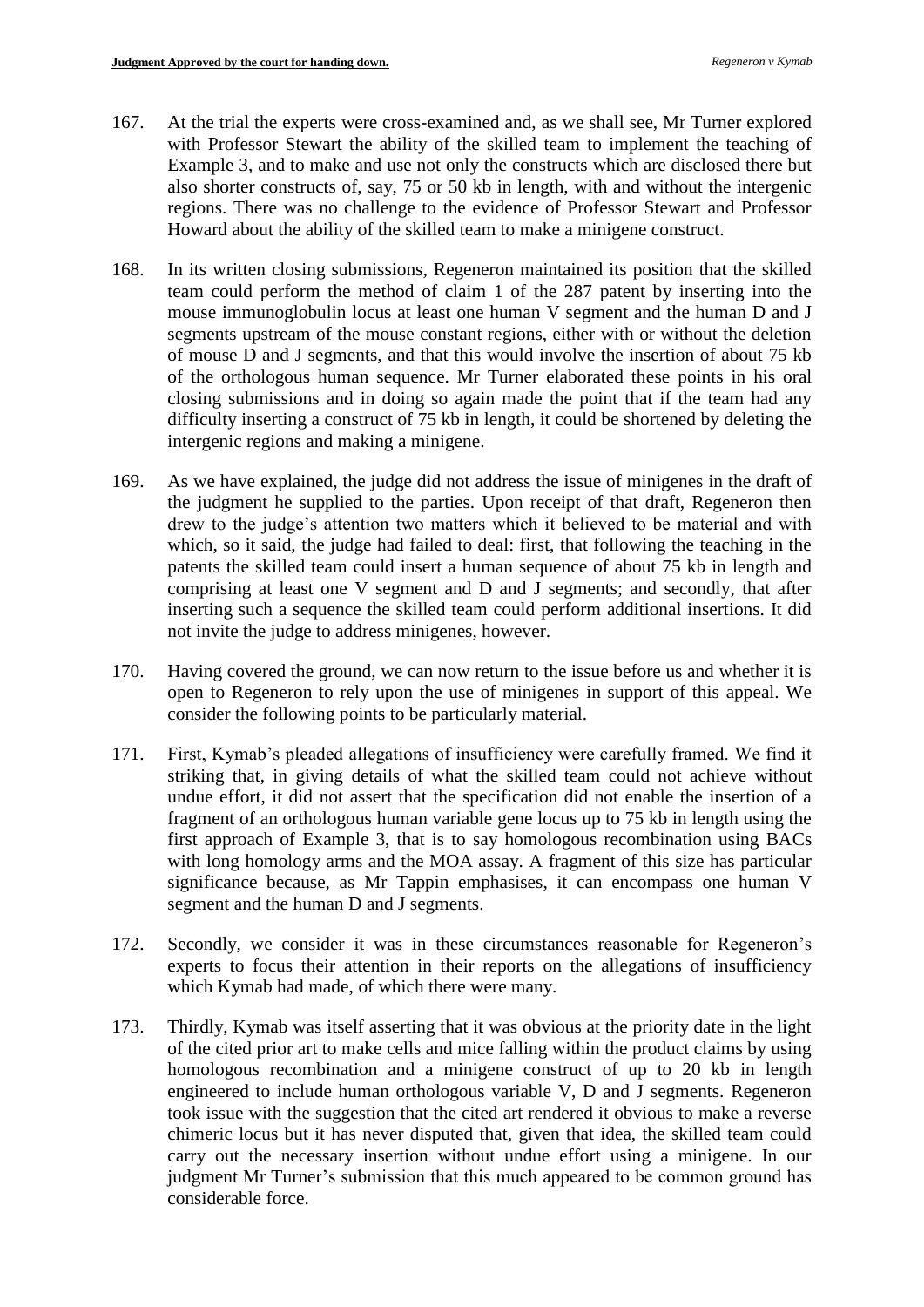- 174. Fourthly, we are satisfied that, at trial, Mr Turner made clear in his opening submissions that Regeneron relied upon the use of minigenes as a way of implementing the teaching of the patents. This gave Mr Tappin, on behalf of Kymab, an opportunity to question Regeneron's experts if he wished to do so. Mr Turner then explored the issue with Professor Stewart in the course of his cross-examination. Finally, Mr Turner reiterated Regeneron's reliance upon the use of minigenes in his closing submissions in the manner we have described.
- 175. In our view these matters point in favour of allowing Regeneron to rely upon the evidence concerning the use of minigenes in support of its appeal. The one matter that has caused us considerable concern is that Regeneron did not raise the issue with the judge when it received the draft judgment. It is axiomatic that if an advocate believes that a judge has not dealt with a material issue then it should be drawn to the judge's attention pursuant to that advocate's duty to assist the court and to further the overriding objective. In *Re T (Contact: Alienation: Permission to Appeal)* [2002] EWCA Civ 1736; [2003] 1 FLR 531, Arden LJ said at [50]:

"In a complex case, it might well be prudent, and certainly not out of place, for the judge, having handed down or delivered judgment, to ask the advocates whether there are any matters which he has not covered. Even if he does not do this, an advocate ought immediately, as a matter of courtesy at least, to draw the judge's attention to any material omission of which he is then aware or then believes exists. It is well-established that it is open to a judge to amend his judgment, if he thinks fit, at any time up to the drawing of the order. In many cases, the advocate ought to raise the matter with the judge in pursuance of his duty to assist the court to achieve the overriding objective (CPR 1.3, which does not as such apply to these proceedings); and in some cases, it may follow from the advocate's duty not to mislead the court that he should raise the matter rather than allow the order to be drawn. It would be unsatisfactory to use an omission by a judge to deal with a point in a judgment as grounds for an application for appeal if the matter has not been brought to the judge's attention when there was a ready opportunity so to do. Unnecessary costs and delay may result. I should make it clear that there are general observations for assistance in future cases, and that I make no criticisms of Counsel in this case."

- 176. We think it highly unsatisfactory that this course was not followed by Regeneron in this case. Quite apart from the consequences to which Arden LJ referred, it means that, if we allow Regeneron to develop its arguments before this court, we must either make an assessment of the evidence without the benefit of a reasoned decision of the trial judge, or remit it to him for his assessment with all the costs and delay that would entail.
- 177. In the end, however, we have come to the conclusion that the failure by Regeneron to raise the issue with the judge after receiving the draft judgment should not preclude it from relying upon it upon this appeal. As we shall explain, the relevant evidence is not extensive and was given primarily by Kymab's experts. Further, it is evidence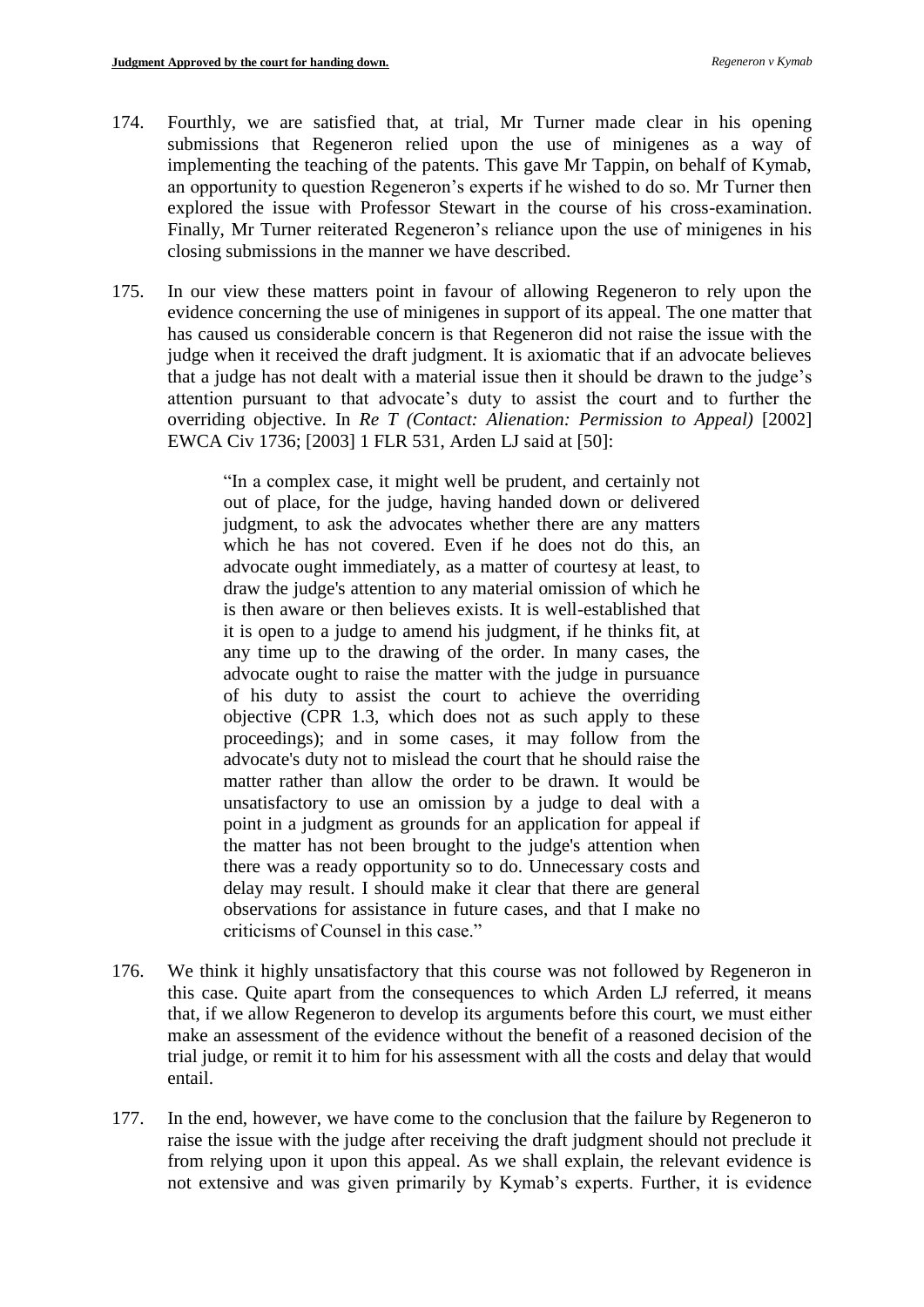which we can assess with the benefit of the full submissions we have had from both parties.

178. For all of these reasons, we decide the first issue in favour of Regeneron. It is not precluded from developing before this court its contention that the judge fell into error in failing to find that the skilled team could have implemented the teaching of the patents by using their common general knowledge and adopting simple and obvious adjustments to Example 3, including the use of minigenes.

#### *Implementation of the teaching*

- 179. We begin with the question whether it was possible to make a reverse chimeric locus and so also products falling within each of the product claims in issue by using techniques which were part of the common general knowledge at the priority date. For this we must go to the evidence of Professor Stewart and Professor Howard and two of the publications to which they referred.
- 180. Professor Stewart pointed in his first report to Kucherlapati and explained at [193] that this application disclosed the creation of mouse ES cells in which the immunoglobulin heavy chain variable region had been replaced in whole or in part by the equivalent portion of the human immunoglobulin heavy chain variable region using homologous recombination. Professor Stewart continued at [194] that the skilled team would have appreciated at the priority date that the largest replacement that could be made by homologous recombination would be less than 20 kb. Therefore, the replacement of the mouse immunoglobulin heavy chain region with the human heavy chain region would require more than 100 rounds of homologous recombination. In Professor Stewart's view, this would have represented a massive project at the priority date which would have taken many years to complete. Regeneron accepts for the purposes of this appeal that this could not have been achieved at the priority date without undue effort.
- 181. However, Professor Stewart then introduced at [195] of his first report the possibility of using minigenes:

"The only way it would have been feasible to create a transgenic mouse in which part of the immunoglobulin variable region was replaced by part of the human immunoglobulin variable region at the priority date would be to use a small minigene construct up to approximately 20 kb in length containing a subset of the human immunoglobulin variable region gene segments."

182. Professor Stewart returned to this issue in his second report at [102]–[105]. Here he reiterated that a minigene construct of up to 20 kb in length could contain a subset of the human immunoglobulin variable region gene segments (V, D and J gene segments in the case of the heavy chain, and V and J gene segments in the case of the light chain). He understood from Professor Howard that the skilled immunologist would have wanted to replace the mouse J region with the 20 kb gene construct in such a way that the mouse J gene segments would be deleted and so prevent the formation of fully mouse antibodies. He continued at [103]: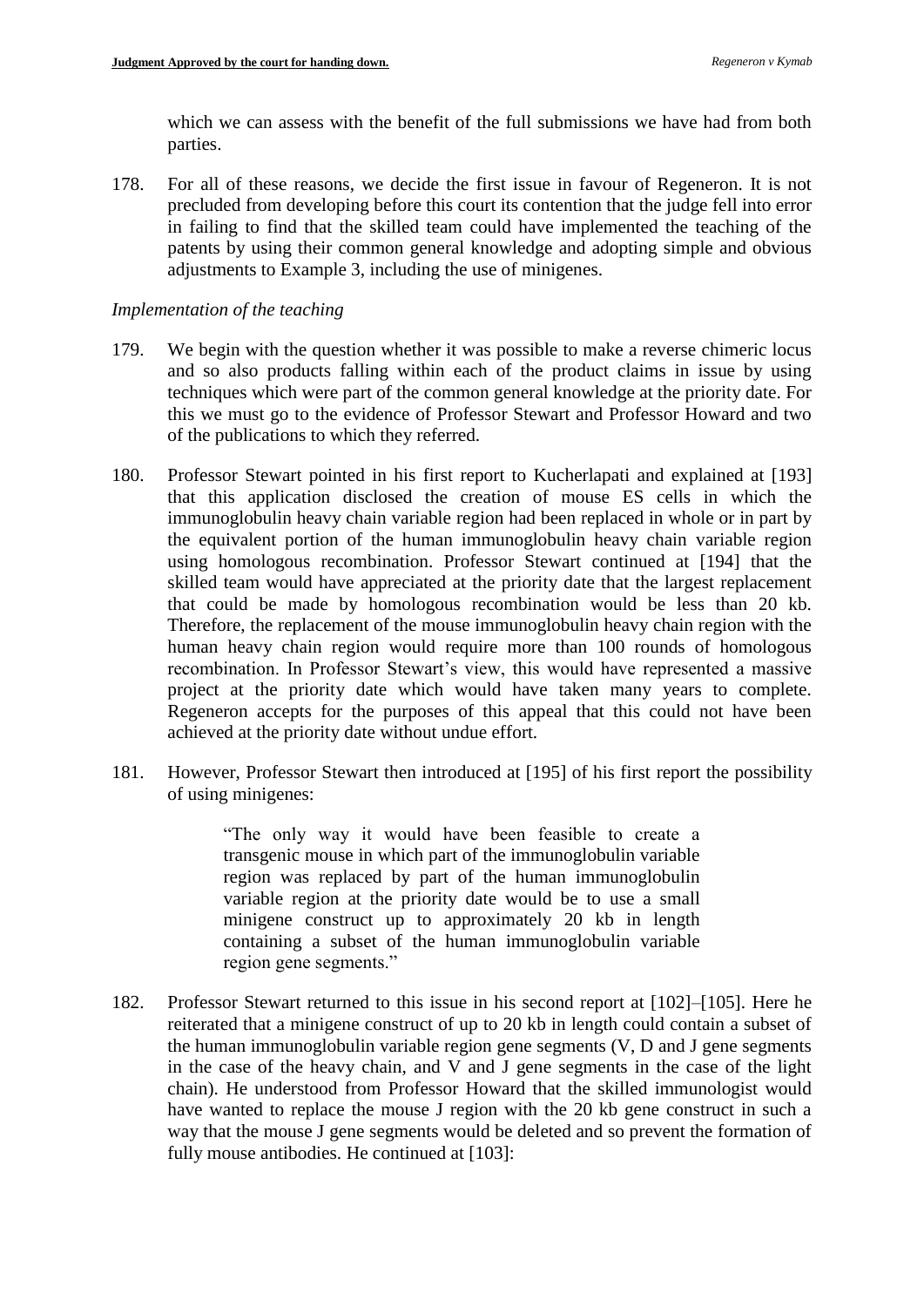"103. This would involve the replacement of less than 5 kb of mouse sequence (spanning the J gene segments) with the 20 kb minigene construct. As I explained at paragraph 37 of my First Report, replacements of this size were technically feasible at the Priority Date. Furthermore, I believe that the targeting construct that would have been used by the Skilled Genetic Engineer would have contained homology arms of the length commonly used at the Priority Date (i.e. 1-5 kb), designed such that the human minigene construct would replace the J region of the mouse immunoglobulin variable region, …"

183. Professor Stewart illustrated this approach in this figure in which the mouse sequence is shown in blue, and the human in red:



- 184. Much the same point was made by Professor Howard in his first report in the context of Kucherlapati. He said at [128]-[129] that the skilled immunologist would have understood that a useful antibody repertoire could be achieved from a subset of variable region gene segments, and that the minimum size of a cloned genomic construct containing one human V, one D and one J segment (i.e. spanning from the beginning of the most proximal V segment to the end of the most distal J segment in the human heavy chain locus) would be approximately 75 kb in length. But, as an alternative, the skilled team could have used smaller minigene constructs (engineered to include rearranged V, D and J segments).
- 185. The use of minigenes was picked up by Professor Stewart again in considering Lonberg. This publication is referred to in Example 3 of the 287 patent at [0114] and, in discussing it in his first report, Professor Stewart asked himself what steps the skilled team would have taken at the priority date if tasked with making a transgenic mouse that expressed chimeric antibodies of the kind it describes. After considering and rejecting random transgenesis as an option, Professor Stewart addressed the possibility of using gene targeting. In that connection, he said this at [204]:

"204. As I explained above in relation to Kucherlapati, although it would have been desirable to create a transgenic mouse containing the entire human immunoglobulin variable region, for the reasons already described, this would not have been technically feasible at the Priority Date. The Skilled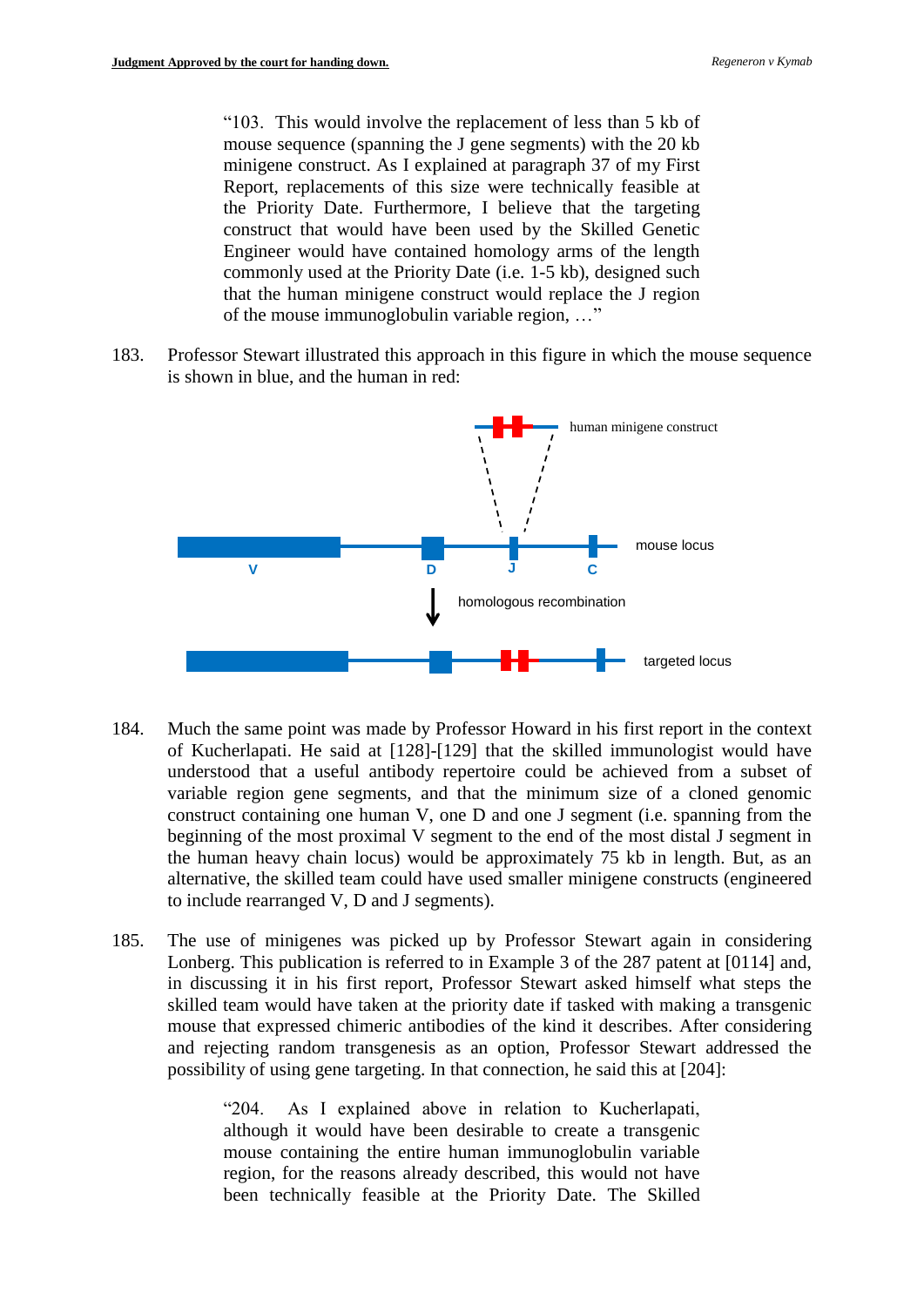Genetic Engineer would therefore have used a minigene construct containing a subset of the V, D and J segments, which would be inserted at the proximal end of the mouse immunoglobulin variable region in place of the J segments. Such minigene constructs are described in Lonberg in column 15, lines 37 to 63."

- 186. In the end the judge rejected the attack based upon Kucherlapati, not because he rejected the evidence of the experts concerning the use of minigenes but because aspects of its teaching were not clear and, more fundamentally, it did not disclose the reverse chimeric locus or, so far as claim 1 of the 287 patent was concerned, the use of LTVECs or the MOA assay. The attack based upon Lonberg was abandoned by Kymab during the course of Mr Tappin's closing speech on its behalf.
- 187. In our judgment it is clear from this evidence that, notwithstanding the judge's conclusion about the teaching of Kucherlapati, the concept of the minigene was common general knowledge at the priority date and we have no doubt that the skilled team seeking to implement the teaching of the patents would have appreciated that it was possible to create a transgenic mouse in which part of the mouse immunoglobulin variable region had been replaced by part of the human immunoglobulin variable region by using a small minigene construct of up to 20 kb in length containing a subset of the human V, D and J segments (in the case of the heavy chain) and a subset of the V and J segments (in the case of the light chain), and that this could have been achieved by homologous recombination and without undue effort.
- 188. That brings us to the alternative way of implementing the various aspects of the teaching, namely by the use of the techniques described in Example 3 (that is to say, LTVECs and the MOA assay) with obvious adjustments. Here, for the reasons we have given, we must consider the expert evidence given in cross-examination at the trial in rather more detail than is usually the case on an appeal.
- 189. Professor Stewart maintained in his oral evidence that Example 3, as described, would have presented a real challenge and would not have worked. He was then asked about possible modifications to the experimental protocols it contains. He explained that, faced with the failure of Example 3 and other deficiencies in the description, the skilled team might have become alarmed and uncertain as to what the patent was teaching, but that an obvious way forward would have been to make the strategy more realistic and reduce the size of the inserts to, say, 75 kb in length (see day 6, p.910, line 12 - p.912, line 2).
- 190. In this connection Professor Stewart also accepted that the skilled team would have known that another way of reducing the length of the inserts would have been to remove the intergenic regions by making a minigene. Here he was asked questions by reference to a diagram of the human immunoglobulin variable gene locus produced by Regeneron for the trial and identified as X12: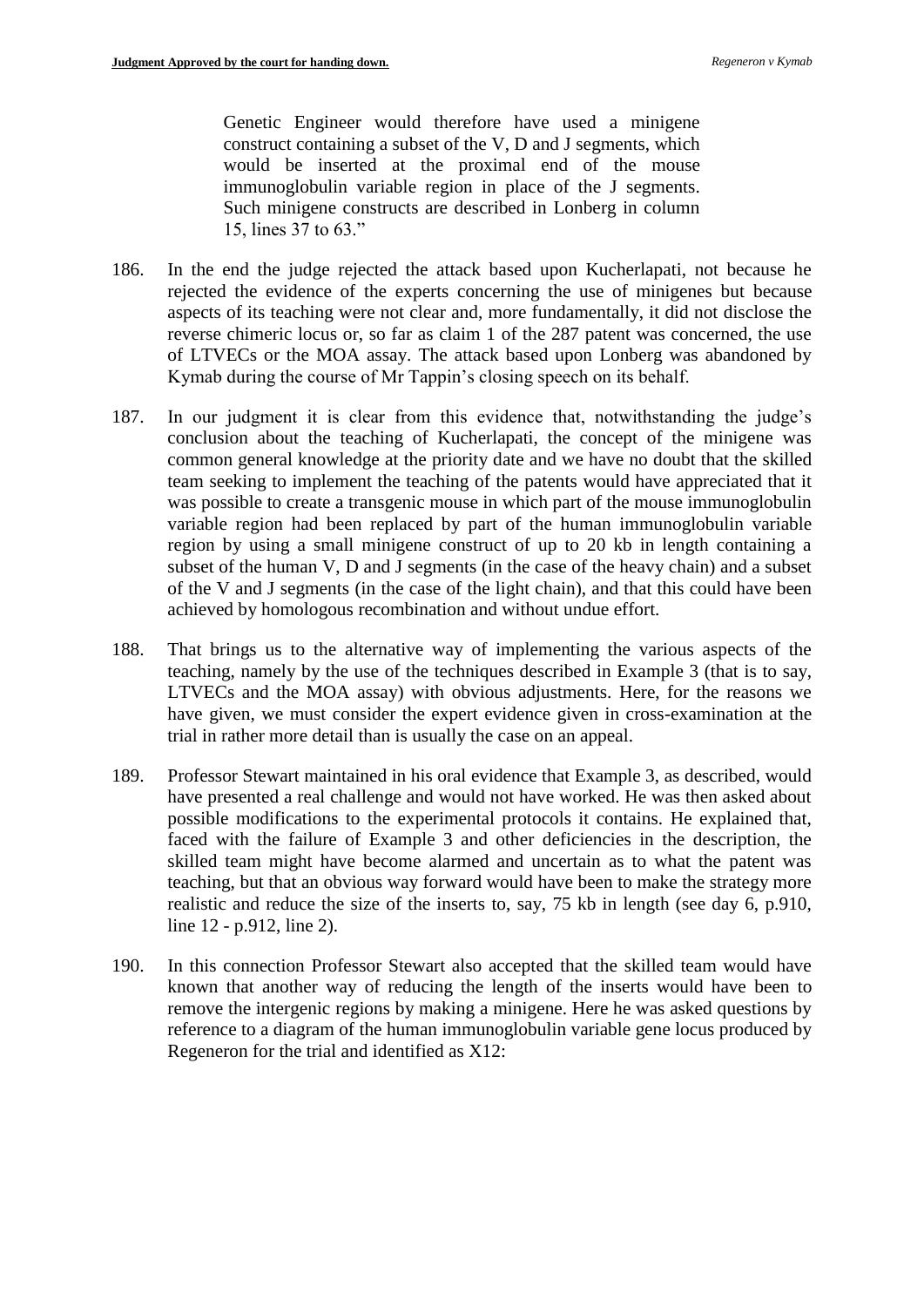

191. The following interchange then took place with Professor Stewart on day 6, p.911, line  $20 - p.912$ , line  $25$ ):

> "Q. But if we can just take it in stages. My question to you is, if the skilled person was concerned that an insert, and I think you are alluding to an insert of 200 kb, was too big, an obvious option for the skilled person would be to say, I will put in a 75 kb insert. That would be an obvious ----

> MR. JUSTICE HENRY CARR: He has already said yes, I think.

THE WITNESS: Yes.

MR. TURNER: I do apologise, my Lord, if I missed that. I am sorry, professor. Let us then have a look at X12. Keep the patent out. Let us have a look at X12. This is the human locus and I am looking at the bottom strand. One can see there are -- I do not know if one calls them strictly intergenic regions or introns, but I am talking about the gaps between the D and the first V and the gap between the first V and the second V. Do you call them introns or intergenic regions in the context of this locus?

A. This is not a normal gene. I do not know what immunologists would call these ----

Q. Let us call them gaps. You could certainly take out sequence from those gaps, could you not? You could do that by recombineering? That would be one way of ----

A. Reduce the distance between the two Vs?

Q. For example, yes. If you wanted to put two Vs in, you could just say do some recombineering, delete out 30 ----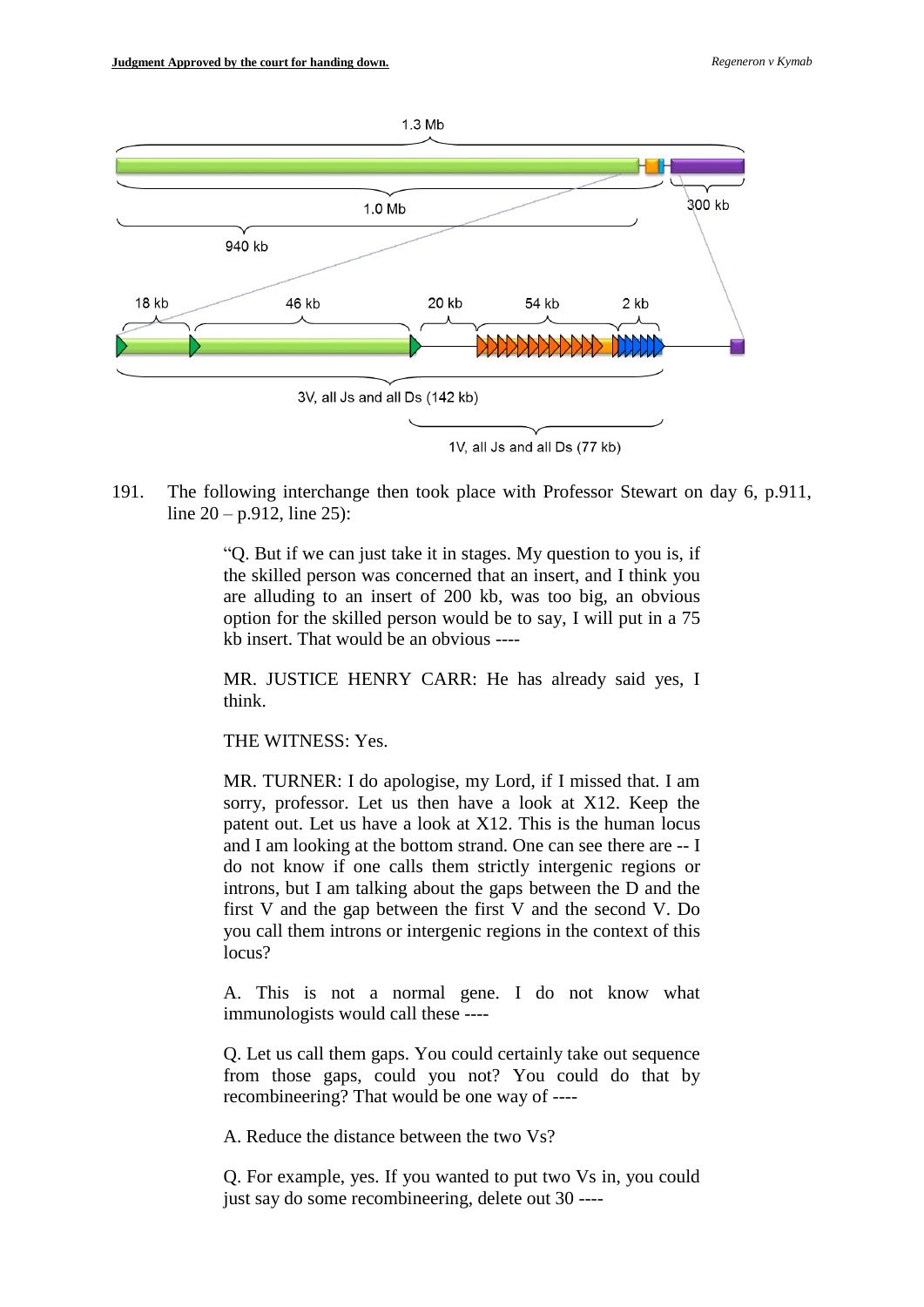A. Yes, absolutely. In fact, I said that one way of doing this would be to make a minigene, and that is in my report.

Q. Yes, that is ----

A. The minigene would involve indeed reducing the distance between the coding regions, the V and the D and the J coding regions.

- 192. This minigene could then have been inserted at the 3' or proximal end of the mouse genome in LTVEC 1.
- 193. Mr Turner explored with Professor Stewart the position at the 5' or distal end and LTVEC 2 on day 6, p.913, line 22 – p.914, line 18:

"Q. If you could indulge me and let us just ignore what Regeneron did for a moment. Let us perhaps, first of all, look at the strategy that is suggested in this patent. Let us go back to page 40, figure 4B. The suggestion is to then put a second LTVEC in at the 5 prime region. Again, as a strategy, there is nothing wrong with that, is there?

A. You are talking about LTVEC2?

Q. Yes.

A. LTVEC2 suffers from the same improbabilities as LTVEC1.

Q. Right.

A. Again, the skilled genetic engineer and his team or her team would, you know, flounder around trying to do the described exercise and then come to the conclusion that it needed to be redesigned.

Q. Let us assume you are putting in your second insert at the 5 prime end and you decide to go with, let us say, 50 kb this time. You put in two or three Vs and a loxP site at the 5 prime end. There is nothing wrong with that, is there?

A. I believe you would be able to do something like that, yes. Make it a more realistic exercise and target the 5 prime end, yes."

194. Mr Turner returned to the same question a little later on the same day and, in another important passage of the evidence, explored with Professor Stewart whether an insertion into the mouse genome of a segment of human sequence of about 75 kb in length and a deletion from the mouse genome of a segment of about 17 kb in length could have been achieved (day 6, p.924, line  $17 - p.926$ , line 2):

> "Q. Now, yesterday we discussed the making of LTVEC and as I have said, I do not want to go over that again. I want you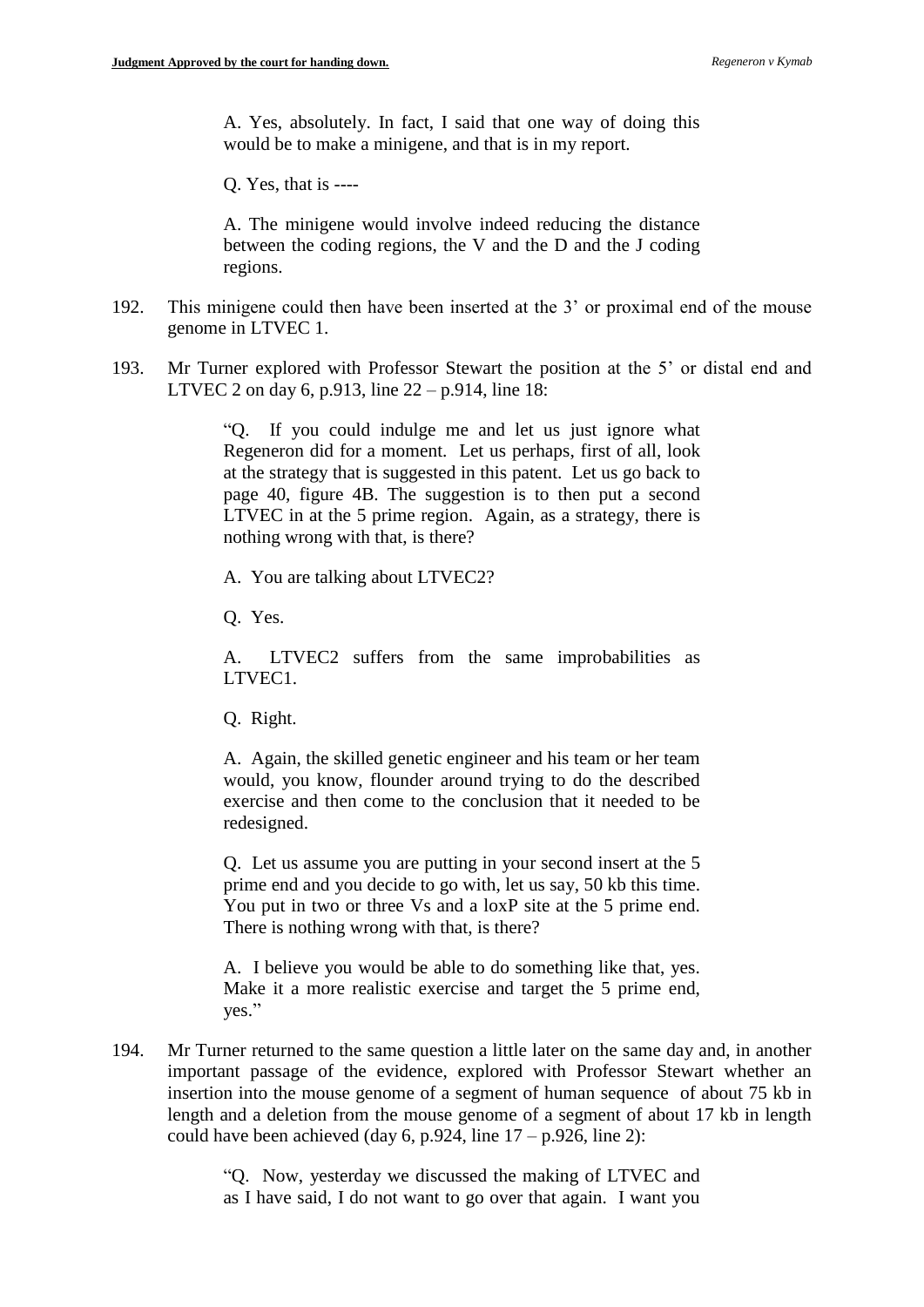to assume you have now made an LTVEC which contains, let us say, between 75 and 150, if we can take the range, human insert, which is going to go in at that locus we have been talking about and you have decided to make a small deletion of Js and maybe a D, so let us say 17 kb. So you are putting in 75 or a little more and you are taking out 17 kb. That is your intended experiment. The person skilled in the art in doing this has reduced the techniques to practise, has got them working well, has done his workup experiments or her workup experiments and is using of course long homology arms and the MOA assay. Provided that manipulation is performed diligently at a reasonable trial and error, that will work, will it not?

A. What, sorry?

Q. What you are trying to do is you are trying to put in 75 or perhaps a little more of Vs, Ds and Js.

- A. Yes.
- Q. We are back into the ES cell now.
- A. Yes.

Q. And you are trying to make a deletion of about 17 kb. I am asking you to assume that. You have your LTVEC. Everything is working well. The ES cells are working well. The techniques are working well.

A. Good.

Q. And now you are going to do this manipulation. It is going to work, is it not?

A. If you had asked me that question in 2001, I would have said I have no idea. This is very ambitious. I have no idea if this is going to work. I hope it does, really, you know, I would like to see experiments like that work, but in 2001 I could not have given you an answer. In 2015 we know the answer.

Q. And the answer is?

A. Yes."

- 195. Basing himself on this evidence, Mr Turner submits that it would have been obvious to the skilled team seeking to implement the method of claim 1 of the 287 patent:
	- i) to use an LTVEC 1 containing human V, D and J segments of 50 to 75 kb in length;
	- ii) to use an LTVEC 2 containing human V segments of 50 to 75 kb in length;
	- iii) to delete the mouse V segments in the middle with SSR; and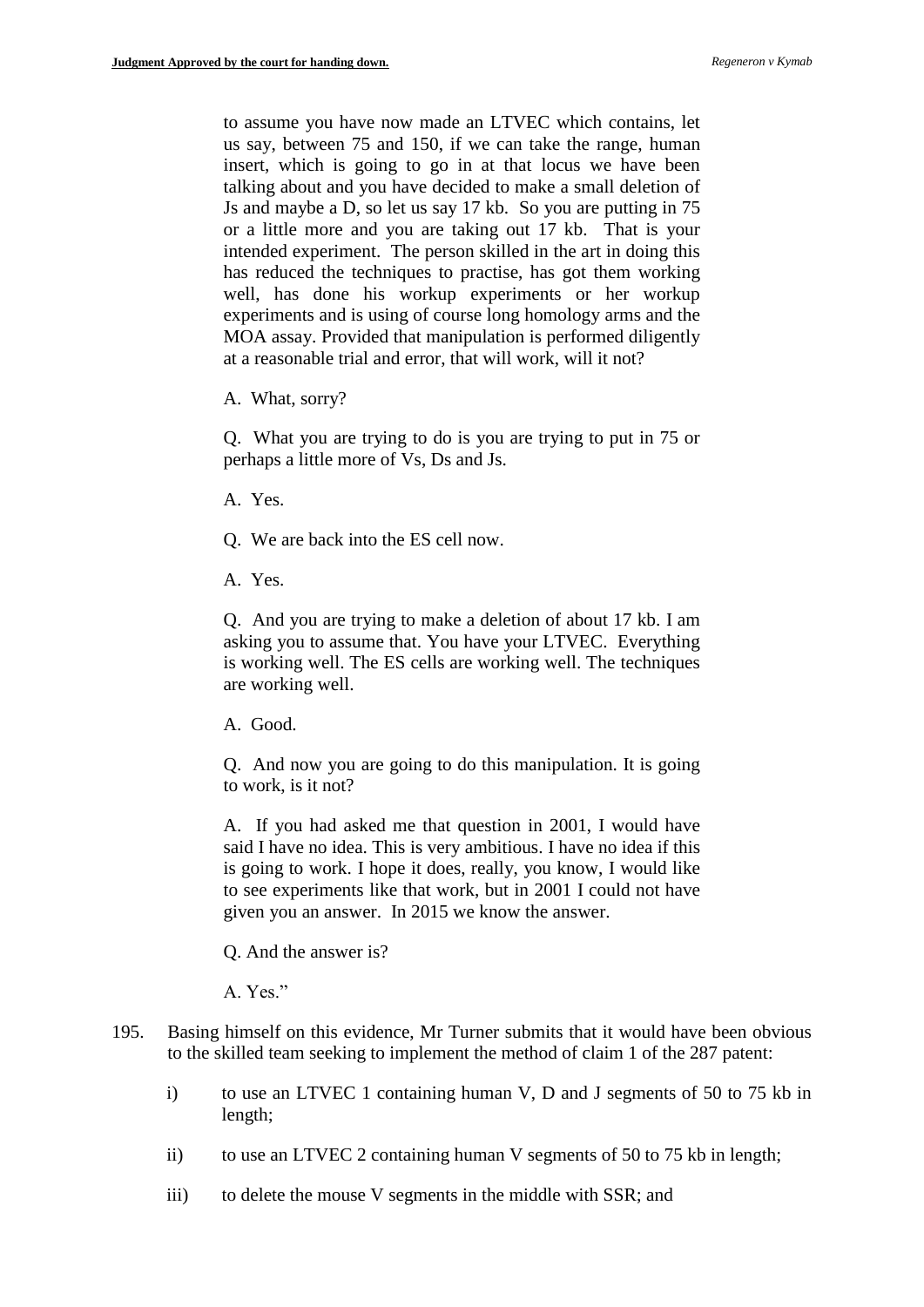- iv) to insert by SSR in the place of the deleted mouse V segments around 10 kb of human V segment sequence.
- 196. Further, submits Mr Turner, this protocol would have worked and could have been implemented without undue effort, and the judge should have so held.
- 197. Mr Tappin counters that the skilled team could not have implemented Example 3 as described without undue effort and that, in these circumstances, the burden of proving that the claimed inventions could be implemented in some other way lay on Regeneron and it was a burden that it could not and did not discharge. The judge dealt with the suggestions for implementation put forward on behalf of Regeneron both at trial and after the judgment had been provided to the parties in draft, and he rejected each and every one of them.
- 198. Mr Tappin also submits that Professor Evans set out in his reports the various steps that he thought the skilled team would take to try and make Example 3 work. However, he did not at any point suggest the use of minigenes and so it was never properly explored in evidence. To the contrary, Mr Tappin continues, it was common ground that the minimum length of fragment required to implement the method of claim 1 of the 287 patent was 75 kb and the judge has made an express finding that the skilled team could not have inserted such a fragment into the mouse genome without undue effort. Here and elsewhere, says Mr Tappin, we are being asked to interfere with findings of fact made by the trial judge and that is something which we should not do.
- 199. We have carefully evaluated these submissions and the evidence to which we have referred and our conclusions are these.
- 200. First and by way of recap, we are satisfied, for the reasons we have given, that the use of minigenes was part of the common general knowledge. Further, it was Professor Stewart's evidence and we accept that it was technically feasible at the priority date to replace 5 kb of mouse sequence (spanning the J segments) with a 20 kb minigene construct containing a subset of the human immunoglobulin variable region segments (V, D and J gene segments in the case of the heavy chain, and V and J segments in the case of the light chain). In our judgment and given the idea of the reverse chimeric locus, it would have been obvious to the skilled team and technically feasible to produce a transgenic mouse that would produce hybrid antibodies containing human variable regions and mouse constant regions, and in which mouse V, D and J segments had been replaced with human V, D and J segments in the mouse immunoglobulin heavy chain gene locus, and mouse V and J segments had been replaced with human V and J segments in the immunoglobulin light chain gene locus.
- 201. Secondly, we have no doubt that it would also have been obvious to the skilled team, faced with what the judge described as the unprecedented insertions and deletions described in the Example 3, to make the insertions shorter. It would also have been perfectly apparent to the skilled team that any necessary deletions could be carried out in a separate step and that there were well known and effective ways of achieving this, including SSR.
- 202. Thirdly and as the judge found, a cloned genomic fragment of the human immunoglobulin heavy chain variable gene locus that contains one V segment and all of the D and J gene segments will be about 75 kb in length, including the intergenic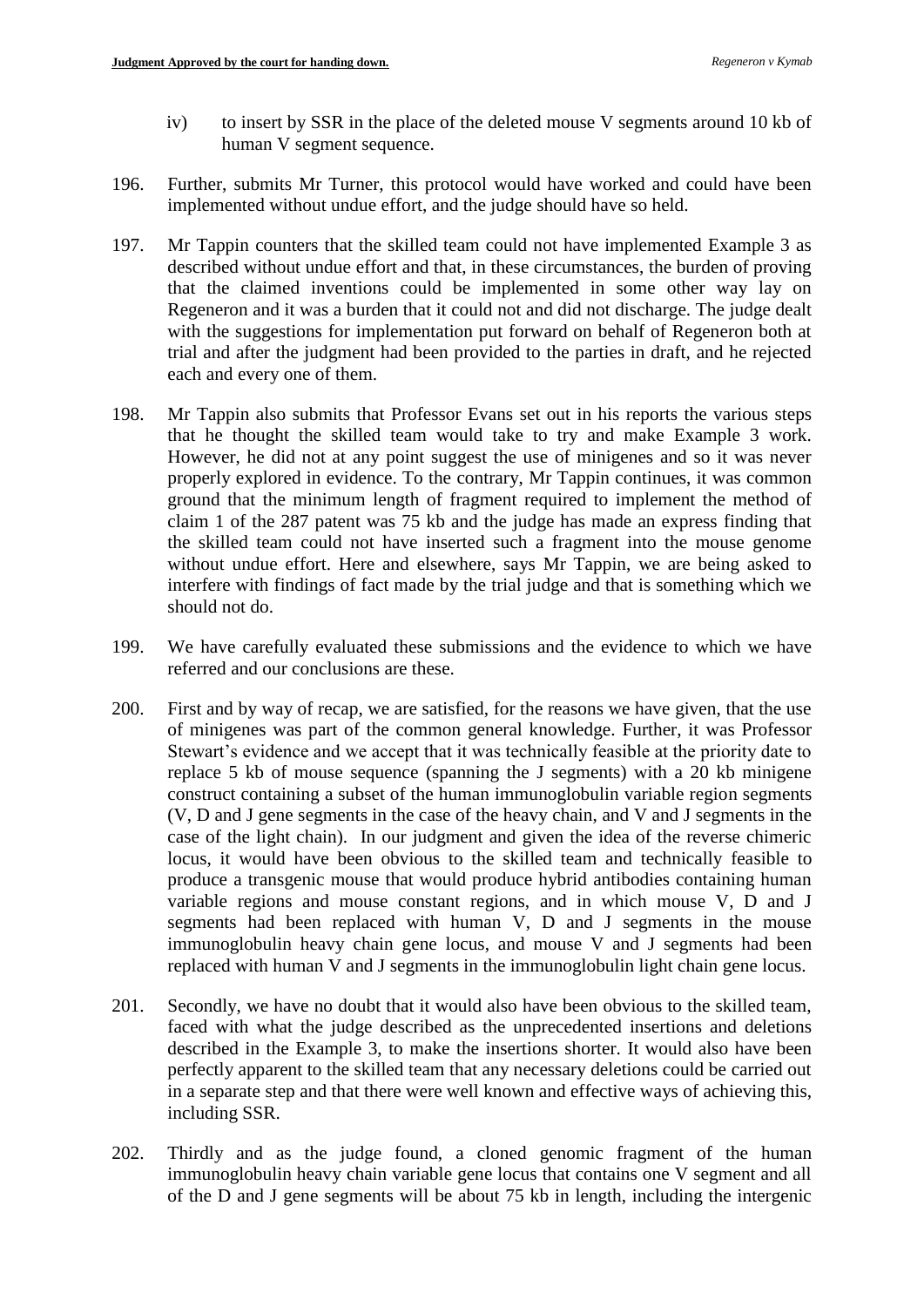regions. But of course, deletion of some of the intergenic regions would make it considerably shorter. In that regard, we have already seen that it was common ground that a 20 kb fragment of the human immunoglobulin variable locus could contain V, D and J segments. But the point is also made good by the locus map identified at trial as X12 which was explored with Professor Stewart in cross-examination in the passage of his evidence we have cited above and is given further support by figure 31 of the Lonberg citation relied upon by Kymab to which we were taken by Mr Turner during the course of the hearing.

- 203. Fourthly, we have given anxious consideration to Mr Turner's submission that we should reverse the judge's finding concerning the feasibility of using LTVECs and the MOA assay to effect and detect the targeted insertion into the mouse endogenous immunoglobulin heavy (or light) chain locus of a cloned human gene fragment of 75kb and the deletion of 17 kb from that locus. We recognise the force of Mr Turner's submission in light of the evidence of Professor Stewart that we have cited at [191] and [193]-[194] above. The opinion that Professor Stewart expressed there was not, to our minds, dependent on any work that Regeneron had carried out after the priority date; nor was it dependent upon the use by Regeneron of a particular improvement called the 3hVH vector, as Kymab appears to have suggested. Nevertheless, as Lewison LJ explained in *Fage UK Ltd v Chobani UK Ltd* [2014] EWCA Civ 5, [2014] FSR 29 at [114], appellate courts have been repeatedly warned by decisions at the highest level not to interfere with findings of fact by trial judges unless compelled to do so and, in the circumstances of this case, where the judge has had the benefit of hearing the expert witnesses give their evidence, that warning is particularly apposite. We therefore reject Mr Turner's submission.
- 204. For like reasons we also decline to interfere with the judge's finding that the use by Regeneron of a reduced amount of DNA in the course of its development work would not have occurred to the skilled person seeking to implement the teaching of the specification.
- 205. Fifthly, that does not mean to say that the skilled team could not perform the method of claim 1 of the 287 patent, however, for that team would also have appreciated the possibility of using minigenes in that method, just as they would have appreciated the possibility of using minigenes to achieve targeted insertions of sequences of up to 20 kb in length using homologous recombination. Here we are not asked to reverse a finding of fact for the judge made no finding that this was not feasible and we have seen no effective answer to the submission by Mr Turner that Professor Stewart accepted that this was a viable approach in the course of his cross-examination on day 6 in the passages we have recited at [191] and [193]-[194] above, and that in this way a sequence of at least 50 kb could be inserted in one step using the LTVEC technology and detected using the MOA assay.
- 206. Sixthly, the judge rejected Regeneron's contentions (so far as they were made) that the skilled team could have implemented the teaching of Example 3 at the priority date using the techniques described in the Macdonald paper; by making repeated insertions using homologous recombination and so 'shunting up' the native mouse sequence; or by building up the desired sequence in the mouse immunoglobulin variable region gene locus by repeated BAC insertions. As we have explained, he also rejected Regeneron's submissions after circulation of the draft judgment as to the feasibility of making a targeted insertion of about 75 kb of the human sequence or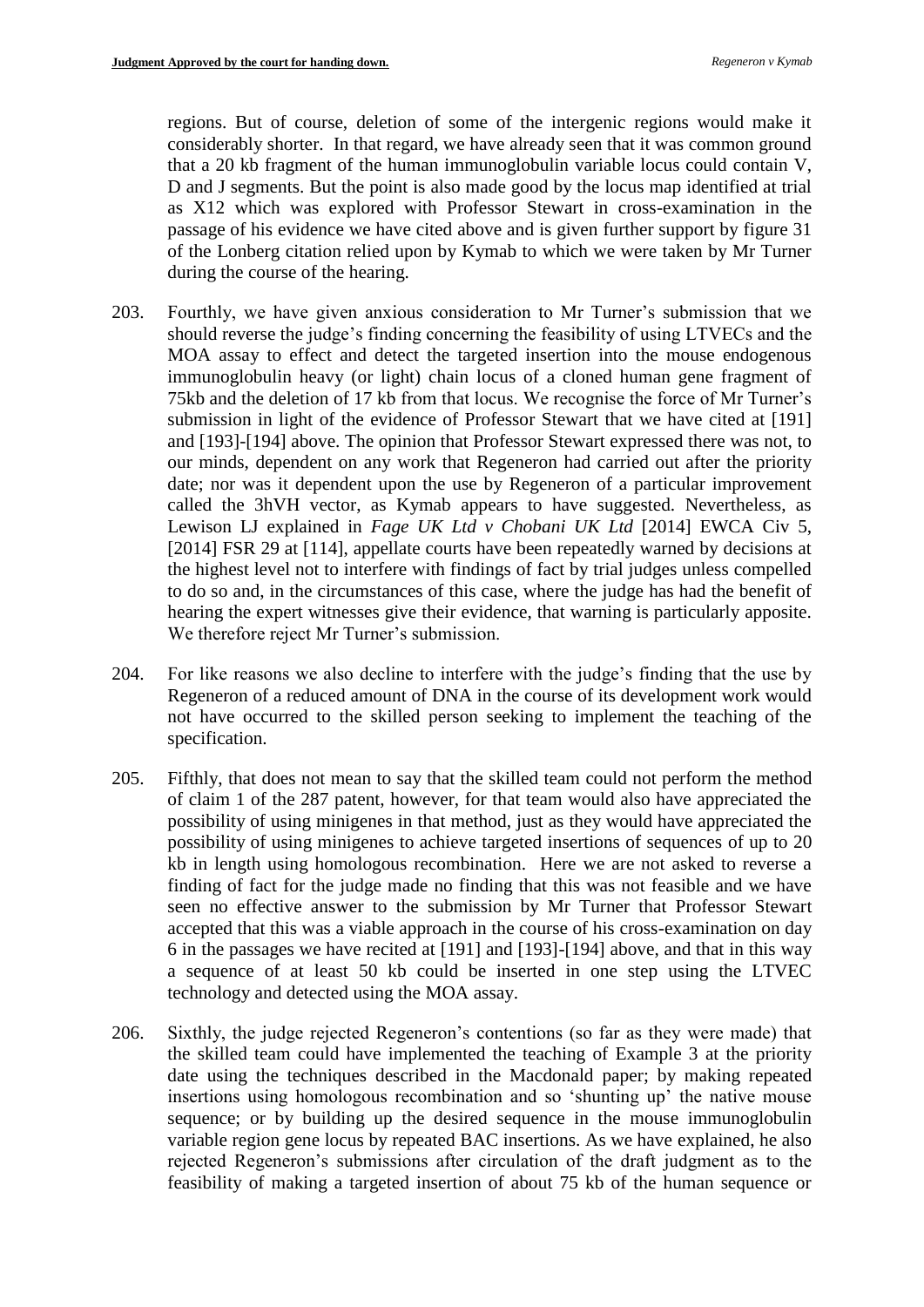performing repeated small sequential insertions. But the judge did not reject as unworkable the teaching in Example 3 that there should be a targeted insertion at the proximal end of the mouse immunoglobulin variable region gene locus (using LTVEC 1), followed by a targeted insertion at the distal end of the locus (using LTVEC 2), followed by further steps in the middle to delete any unwanted mouse sequences (using SSR) and to insert a further human sequence of up to about 10 kb in length (using RMCE). In our judgment the evidence establishes that all of these steps would have been obvious and feasible and could have been performed without undue effort in light of the teaching of Example 3 and the common general knowledge.

207. In our judgment it follows that it would have been apparent to the skilled team in light of the teaching of the patents and the common general knowledge how to modify the endogenous immunoglobulin heavy chain variable region gene locus of an isolated mouse ES cell by an *in situ* replacement of V, D and J gene segments of the endogenous gene locus with orthologous human V, D and J segments to create a modified locus that produced hybrid antibodies containing human variable regions and mouse constant regions. It would also have been apparent to the skilled team that one way of achieving this would have been to use a cloned genomic fragment greater than 20 kb containing orthologous human V, D and J gene segments; to use bacterial homologous recombination to modify this cloned genomic fragment to create an LTVEC for use in a mouse ES cell; to introduce the LTVEC into a mouse ES cell to replace the V, D and J segments *in situ* with the orthologous human V, D and J segments; and to use the MOA assay to detect the mouse ES cells in which this replacement had occurred. In this way the skilled team could have made a reverse chimeric locus containing several V segments without undue effort.

### **The law**

- 208. This appeal raises once again the issue of the permissible scope of a patent claim having regard to the ground for revocation in s.72(1)(c) of the Patents Act 1977 that the specification of the patent does not disclose the invention clearly enough and completely enough for it to be performed by a person skilled in the art. This provision corresponds to the ground of opposition in Article 100(b) of the European Patent Convention (the "EPC") and reflects the requirements of Article 83 EPC. We should also mention Article 84 EPC which provides that the claims must be clear and concise and supported by the description. This gives effect to the same legal principle that the patent monopoly should be justified by the technical contribution to the art that the disclosure of the invention has made.
- 209. Certain general principles of relevance to this appeal were not in dispute:
	- i) the sufficiency of the disclosure is to be assessed having regard to the specification as a whole, including the description and the claims;
	- ii) the disclosure is to be considered through the eyes of the skilled person or, as here, the skilled team to whom the patent is addressed; and
	- iii) the skilled person may use his or her common general knowledge to supplement the information contained in the specification.

*The degree of enablement*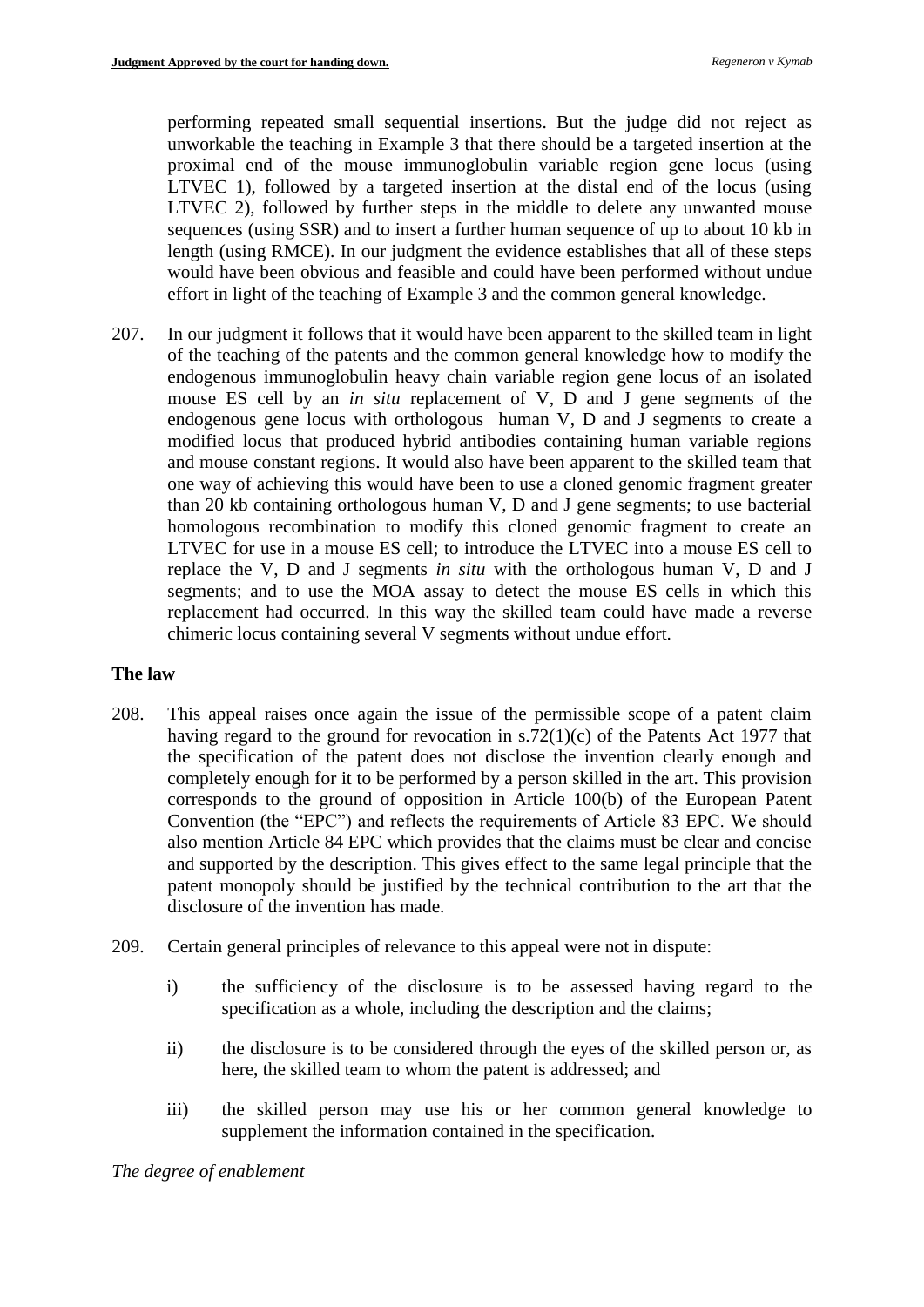210. It is now well established that the skilled team must be able to perform the invention without undue effort. The approach of the Boards of Appeal of the EPO was explained in T 226/85 *Stable bleaches/UNILEVER*:

> "8. Even though a reasonable amount of trial and error is permissible when it comes to the sufficiency of disclosure in an unexplored field or,  $-$  as in this case  $-$ , where there are many technical difficulties, there must then be available adequate instructions in the specification or on the basis of common general knowledge which would lead the skilled person necessarily and directly towards success through the evaluation of initial failures or through an acceptable statistical expectation rate in the case of random experiments."

211. The law has developed in this jurisdiction in the same way. In *Mentor Corp. v Hollister Inc.* [1991] FSR 557 Aldous J said this:

> "The section requires the skilled man to be able to perform the invention, but does not lay down the limits as to the time and energy that the skilled man must spend seeking to perform the invention before it is insufficient. Clearly there must be a limit. The sub-section, by using the words, clearly enough and completely enough, contemplates that patent specifications need not set out every detail necessary for performance, but can leave the skilled man to use his skill to perform the invention. In so doing he must seek success. He should not be required to carry out any prolonged research, enquiry or experiment. He may need to carry out the ordinary methods of trial and error, which involve no inventive step and generally are necessary in applying the particular discovery to produce a practical result. In each case, it is a question of fact, depending on the nature of the invention, as to whether the steps needed to perform the invention are ordinary steps of trial and error which a skilled man would realise would be necessary and normal to produce a practical result."

212. On appeal, Lloyd LJ (with whom Stuart-Smith and Scott LJJ agreed) approved that summary of the law: [1993] RPC 7 at 14. Lloyd LJ added this further guidance at 12- 13:

> "In each case sufficiency will thus be a question of fact and degree, depending on the nature of the invention and the other circumstances of the case.

> But if a working definition is required then one cannot do better than that proposed by Buckley L.J. in giving the judgment of the Court of Appeal in *Valensi v British Radio Corporation* [1973] R.P.C. 337. After referring to a number of earlier authorities, including *Edison & Swan v Holland*, he said:

'We think that the effect of these cases as a whole is to show that the hypothetical addressee is not a person of exceptional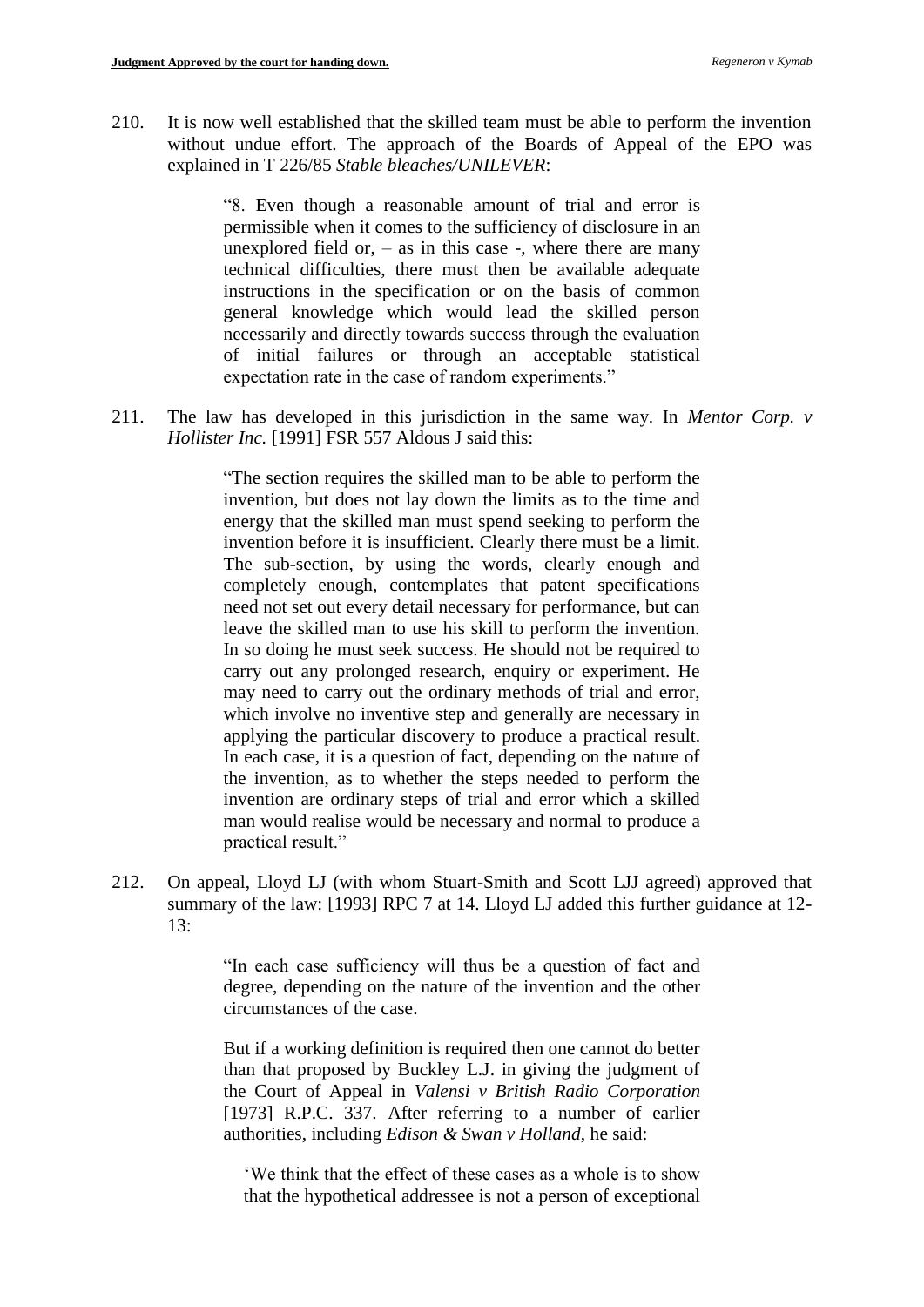skill and knowledge, that he is not to be expected to exercise any invention nor any prolonged research, inquiry or experiment. He must, however, be prepared to display a reasonable degree of skill and common knowledge of the art in making trials and to correct obvious errors in the specification if a means of correcting them can readily be found.'

Then a little later:

'Further, we are of the opinion that it is not only inventive steps that cannot be required of the addressee. While the addressee must be taken as a person with a will to make the instructions work, he is not to be called upon to make a prolonged study of matters which present some initial difficulty: and, in particular, if there are actual errors in the specification—if the apparatus really will not work without departing from what is described—then, unless both the existence of the error and the way to correct it can quickly be discovered by an addressee of the degree of skill and knowledge which we envisage, the description is insufficient<sup>'</sup>

In that case there was a mistake in the specification. But Buckley L.J.'s language is equally apt to cover an omission. Aldous J said that the *Valensi* test is as apposite under the 1977 Act as it was under the 1949 Act. I agree."

213. Finally, we would emphasise that the sufficiency of the description is a matter which must be assessed having regard to the nature of the invention, the character of the technical field in which the invention is made, and the abilities of the skilled team: see, for example, *Halliburton v Smith International Inc* [2006] EWCA Civ 1715 at [13], [18]-[21].

#### *Enablement across the scope of the claim*

- 214. That brings us to the legal issue at the heart of this appeal, namely the extent to which and the manner in which an invention must be enabled across the whole scope of the claim. The answer to this question has been explored in a number of decisions of the Technical Boards of Appeal of the EPO to which we were taken in the course of the appeal hearing (and which, as is now well established, are of great persuasive authority in construing a provision such as s.72(1) of the 1977 Act which is so framed as to have, as nearly as practicable, the same effects in the United Kingdom as the corresponding provision of the EPC: see, for example, *Merrell Dow Pharmaceuticals Inc v H. N. Norton & Co Ltd* [1996] RPC 76 at 82). It is not necessary in this judgment to address each of those decisions, however, and we shall focus on those which illustrate the principles which are relevant to this appeal and upon which the parties particularly relied. It is convenient to take them in chronological order.
- 215. The first is T 0292/85 *Polypeptide expression/GENENTECH I*. Here the application disclosed a new method of transforming bacteria using plasmids which contained a homologous regulon in conjunction with a heterologous DNA insert encoding a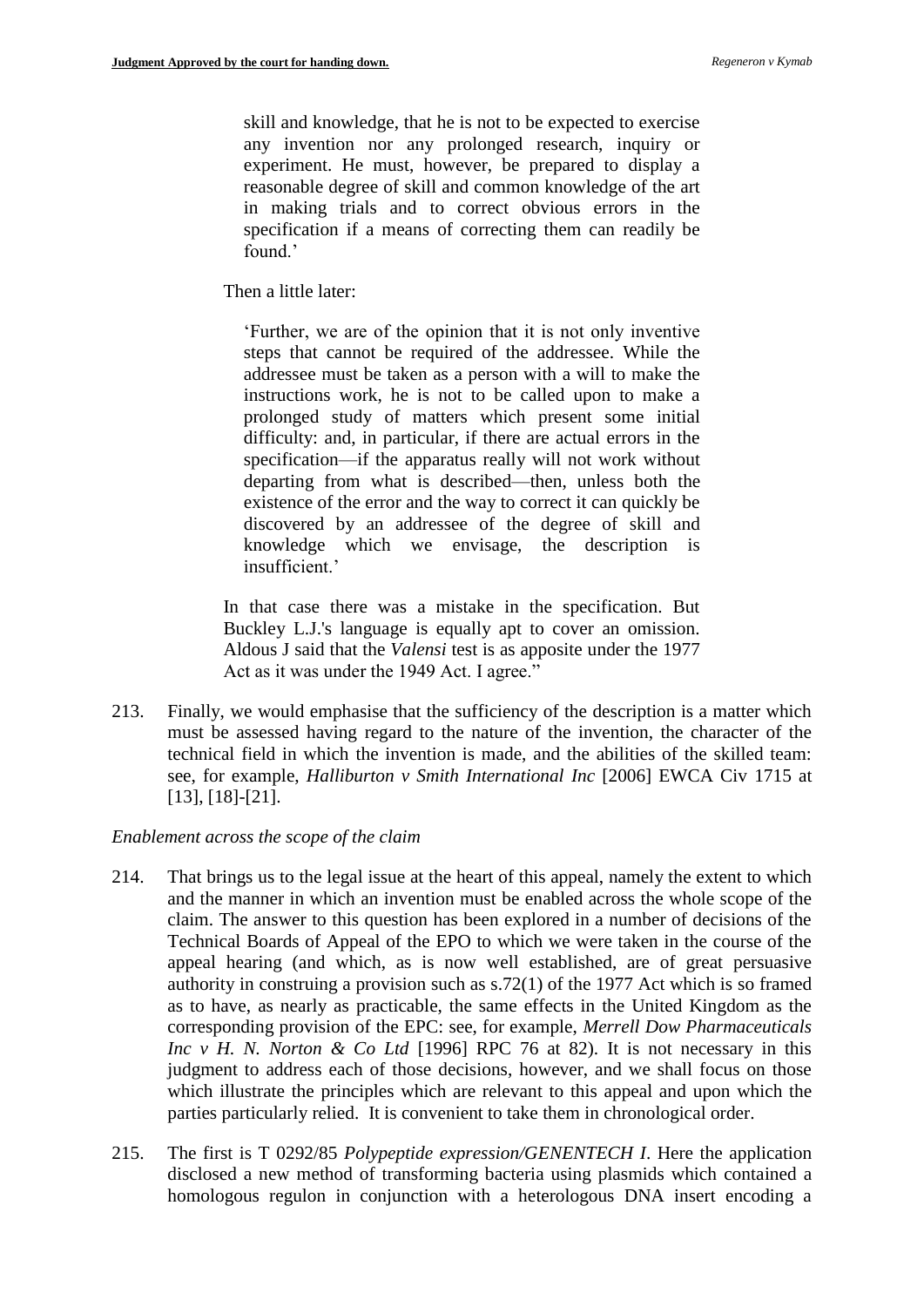desired functional polypeptide or intermediate. The claims were cast in general functional language. Claim 1, directed to a recombinant plasmid, embraced, among other things, plasmids which might be developed in the future, regulons which had not yet been provided, and bacterial forms which were not yet known. The Examining Division found that in these circumstances the application failed to satisfy the requirements of Articles 83 and 84 EPC that all products and methods in the claims should be reproducible at will.

216. The Board of Appeal disagreed. It observed that, in appropriate cases, it is only possible to define the invention in a way which gives fair protection having regard to the nature of the invention described, by using functional terminology:

### "3.1. Components of the future

3.1.1 Recombinant plasmids embrace, as components, various regulons which have not yet been provided and may, one day, represent inventions on the basis of some merit of their own. The same applies to the basic plasmid, which has been modified to possess the characteristics of the claim. The original plasmid might have complex structures to be developed in the future. Bacteria transformed with the claimed plasmids embrace mutant or modified forms not yet known. According to the Examining Division this situation contradicts the suggested requirement that all embodiments within the claims should be reproducible at will by the skilled person without having to make an invention.

3.1.2 There is, however, in the opinion of the Board, no such requirement in the European Patent Convention, nor is such principle established in normal patent practice within the Contracting States. The suggested features in the claims are essentially functional terms in this particular context, in spite of structural connotations, and may cover an unlimited number of possibilities. It follows that the features may generically embrace the use of unknown or not yet envisaged possibilities, including specific variants which might be provided or invented in the future. … In appropriate cases, such as the present, it is only possible to define the invention (the matter for which protection is sought - Article 84 EPC) in a way which gives a fair protection having regard to the nature of the invention which has been described, by using functional terminology in the claims.

3.1.3 What is also important in the present case is the irrelevancy of the particular choice of a variant within the functional terms "bacteria", "regulon" or "plasmid". It is not just that some result within the range of polypeptides is obtained in each case but it is the same polypeptide which is expressed, independent of the choice of these means. A term of this kind must, of course, be clear and enable the skilled person to find suitable specimens without undue difficulty. In the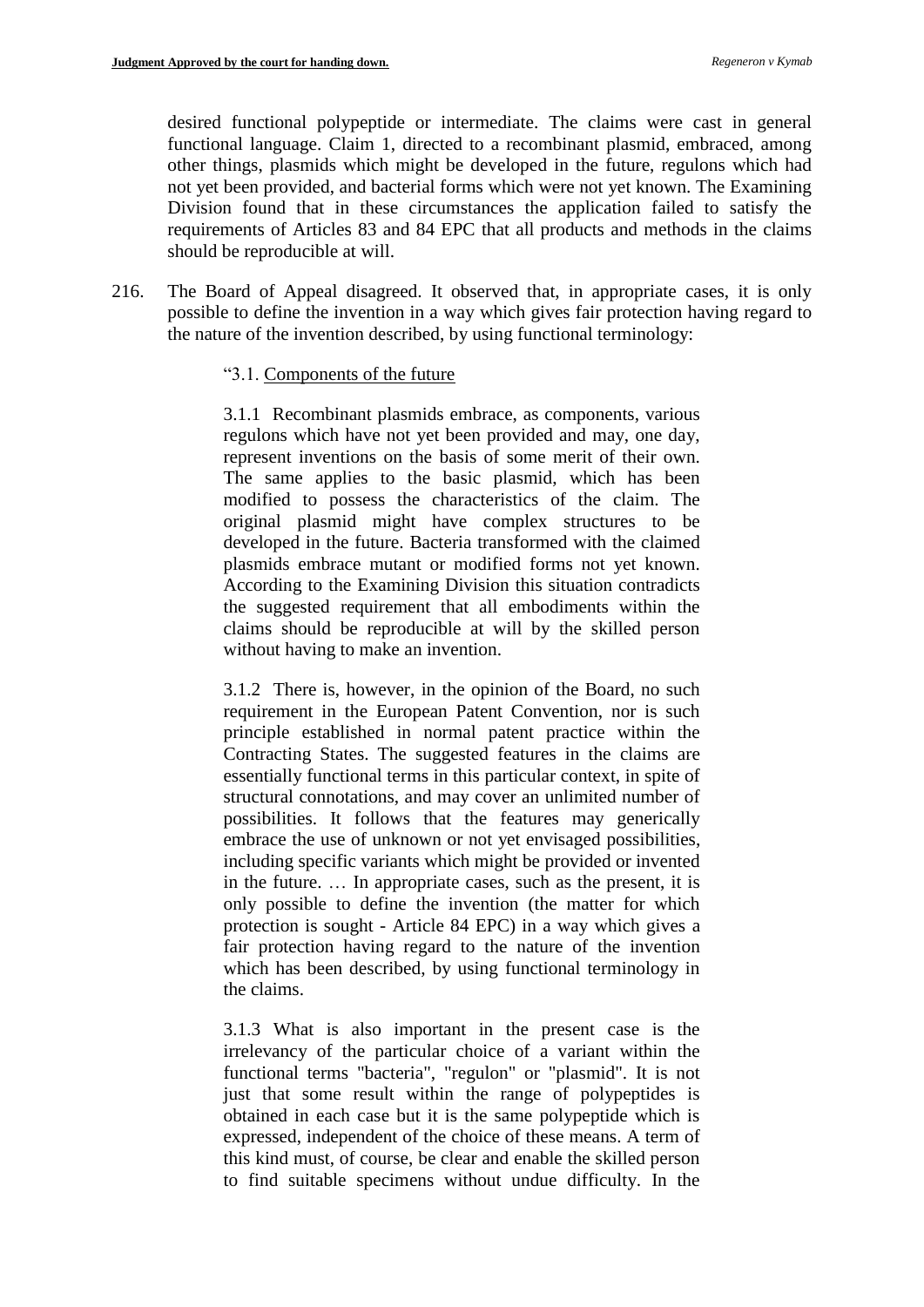present application enough choice is available, although some vehicles and hosts are preferred for practical reasons."

217. Then the Board explained that the objection against the use of broad functional terminology such as "plasmid" and "bacteria" was, in the circumstances of this case, untenable, and, importantly, that the need for fair protection governed considerations of the scope of claims and the requirements for sufficient disclosure:

> "3.1.5 The above examples show that the need for a fair protection governs both the considerations of the scope of claims and of the requirements for sufficient disclosure. Unless variants of components are also embraced in the claims, which are, now or later on, equally suitable to achieve the same effect in a manner which could not have been envisaged without the invention, the protection provided by the patent would be ineffectual. Thus it is the view of the Board that an invention is sufficiently disclosed if at least one way is clearly indicated enabling the skilled person to carry out the invention. Consequently, any non-availability of some particular variants of a functionally defined component feature of the invention is immaterial to sufficiency as long as there are suitable variants known to the skilled person through the disclosure or common general knowledge, which provide the same effect for the invention. The disclosure need not include specific instructions as to how all possible component variants within the functional definition should be obtained.

> 3.1.6 The Examining Division's tentative suggestion that such terms should be restricted to those available in the art has no basis in existing law. Unless broad, yet proper terminology is allowable, subsequent investigations by third parties might be encouraged to concentrate on finding alternatives outside the claims instead of trying to pursue progress through dependent inventions. The lack of recognition of the full significance and the interdependency of technical contributions could adversely affect progress in the area of microbiology and biochemistry.

> 3.1.7 In view of the above, it is also irrelevant that some of the variants of bacterial strains or regulons might only exist in private collections or can only be found in locations or derived from sources which are inaccessible or were only transiently available to the public. As long as there are means available for performing the invention, such exceptional circumstances cannot counteract the possibility that the invention can be carried out."

218. The Board turned next to the possibility that it might not be possible to put the invention into effect with some components and held that this was immaterial provided that some suitable variants were known to the skilled person. Further, in considering the legitimate scope of the claims it emphasised the need to have regard to the character of the invention: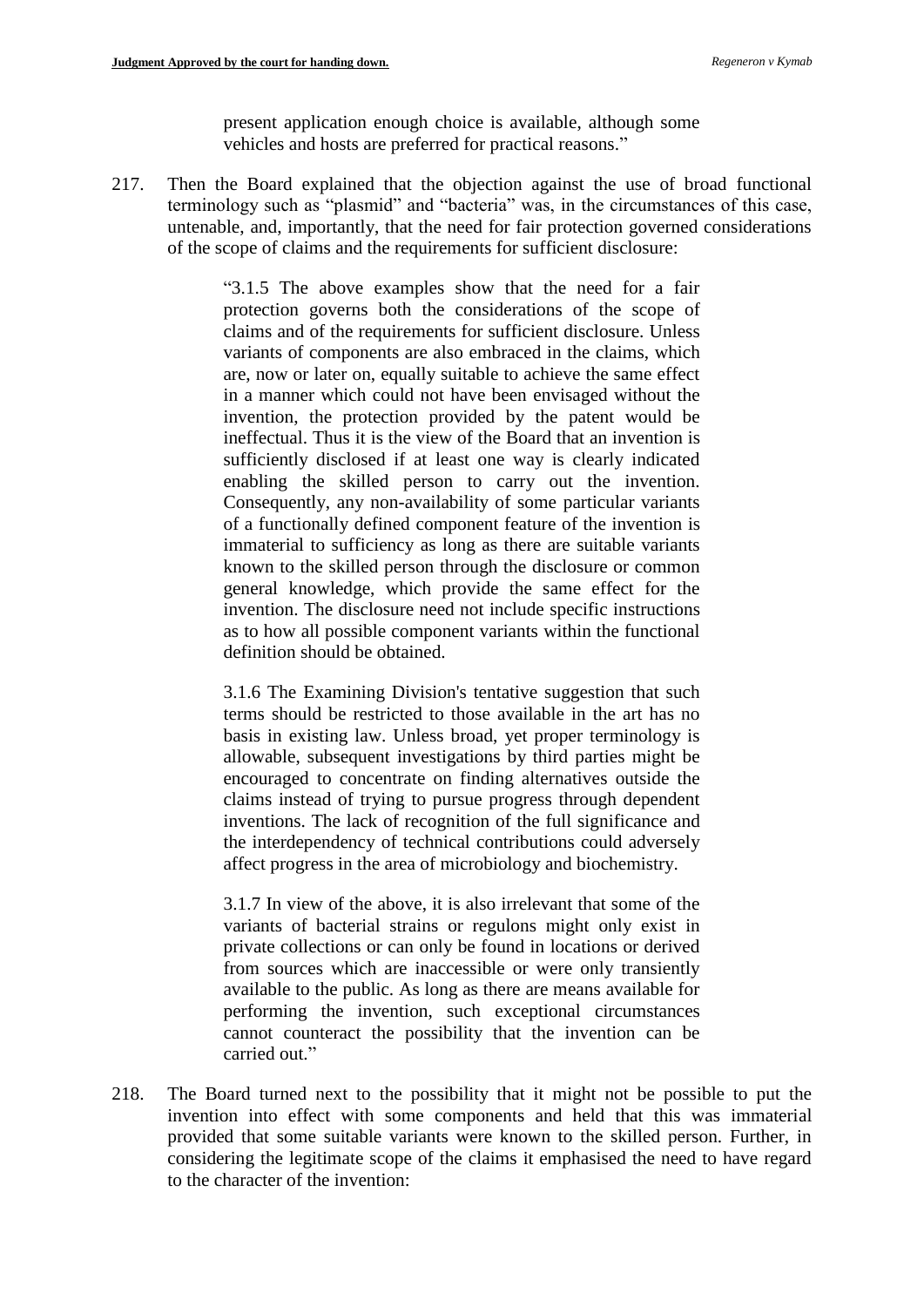"3.3.2 … The present application is, however, not concerned with the problem of obtaining a finite set of particular products, as in the cited decision. The character of the invention this time is one of general methodology which is fully applicable with any starting material, and is, as it was already stated, also independent from, the known, trivial, or inventive character of the end-products. The transformed bacteria, as well as the claimed plasmids are agents and genetic precursors in a process of transformation, expression and recovery leading to the programmed products, and as long as the system works reliably at every stage there is no obligation to exclude future starting materials."

- 219. The Board therefore rejected the argument that the claims were insufficient. It held that disclosure was adequate and sufficient in the circumstances and there was enough information to apply the subject matter of the invention for the stated purpose.
- 220. The next decision of the Board of Appeal is T 0409/91 *Fuel Oils/EXXON*. Here the claimed invention lay in the field of fuel oils and the need to ensure that the wax crystals which form at low temperatures are as small as possible. Claim 1 of the main request was directed to fuel oils in which those crystals had a particle size of less than 4000 nm. The Opposition Division rejected the main request for two reasons: first, there was no teaching how to obtain a fuel oil in which the wax crystal size would be less than 1000 nm; and secondly, the need to have the crystals as small as possible was already known in the art and any patentable invention could only lie in the choice of the superior additive which would produce the crystals of the desired size, but no such additive was specified in the claim.
- 221. On appeal, the Board had no difficulty rejecting the main request, for the claims related to fuel oils containing wax crystals smaller than 1000 nm but no way of obtaining such fuel oils was disclosed or could be found in the common general knowledge. In the words of the Board:

"2 ….in order to fulfil the requirement of Article 83 EPC, the application as filed must contain sufficient information to allow a person skilled in the art, using his common general knowledge, to carry out the invention within the whole area that is claimed."

222. An auxiliary request which differed from claim 1 of the main request by introducing a lower limit of the particle size of 1000 nm was also rejected under both Articles 83 and 84 EPC. In addressing Article 84, the Board said this:

> "3.3 … In the Board's judgment, this requirement reflects the general legal principle that the extent of the patent monopoly, as defined by the claims, should correspond to the technical contribution to the art in order for it to be supported, or justified (see T 133/85, OJ EPO 1988, 441). This means that the definitions in the claims should essentially correspond to the scope of the invention as disclosed in the description. In other words, as was stated in Decision T 26/81 (OJ EPO 1982, 211, point 4 of the reasons), the claims should not extend to subject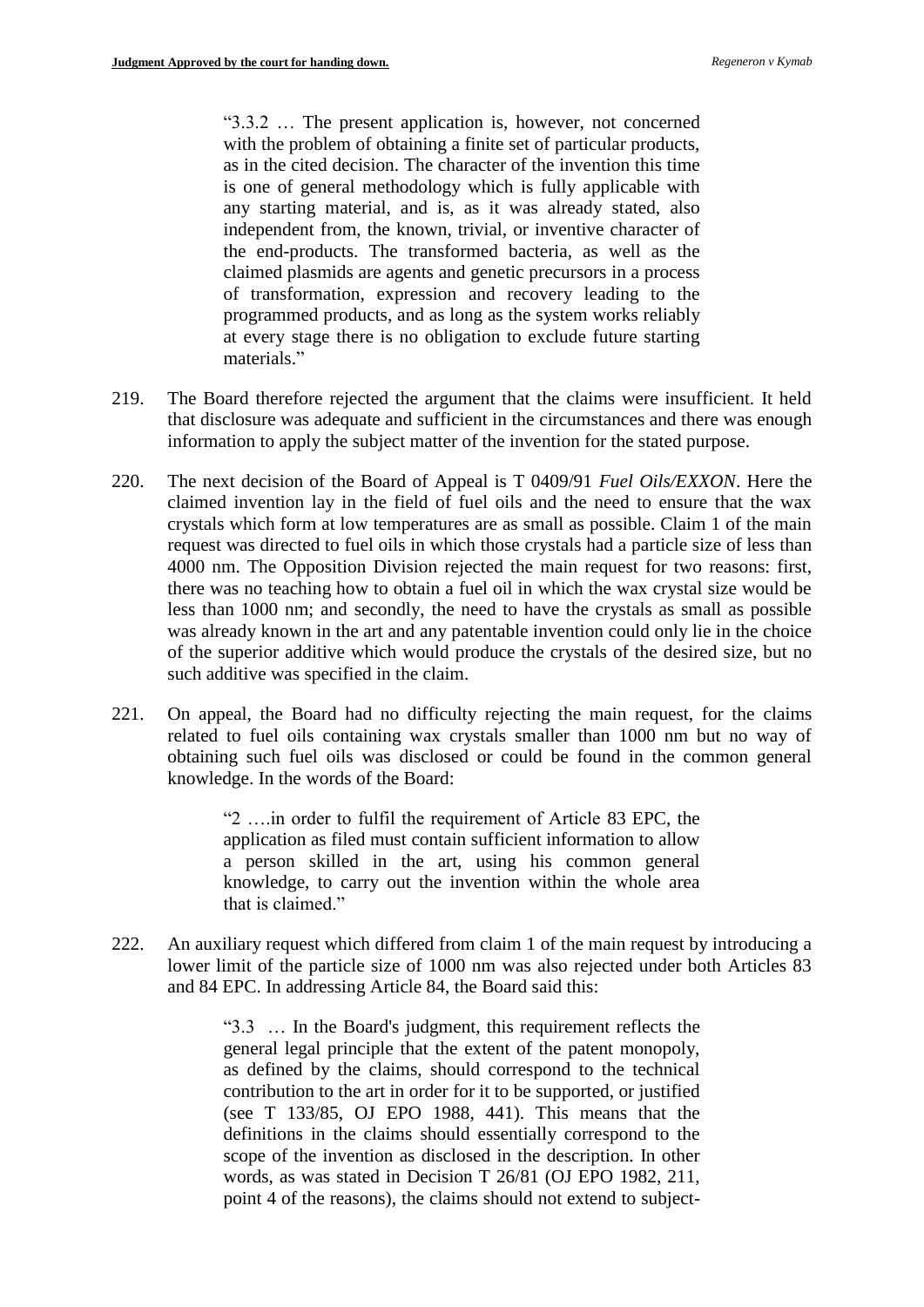matter which, after reading the description, would still not be at the disposal of the person skilled in the art."

223. Then, in addressing Article 83, The Board continued:

"3.5 …. In the Board's judgment, the disclosure of one way of performing the invention is only sufficient within the meaning of Art. 83 EPC if it allows the person skilled in the art to perform the invention in the whole range that is claimed, as was already stated in point 2 above."

- 224. The insuperable problem facing the applicant, however, was that the claims extended to the use of any additives but no information was given which would enable the skilled person to perform the invention with additives other that those described in the specification. Accordingly, the claimed monopoly was not justified by the applicant's contribution to the art. It did not allow the skilled person to perform the invention over the whole range of the claim, and having regard to the technical contribution, this deficiency was fatal to the validity of the claim.
- 225. The third decision of the Board of Appeal is T 0435/91 *Detergents/UNILEVER*, another case in which the claim in issue extended to products, here additives defined by function, but where the specification failed to disclose a concept fit for generalisation which would enable the skilled person to find other additives across its the scope. The Board explained:

"2.2.1. … In the Board's judgment the criteria for determining the sufficiency of the disclosure are the same for all inventions, irrespective of the way in which they are defined, be it by way of structural terms of their technical features or by their function. In both cases the requirement of sufficient disclosure can only mean that the whole subject-matter that is defined in the claims, and not only a part of it, must be capable of being carried out by the skilled person without the burden of an undue amount of experimentation or the application of inventive ingenuity.

The peculiarity of the "functional" definition of a component of a composition of matter resides in the fact that this component is not characterised in structural terms, but by means of its effect. Thus this mode of definition does not relate to a tangible component or group of components, but comprises an indefinite and abstract host of possible alternatives, which may have quite different chemical compositions, as long as they achieve the desired result. Consequently, they must all be available to the skilled person if the definition, and the claim of which it forms a part, is to meet the requirements of Article 83 or 100(b) EPC. This approach is based on the general legal principle that the protection covered by a patent should correspond to the technical contribution to the art made by the disclosure of the invention described therein, which excludes that the patent monopoly be extended to subject-matter which,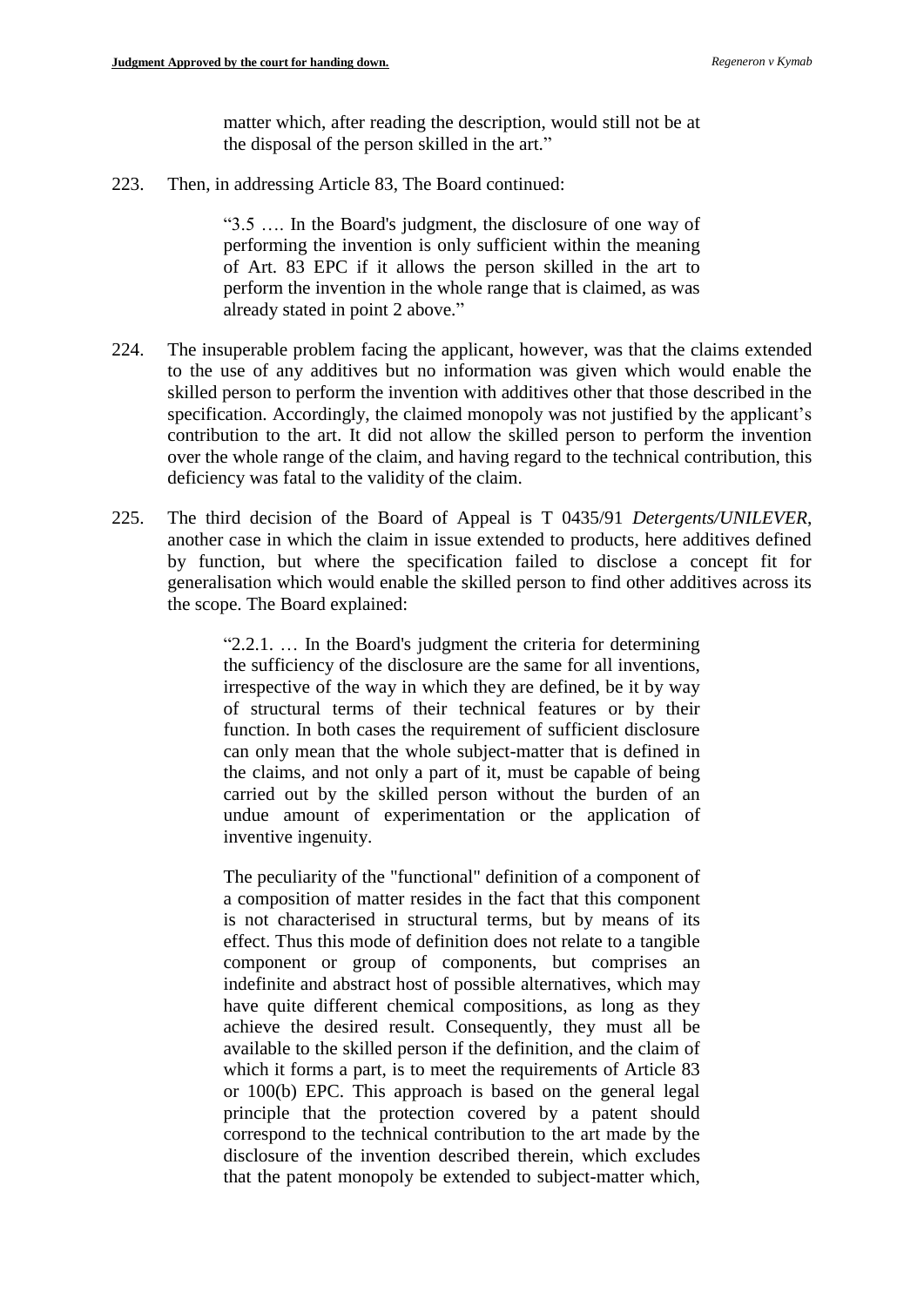after reading the patent specification, would still not be at the disposal of the skilled person …

There cannot, of course, be a clear-cut answer to the question of how many details in a specification are required in order to allow its reduction to practice within the comprehensive whole ambit of the claim, since this question can only be decided on the basis of the facts of each individual case. Nevertheless, it is clear that the available information must enable the skilled person to achieve the envisaged result within the whole ambit of the claim containing the respective "functional" definition without undue difficulty, and that therefore the description with or without the relevant common general knowledge must provide a fully self-sufficient technical concept as to how this result is to be achieved."

226. The fourth decision of the Board of Appeal is T 0694/92 *Modifying plant cells/MYCOGEN* which once again emphasised the need to be sensitive to the nature of the invention and the contribution it has made to the art in assessing the sufficiency of the disclosure. Here the claims were directed to a general way of genetically modifying a plant cell by inserting a plant gene comprising a plant promoter and a plant structural gene into T-DNA in a particular configuration and then transferring that combination into a plant cell so that the cell would express the protein encoded for by the gene. The question for the Board was how to find the appropriate balance between, on the one hand, the technical contribution to the art made by the disclosure of the invention and, on the other hand, the wording of the claims so that the scope of protection was fair and adequate. It reasoned as follows:

> "5 … In certain cases a description of one way of performing the claimed invention may be sufficient to support broad claims with functionally defined features, for example where the disclosure of a new technique constitutes the essence of the invention and the description of one way of carrying it out enables the skilled person to obtain without undue burden the same effect of the invention in a broad area by use of suitable variants of the component features … . In other cases, more technical details and more than one example may be necessary in order to support claims of a broad scope, for example where the achievement of a given technical effect by known techniques in different areas of application constitutes the essence of the invention and serious doubts exist as to whether the said effect can readily be obtained for the whole range of applications claimed …. However, in all these cases, the guiding principle is always that the skilled person should, after reading of the description, be able to readily perform the invention over the whole area claimed without undue burden and without needing inventive skill …. On the other hand, the objection of lack of sufficient disclosure presupposes that there are serious doubts, substantiated by verifiable facts …." (Citations omitted).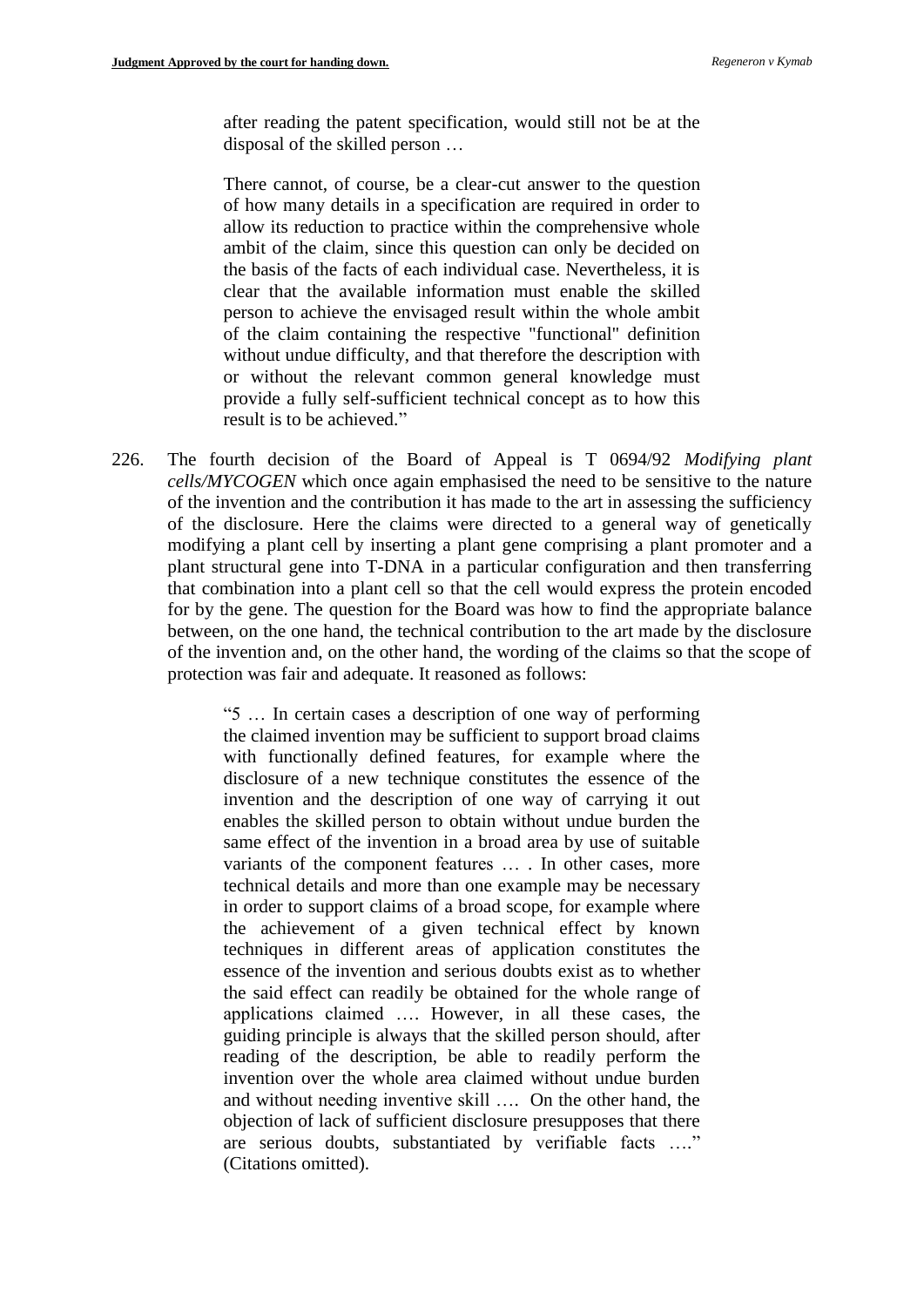- 227. The Board answered this question later in the decision. It held that the actual contribution to the state of the art by the disclosure of the patent lay in providing experimental support for the transfer into and expression in plant cells of a DNA encoding a particular protein, phaseolin, under the control of its own promoter. It was in effect the successful completion of an experiment anticipated by an oral disclosure made before the priority date, and the disclosure of the patent did not enable the skilled person to achieve the expression of other genes under the control of their own promoters in different plant cells. The claims were therefore insufficient.
- 228. The decision of the Board of Appeal in T 0636/97 *Erythropoetin II/KIRIN AMGEN* is also of some interest. This decision concerned the patent the subject of the Board's own earlier decision T 412/93 and the decision of the House of Lords in *Kirin-Amgen Inc v Hoechst Marion Roussel* [2004] UKHL 46, [2005] RPC 9, to which we will come. For present purposes, we need refer only to the discussion by the Board of the balance to be drawn between the need for fair protection and the requirement imposed by Article 83 EPC that the disclosure must be sufficient to enable the claimed invention to be performed across its scope:

"4.5. For the board it is a fundamental principle of patent law that a claim can validly cover broad subject matter, even though the description of the relevant patent does not enable every method of arriving at that subject matter to be carried out. Otherwise no dominant patent could exist, and each developer of a new method of arriving at that subject matter would be free of earlier patents. In many cases in the field of biotechnology, patent protection would then become illusory. This is not to say that some claims might not be too broad in scope and not be enabled over their whole scope for the purpose of Article 83 EPC (see for example decisions T 409/91-3.3.1 (OJ EPO 1994, 653), but this was not considered to be the case in respect of Claim 1 by this board in T 412/93 on the evidence before the board and this is res judicata. The boards have considered this question of allowability of a broad claim versus the requirements of Article 83 EPC, strictly on a case by case basis, influenced by the extent to which the information in the patent could be used to develop further embodiments without a major conceptual leap."

229. The final decision of the Board of Appeal to which we must refer is T 1743/06 *Amorphous silica/INEOS*. Here the claim was directed to amorphous silica characterised by a series of parameters. The term amorphous silica comprised a host of chemical compounds which might or might not satisfy the requirements in the claims. The Board held the relevant claims were not sufficient because the lack of guidance as to how to find amorphous silicas which satisfied the parameter requirements of the claims across their scope meant the skilled person would be faced with a research program:

> "1.9 The skilled person is thus confronted with the uncontested fact that he has a lot of process variables affecting the claimed parameters, but once he has encountered failure in one parameter value, there is no clear guidance enabling him to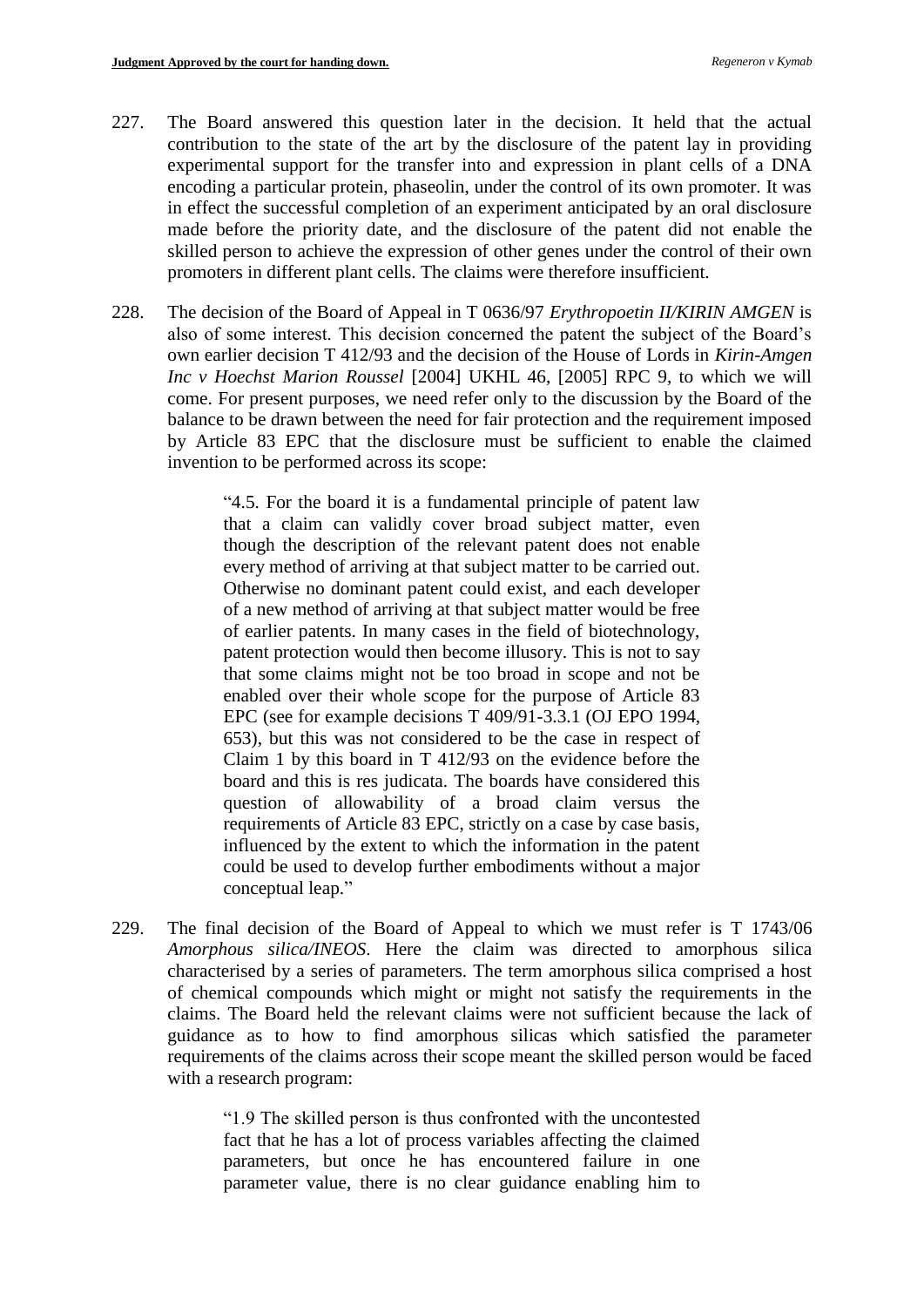adjust the multitude of process steps in order to arrive with certitude at silicas meeting the parameter requirements defined in claim 1 of both requests at issue.

Even though a reasonable amount of trial and error is permissible when it comes to assessing sufficiency of disclosure, there must still be adequate instructions in the specification, or on the basis of common general knowledge, leading the skilled person necessarily and directly towards success, through evaluation of initial failures. This is not the case here, since the preparation of the amorphous silicas claimed is made dependent on the adjustment of different process parameters for which no guidance is given in the patent in suit, so that the broad definition of an amorphous silica as presently claimed is no more than an invitation to perform a research program in order to find a suitable way of preparing the amorphous silicas over the whole area claimed."

- 230. The decisions of the Boards of Appeal in *Detergents/UNILEVER*, *Modifying plant cells/MYCOGEN* and *Amorphous silica/INEOS* were considered by the Court of Appeal in *Novartis AG and anor v Johnson & Johnson Medical Ltd and ors* [2010] EWCA Civ 1039. Jacob LJ (with whom Patten and Ward LJJ agreed) explained that the heart of the test is: "Can the skilled person readily perform the invention over the whole area claimed without undue burden and without needing inventive skill". That is of course true. But in our judgment it is apparent from these decisions and the decisions of the Boards of Appeal in *Polypeptide expression/GENENTECH I*, *Fuel oils/EXXON* and *Erythropoetin II/KIRIN AMGEN* that, in assessing whether the skilled person can adequately perform the invention across the scope of the claim, the following points are also important.
- 231. First, it is not the law that a specification must necessarily enable the skilled person to make or perform all of the embodiments of a claimed invention. Were it otherwise, claims would be insufficient if they covered inventive improvements. But, as the decision in *Polypeptide expression/Genentech I* makes clear, in appropriate cases, a claim may embrace variants which may be provided or invented in the future and which achieve the same effect in a manner which could not have been envisaged without the invention.
- 232. Secondly, the assessment of insufficiency must be sensitive to the nature of the invention and the facts of the particular case. If the character of the invention is one of general methodology or is such that the invention is of general application then it may be permissible to claim it in general terms, even though the specification does not enable every way of arriving at its subject matter. Otherwise, as the Board explained in *Modifying plant cells/MYCOGEN*, no dominant patent could ever exist and each developer of a new method of arriving at that subject matter would be free of earlier patents. In many cases in the field of biotechnology, patent protection would then become illusory.
- 233. Thirdly, it is a general principle that the protection afforded by the claims must correspond to the technical contribution to the art made by the disclosure of the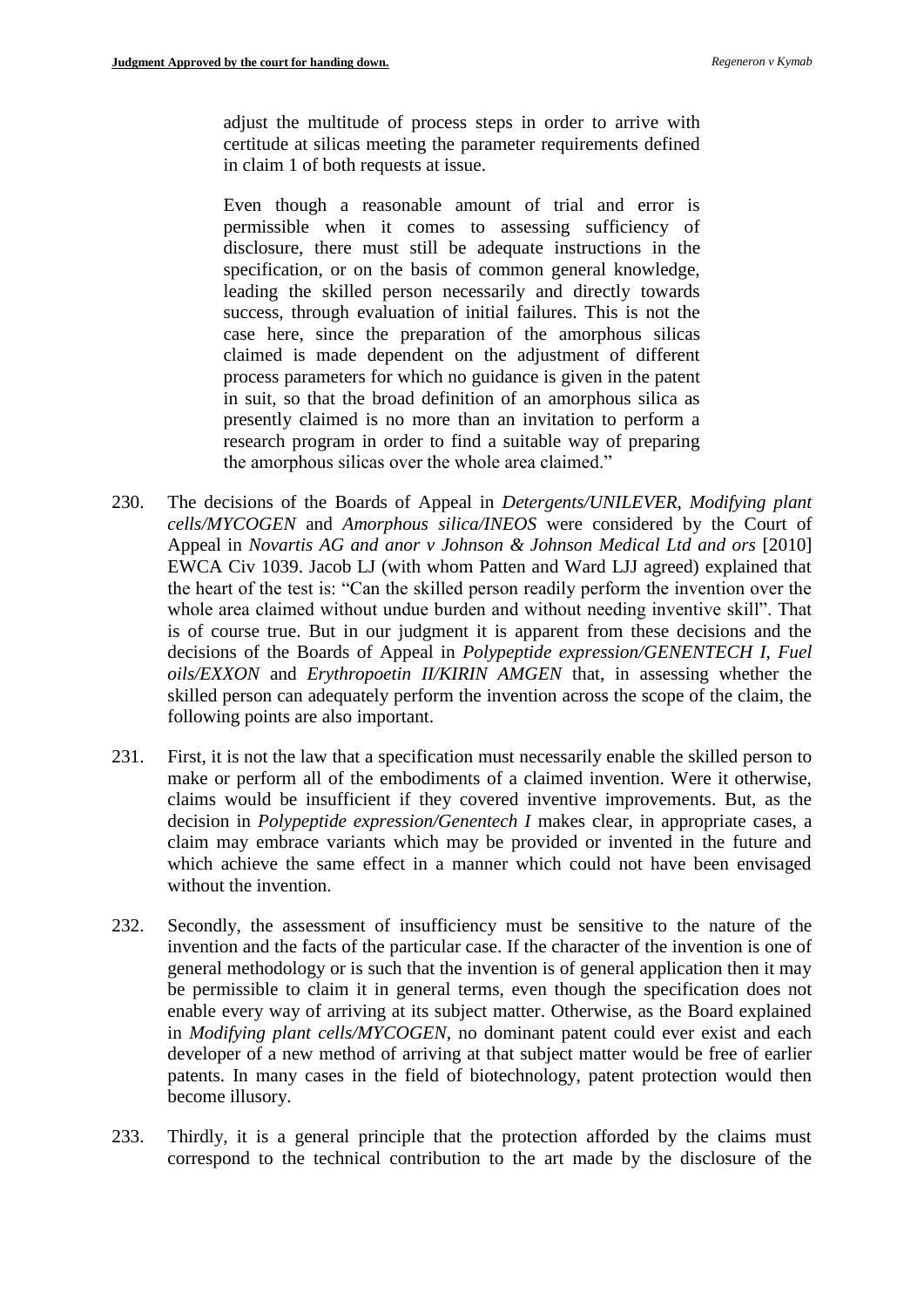invention. The patentee is entitled to fair protection having regard to the nature and character of the invention he has described.

- 234. That brings us to the leading authorities in this jurisdiction. Here we must start with the decision of the House of Lords in *Biogen v Medeva* [1997] RPC 1. It is helpful to have the relevant facts in mind. It was known at the priority date that the only available source of DNA for the hepatitis B virus (HBV) was the infective particle, the Dane particle. Professor Murray, the inventor, purified some DNA from Dane particles and cut it into fragments which were as large as possible. He then made a particular form of recombinant plasmid which he used to transform *E. coli.* He found that the bacteria expressed polypeptides with HBV antigen specificity. The inventive concept (for what he had done was indeed inventive) was the notion that the creation of large genomic fragments of eukaryotic DNA inserted into a particular plasmid and introduced into *E. coli* would work or, put another way, he had the idea of trying to express unsequenced eukaryotic DNA in a prokaryotic host. However, the claimed monopoly extended rather wider. It was, in effect, a product-by-process claim and encompassed any recombinant DNA molecule which expressed the genes of any HBV antigen in any host cell, and any way of making a DNA molecule which would achieve the necessary expression. This was significant because, once the DNA sequence of the Dane particle became known, no one would choose to proceed in the way Professor Murray did. A person skilled in the art would instead choose enzymes to digest the sites closest to the gene which expressed an antigenic fragment of the polypeptide; and, once they became available, that person would also use vectors for mammalian cells.
- 235. Against this background, Lord Hoffmann came to consider the concept of an enabling disclosure. He said this at 47-49:

"What has been less clear is what the concept of an enabling disclosure means. Part of the difficulty has been caused by a misinterpretation of what the Technical Board of Appeal of the E.P.O. said in *Genentech I/Polypeptide expression* (T 292/85) [1989] O.J. E.P.O. 275. This was a patent for a plasmid suitable for transforming a bacterial host which included an expression control sequence or "regulon" which could enable the expression of foreign DNA as a recoverable polypeptide. The Examining Division was willing to grant a patent only in respect of the plasmids, bacteria and polypeptides known at the date of application. The Technical Board of Appeal allowed the appeal, saying that the Examining Division had taken too narrow a view of the requirement of enabling disclosure:

"What is also important in the present case is the irrelevancy of the particular choice of a variant within the functional terms `bacteria', `regulon' or `plasmid'. It is not just that some result within the range of polypeptides is obtained in each case but it is the same polypeptide which is expressed, independent of the choice of these means.… Unless variants of components are also embraced in the claims, which are, now or later on, equally suitable to achieve the same effect in a manner which could not have been envisaged without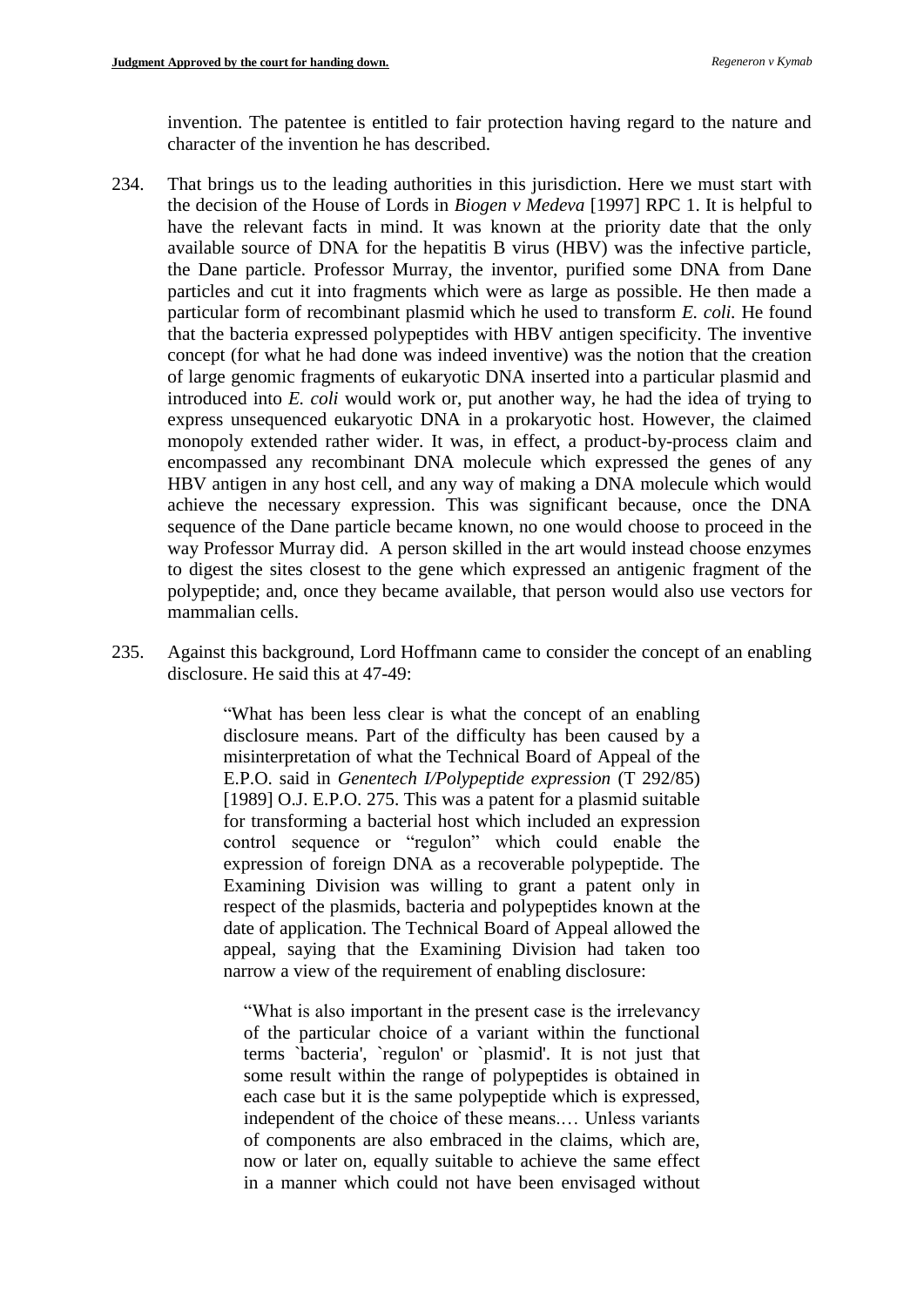the invention, the protection provided by the patent would be ineffectual … The character of the invention this time is one of general methodology which is fully applicable with any starting material, and is, as it was already stated, also independent from the known, trivial, or inventive character of the end-products." [references omitted]

In other words, the applicants had invented a general principle for enabling plasmids to control the expression of polypeptides in bacteria and there was no reason to believe that it would not work equally well with any plasmid, bacterium or polypeptide. The patent was therefore granted in general terms.

In *Mölnlycke AB v. Procter & Gamble Ltd.* [1992] F.S.R. 549, however, Morritt J. interpreted this decision to mean that it was a general rule of European patent law that an invention was sufficiently disclosed if the skilled man could make a single embodiment. This interpretation was followed by Aldous J. in *Chiron Corporation v. Organon Teknika Ltd.* [1994] F.S.R. 202, although I think I detect in his judgment some surprise that the E.P.O. should have adopted such a mechanistic and impoverished approach to the concept of enabling disclosure. As we shall see, he applied the same rule in the present case.

In fact the Board in Genentech I/Polypeptide expression was doing no more than apply a principle of patent law which has long been established in the United Kingdom, namely, that the specification must enable the invention to be performed to the full extent of the monopoly claimed. If the invention discloses a principle capable of general application, the claims may be in correspondingly general terms. The patentee need not show that he has proved its application in every individual instance. On the other hand, if the claims include a number of discrete methods or products, the patentee must enable the invention to be performed in respect of each of them.

Thus if the patentee has hit upon a new product which has a beneficial effect but cannot demonstrate that there is a common principle by which that effect will be shared by other products of the same class, he will be entitled to a patent for that product but not for the class, even though some may subsequently turn out to have the same beneficial effect: see *May & Baker Ltd. v. Boots Pure Drug Co. Ltd*. (1950) 67 R.P.C. 23, 50. On the other hand, if he has disclosed a beneficial property which is common to the class, he will be entitled to a patent for all products of that class (assuming them to be new) even though he has not himself made more than one or two of them.

Since *Genentech I/Polypeptide expression* the E.P.O. has several times reasserted the well established principles for what amounts to sufficiency of disclosure. In particular, in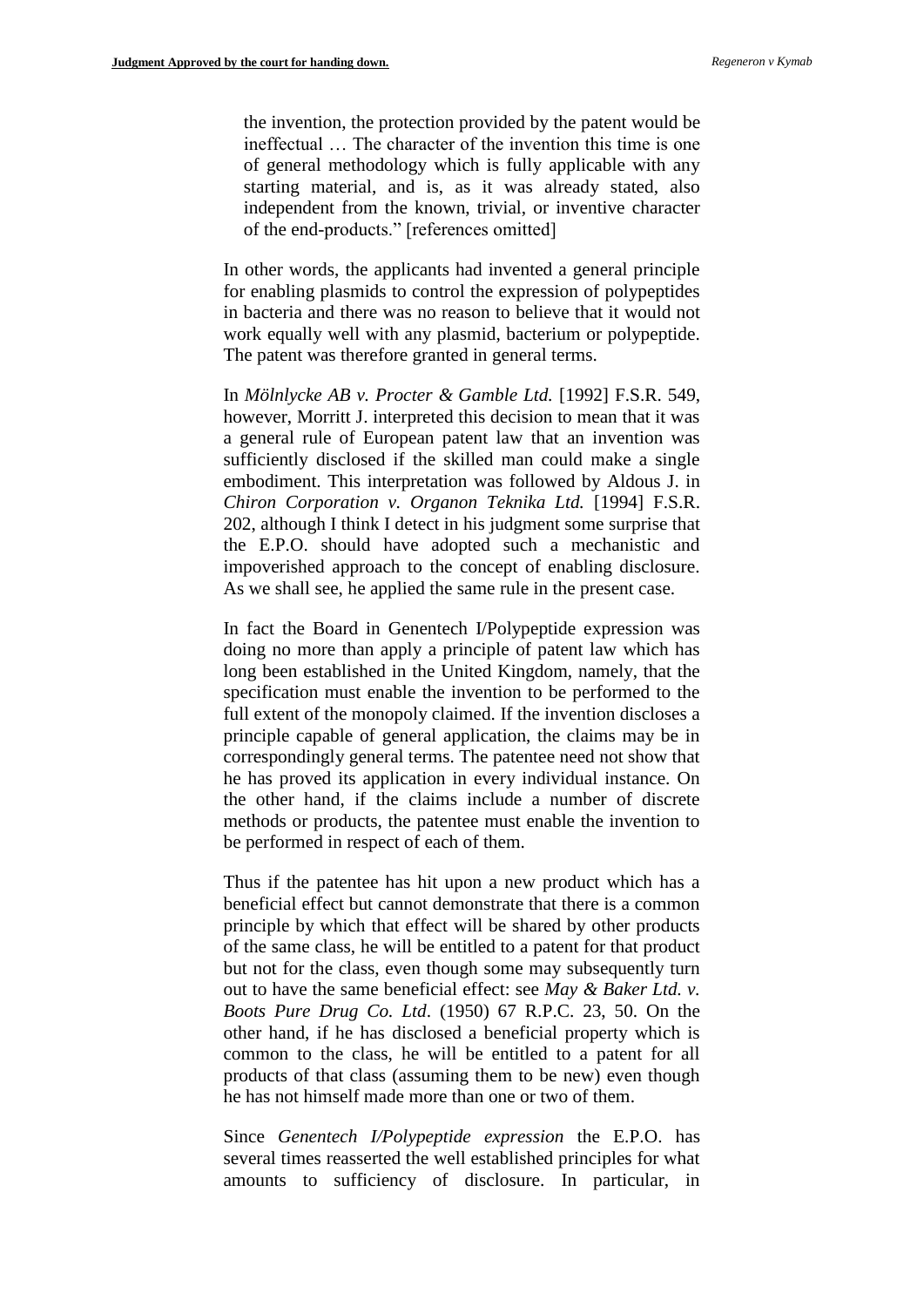*Exxon/Fuel Oils* (T 409/91) [1994] O.J. E.P.O. 653, paragraph 3.3 , the Technical Board of Appeal said of the provision in the European Patent Convention equivalent to section 14(5)(c) of the Act:

"Furthermore, Article 84 EPC also requires that the claims must be supported by the description, in other words, it is the definition of the invention in the claims that needs support. In the Board's judgment, this requirement reflects the general legal principle that the extent of the patent monopoly, as defined by the claims, should correspond to the *technical contribution to the art* in order for it to be supported, or justified.""

236. A little later, in considering whether the disclosure of the priority document contained an enabling disclosure which supported the claims, Lord Hoffmann held that the trial judge's findings that Professor's Murray's invention worked was one that was open to him and should be respected. But that was not the end of the matter because the question here was not whether the claimed invention could deliver the goods, but whether the claim covered other ways in which they might be delivered which owed nothing to the teaching of the patent or any principle it disclosed. In that connection, he explained at 50-51:

> "It will be remembered that in *Genentech I/Polypeptide expression* the Technical Board spoke of the need for the patent to give protection against other ways of achieving the same effect "in a manner which could not have been envisaged without the invention". This shows that there is more than one way in which the breadth of a claim may exceed the technical contribution to the art embodied in the invention. The patent may claim results which it does not enable, such as making a wide class of products when it enables only one of those products and discloses no principle which would enable others to be made. Or it may claim every way of achieving a result when it enables only one way and it is possible to envisage other ways of achieving that result which make no use of the invention."

- 237. This was such a case for Professor Murray's contribution consisted in showing that, despite the uncertainties which then existed over the DNA of the Dane particle, known recombinant techniques could be used to make the antigens in a prokaryotic host cell. But this contribution did not justify a claim to a monopoly of any recombinant method of making the antigens. It was too broad, not because of an inability to achieve all the promised results, but because the same results could be produced by different means.
- 238. We draw the following points from this decision:
	- i) The extent of the patent monopoly, as defined by the claims, must correspond to the technical contribution to the art its disclosure has made in order for it to be justified.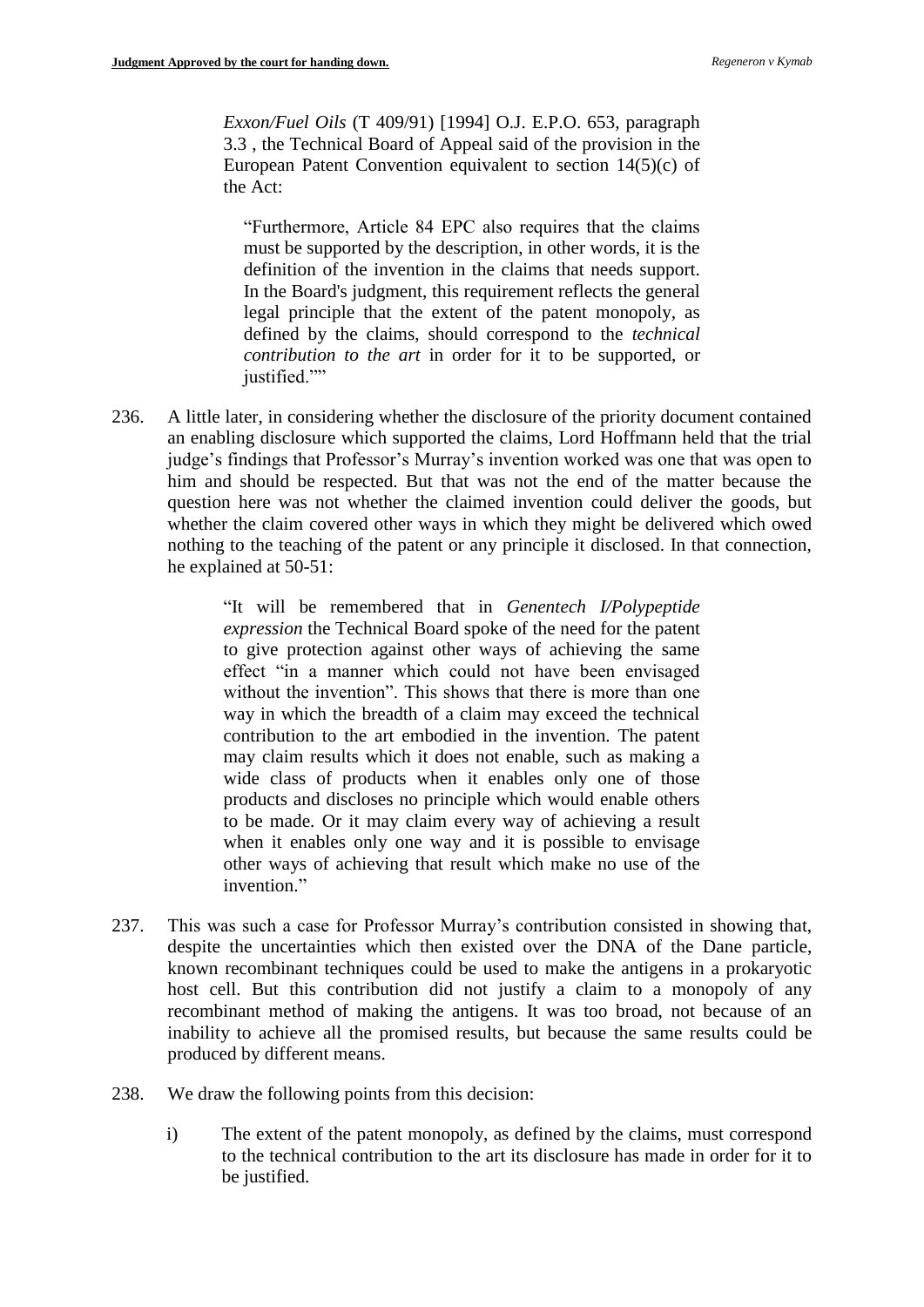- ii) The specification must enable the invention to be performed to the full extent of the monopoly claimed. But if the invention discloses a principle capable of general application, the claims may be in correspondingly general terms.
- iii) If the patentee has found a new product which has a beneficial effect but cannot demonstrate there is a common principle by which that effect will be shared by other products of the same class, he will be entitled to a patent for that product but not for the class. But if he has disclosed a beneficial property which is common to the class, he will be entitled to a patent for all the products of that class even though he has not himself made more than one or two of them.
- iv) There is more than one way in which the breadth of the claim may exceed the technical contribution to the art embodied in the invention. The patent may claim results which it does not enable, such as making a wide class of products when it enables only one of those products and discloses no principle which would enable others to be made. Or it may claim every way of achieving a result when it enables only one way and it is possible to envisage other ways of achieving that result which make no use of the invention.
- 239. Lord Hoffmann provided further guidance in *Kirin-Amgen Inc v Hoechst Marion Roussel* [2004] UKHL 46, [2005] RPC 9. A team from Amgen was the first to clone and sequence the gene for erythropoetin ("EPO"). Once that sequence had been discovered it was possible to make the polypeptide by conventional methods of recombinant DNA technology. Amgen was in due course granted a patent with claims to a DNA sequence for use in securing expression in a prokaryotic or eukaryotic host cell of EPO, and to the recombinant polypeptide itself. The question arose as to whether these claims were sufficiently broad to encompass EPO made by any form of recombinant technology, so including a process used by Transkaryotic Therapies Inc ("TKT") which made EPO by introducing exogenous DNA into a cell and in that way activating the endogenous EPO gene, and if they were, whether they were insufficient.
- 240. The House of Lords held the relevant claims were not infringed so it was not necessary to determine this allegation of insufficiency. In the circumstances, Lord Hoffmann did not express a concluded view but nevertheless considered whether the sequence information that Amgen had disclosed in the patent and which TKT needed to perform its process constituted a principle of general application, as the trial judge had held. Having earlier reiterated the principle that the disclosure of a specification must enable the invention to be performed to the full extent of the monopoly claimed, and that whether a specification is sufficient or not is highly sensitive to the nature of the invention, Lord Hoffmann elucidated what was meant by the phrase "a principle of general application":

"112 This gave rise to a good deal of argument about what amounted to a "principle of general application". In my opinion there is nothing difficult or mysterious about it. It simply means an element of the claim which is stated in general terms. Such a claim is sufficiently enabled if one can reasonably expect the invention to work with anything which falls within the general term. For example, in *Genentech I/Polypeptide expression* (T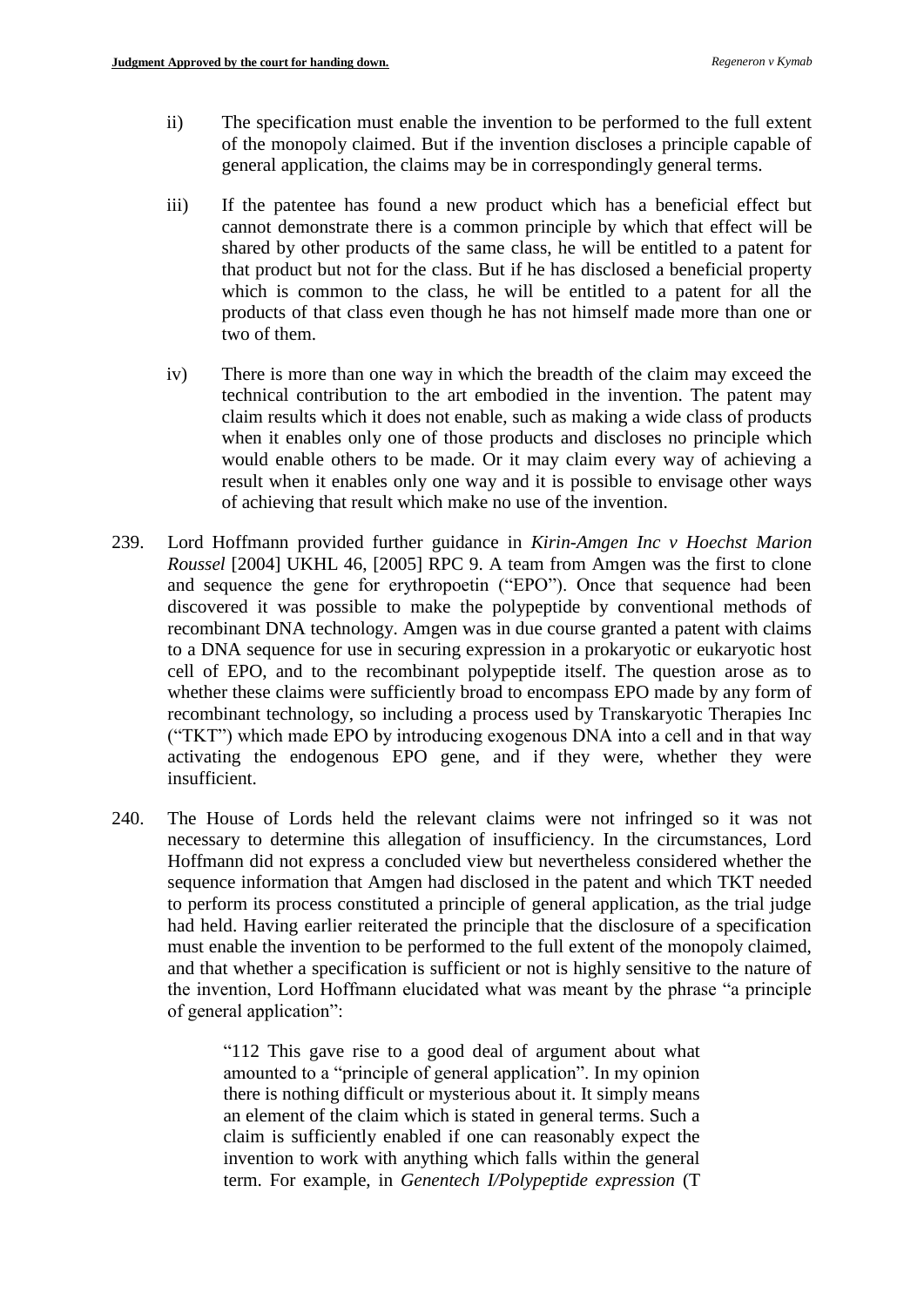292/85) [1989] O.J. EPO 275, the patentee claimed in general terms a plasmid suitable for transforming a bacterial host which included an expression control sequence to enable the expression of exogenous DNA as a recoverable polypeptide. The patentee had obviously not tried the invention on every plasmid, every bacterial host or every sequence of exogenous DNA. But the Technical Board of Appeal found that the invention was fully enabled because it could reasonably be expected to work with any of them.

113 This is an example of an invention of striking breadth and originality. But the notion of a "principle of general application" applies to any element of the claim, however humble, which is stated in general terms. A reference to a requirement of "connecting means" is enabled if the invention can reasonably be expected to work with any means of connection. The patentee does not have to have experimented with all of them."

- 241. Lord Hoffmann was of the view that the facts of the case did not support the application of this principle because the specification did not disclose a way of making EPO in sufficiently general terms to include the TKT process. It disclosed only how to make EPO by introducing exogenous DNA coding for EPO into a host cell. The TKT method was not a version of Amgen's method which could reasonably be expected to work just as well. It was different. Further, an invention was not enabled by the disclosure in the specification simply because it could not be worked without that disclosure. The disclosure must not only be necessary, it must be sufficient.
- 242. Lord Hoffmann then addressed a point made by the Court of Appeal, namely that the law contemplates that patents will not lack sufficiency, even though the claims cover inventive improvements, and said that:

"117 … it is of course correct so far as it goes. The choice of a particular form of an integer falling within the terms of the claim may improve the way the invention works and be in itself an inventive step. The specification is not insufficient merely because it does not enable the person skilled in the art to make such an invention. The use of the improvement is still a way of working the original invention. But TKT does not rely upon the fact that the use by TKT of an endogenous EPO gene was inventive. Their objection is that it is not a way of making EPO which is disclosed, even in the most general terms, by the specification. As the point does not arise, I do not propose to express a concluded view. But, unlike the Court of Appeal, I think that the breadth of claim objection may well have been a good one."

243. *H Lundbeck A/S v Generics (UK) Ltd* [2008] EWCA Civ 311, [2008] RPC 19 concerned a claim to the (+) enantiomer of a well-known racemate called citalopram. The patentee, Lundbeck, found a way to separate the enantiomers and found that the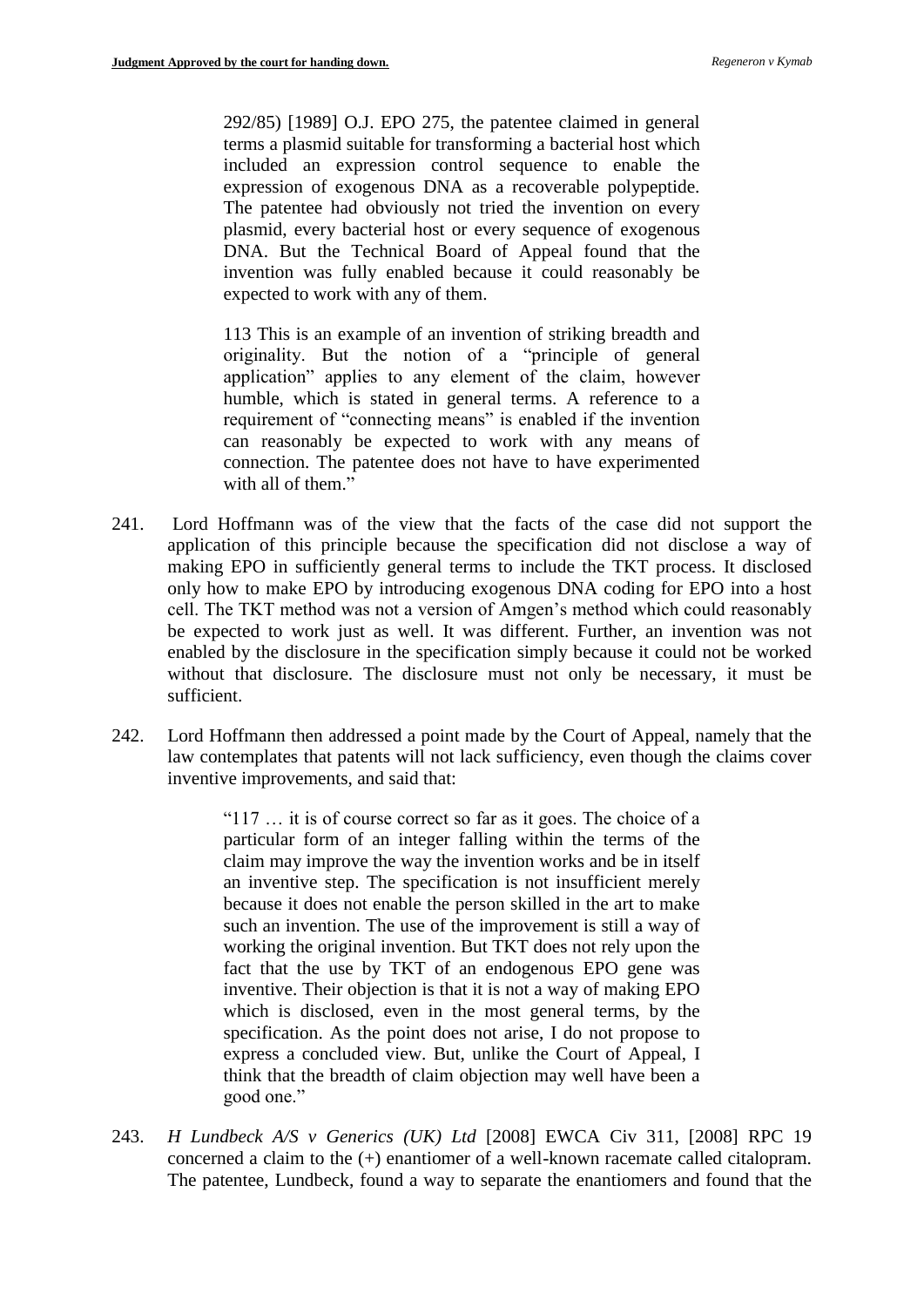(+) enantiomer was the effective one. The trial judge, Kitchin J (as he then was), held, in light of the decision of the House of Lords in *Biogen*, that claim 1 of the patent, which was directed to the  $(+)$  enantiomer, was insufficient on the basis that the extent of the patent monopoly exceeded the technical contribution that Lundbeck had made, which was simply to find one way of making that enantiomer; and this contribution did not justify a claim to that enantiomer however made. The Court of Appeal disagreed. Lord Hoffmann, with whom Smith and Jacob LJJ agreed, held that the decision in *Biogen* was limited to the form of claim which the House of Lords was there considering, a product-by-process claim, and could not be extended to an ordinary product claim in which the product was not defined by a class of processes of manufacture. The technical contribution to the art here was the product and not the process by which it was made, even if that process constituted the only inventive step. In the course of his reasoning, Lord Hoffmann said this about the circumstances of and decision in Biogen:

"34 Thus, as a matter of construction, the House of Lords interpreted the claim as being to a class of products which satisfied the specified conditions, one of which was that the molecule had been made by recombinant technology. That expression obviously includes a wide variety of possible processes. But the law of sufficiency, both in the United Kingdom and in the EPO, is that a class of products is enabled only if the skilled man can work the invention in respect of all members of the class. The specification might show that this has been empirically demonstrated or it might disclose a principle which can reasonably be expected to apply across the class: see T 292/85 *Polypeptide expression/GENENTECH*  [1989] O.J. E.P.O. 275; T409/91 *Fuel Oils/EXXON* [1994] O.J. E.P.O. 653; *Kirin-Amgen Inc v Hoechst Marion Roussel Ltd* [2005] R.P.C. 9, [112]. But the specification in *Biogen* described only one method of making the molecule by recombinant technology and disclosed no general principle. It was easy to contemplate other methods about which the specification said nothing and which would owe nothing to the matter disclosed."

- 244. A further appeal to the House of Lords was dismissed: [2009] UKHL 12, [2009] RPC 13. The House agreed with the Court of Appeal. Lord Neuberger explained that, in the context of a simple product claim such as that in issue, the technical contribution, at least in the absence of special factors, was the product itself.
- 245. We believe the following further points of relevance to this appeal can be taken from the decision of the House of Lords in *Kirin-Amgen* and the decisions of the Court of Appeal and the House of Lords in *Lundbeck*:
	- i) a principle of general application is simply an element of a claim which is stated in general terms;
	- ii) a claim containing such an element is sufficiently enabled if the skilled person can reasonably expect the invention to work with anything which falls within the general term; and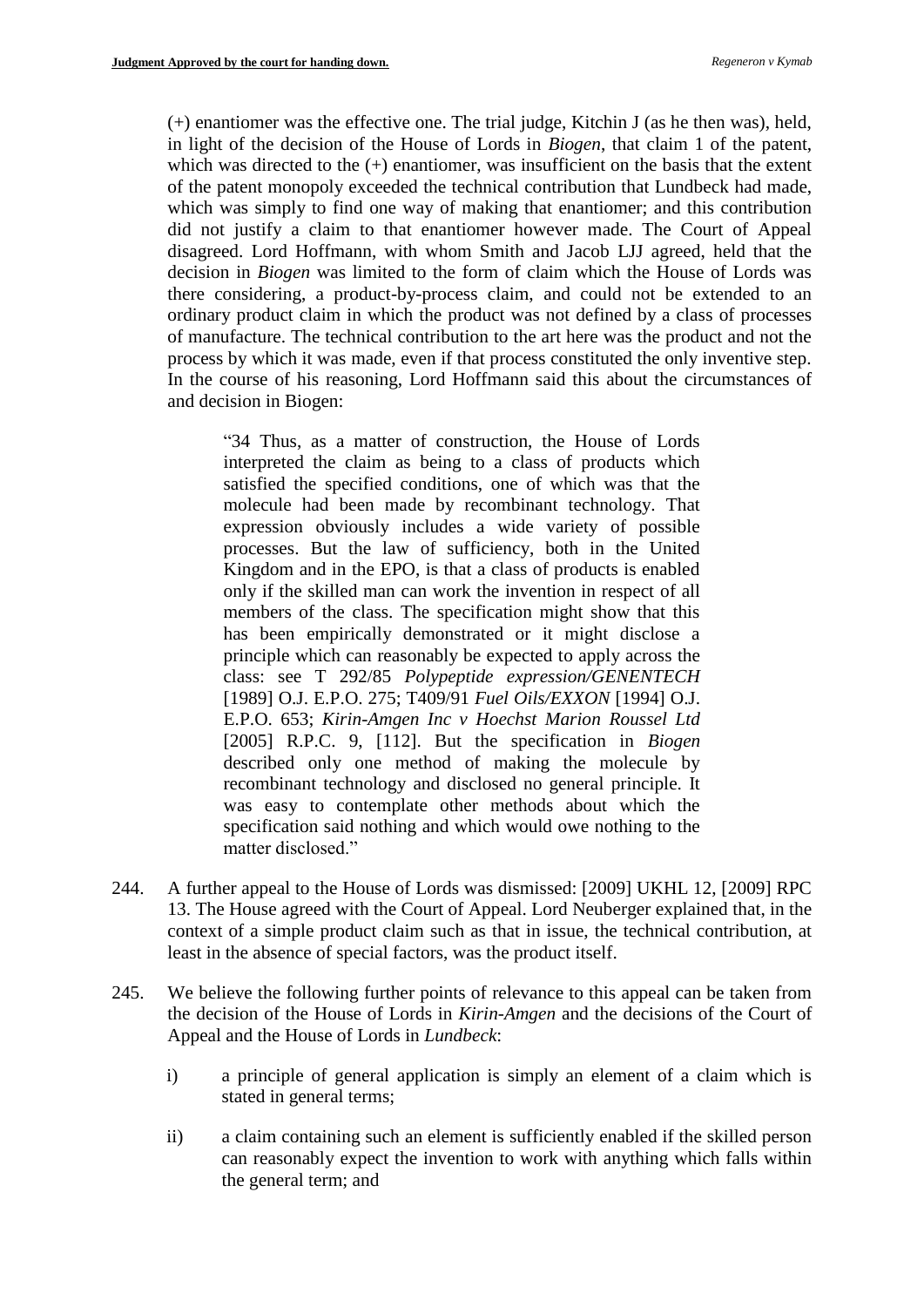- iii) a particular form of an element of a claim may improve the way the invention works and be inventive. However, the patent is not insufficient simply because the specification does not enable that improvement. It is still a way (albeit an improved way) of working the original invention.
- 246. Finally we should mention the decision of the Court of Appeal in *Regeneron Pharmaceuticals Inc v Genentech Inc* [2013] EWCA Civ 93, [2013] RPC 28, to which the judge referred. This appeal concerned a patent claim directed to the use of a human vascular endothelial growth factor ("hVEGF") antagonist, such as an isolated hVEGF receptor, in the preparation of a medicament for the treatment of a noncancerous disease characterised by excessive blood vessel growth. Genentech, the owner of the patent, claimed it was infringed by the use of a product developed by Regeneron called VEGF-Trap, a chimeric molecule containing two monomers linked together. Regeneron denied its molecule fell within the scope of the claims and argued that the patent was insufficient because the monopoly claimed was far too broad and encompassed the use of a vast number of antagonists which it did not enable. It contended, among other things, that it was not possible at the filing date to make a reasonable prediction based upon the teaching in the patent and the general knowledge that hVEGF antagonists would be useful in the treatment of all diseases of the kinds contemplated and that it would involve undue effort to find which antagonists were effective against which diseases. It also argued that if the claims were broad enough to cover VEGF-Trap, they covered products they did not enable.
- 247. In discussing the general legal principles applicable to the insufficiency attack, Kitchin LJ (with whom Longmore and Moses LJJ agreed) said this at [100]-[101]:

"100 It must therefore be possible to make a reasonable prediction the invention will work with substantially everything falling within the scope of the claim or, put another way, the assertion that the invention will work across the scope of the claim must be plausible or credible. The products and methods within the claim are then tied together by a unifying characteristic or a common principle. If it is possible to make such a prediction then it cannot be said the claim is insufficient simply because the patentee has not demonstrated the invention works in every case.

101 On the other hand, if it is not possible to make such a prediction or if it is shown the prediction is wrong and the invention does not work with substantially all the products or methods falling within the scope of the claim then the scope of the monopoly will exceed the technical contribution the patentee has made to the art and the claim will be insufficient. It may also be invalid for obviousness, there being no invention in simply providing a class of products or methods which have no technically useful properties or purpose."

248. Applying these principles, the court found no reason to interfere with the judge's findings rejecting the broad insufficiency attacks. The court then turned to the infringement - insufficiency squeeze, upheld the judge's finding that VEGF-Trap fell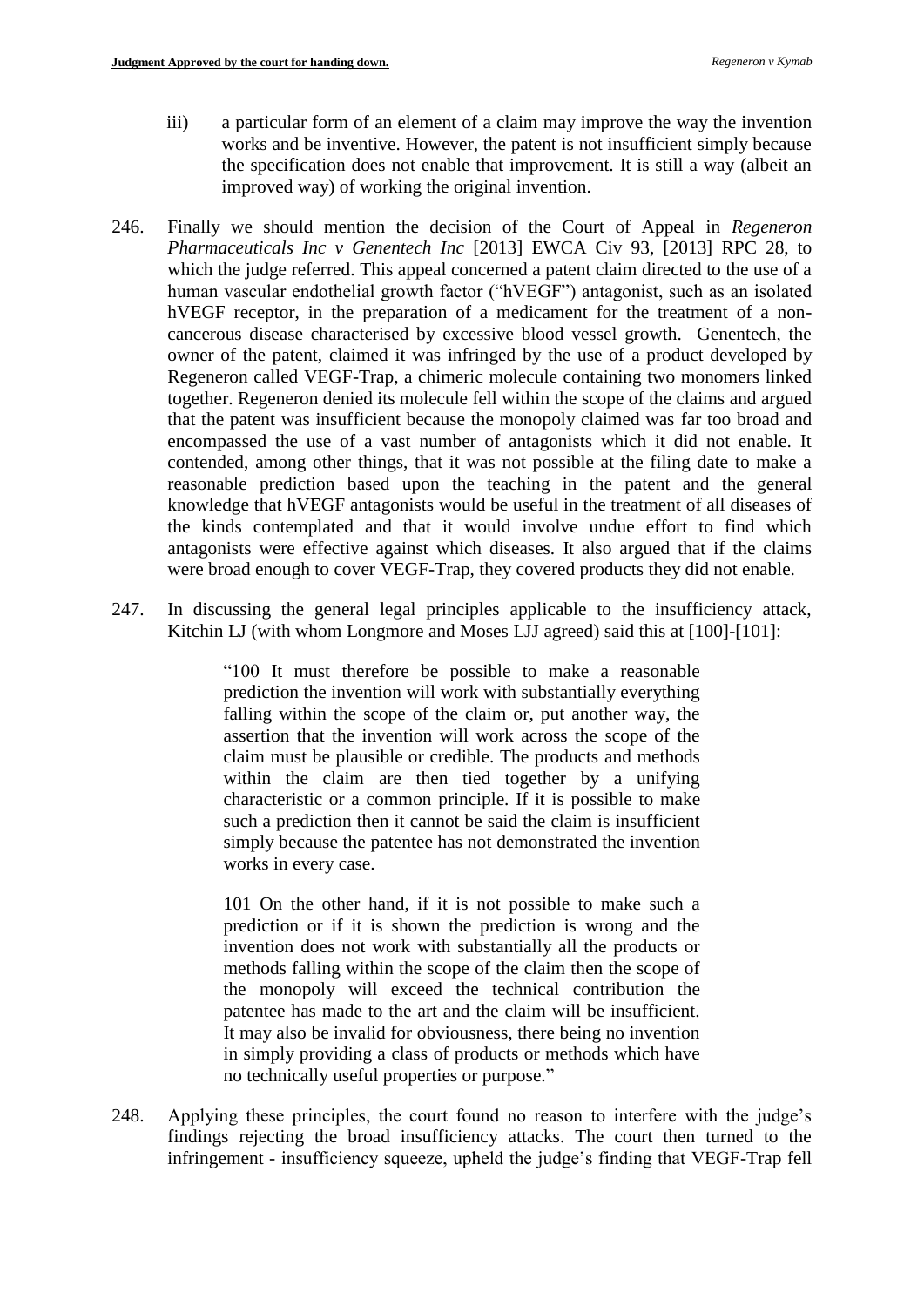within the scope of the claims and rejected the contention that this rendered the claims insufficient:

"173 This does not, however, mean the patent is insufficient. A claim for an invention of broad application may properly encompass embodiments which may be provided or invented in the future and which have particularly advantageous properties, provided such embodiments embody the technical contribution made by the invention. VEGF-Trap does indeed embody the technical contribution made by the patent; it has a therapeutic effect in patients suffering from ARMD by treating the angiogenesis associated with that condition, and it does so by binding to VEGF and inhibiting its biological activity. VEGF-Trap is therefore one of those improvements which Lord Hoffmann had in mind in *Kirin-Amgen* [2004] UKHL 46, [2005] R.P.C. 9 at [117]."

249. This exposition is, we believe, entirely consistent with the principles we have identified. A claim is not insufficient simply because it encompasses inventive improvements provided they embody the technical contribution the disclosure of the invention has made to the art.

### **The application of the law**

- 250. We summarised the arguments developed by Mr Turner on behalf of Regeneron earlier in this judgment. They have at their heart the contention that the judge failed properly to appreciate the nature and extent of the contribution to the art that the disclosure of the invention has made; fell into error in deciding what the disclosure of the patent in fact enabled; and ought to have found that, having regard to the principles we have explained, the specification of each of the patents did disclose the claimed invention clearly enough and completely enough for it to be performed by a person skilled in the art.
- 251. Mr Tappin, for Kymab, argues that each of Regeneron's submissions is flawed. He submits that the claims are to classes of products (claim 1 of the 163 patent and claims 5 and 6 of the 287 patent) or classes of processes (claim 1 of the 287 patent). As for the claims to classes of products, they include genetically modified cells and mice in which the entire mouse immunoglobulin variable region loci have been replaced with the orthologous human loci. Such cells and mice were specifically envisaged by the patents, and the patents assert that the skilled person could make them by using their teaching. However, on the judge's findings of fact, the patents do not enable such cells or mice or many other types of genetically modified products falling within the scope of the claims. As for claim 1 of the 287 patent, this encompasses the replacement, by homologous recombination, of at least the mouse D and J gene segments at the proximal end of the locus with several orthologous human V segments and the human D and J gene segments which involves the replacement of at least about 100 kb of mouse sequence with about 200 to 300 kb of human sequence. But again, the specification does not enable such replacement. Indeed, says Mr Tappin, vast swathes of the claims are not enabled. The law requires these claims to be enabled across their breadth, and they are not.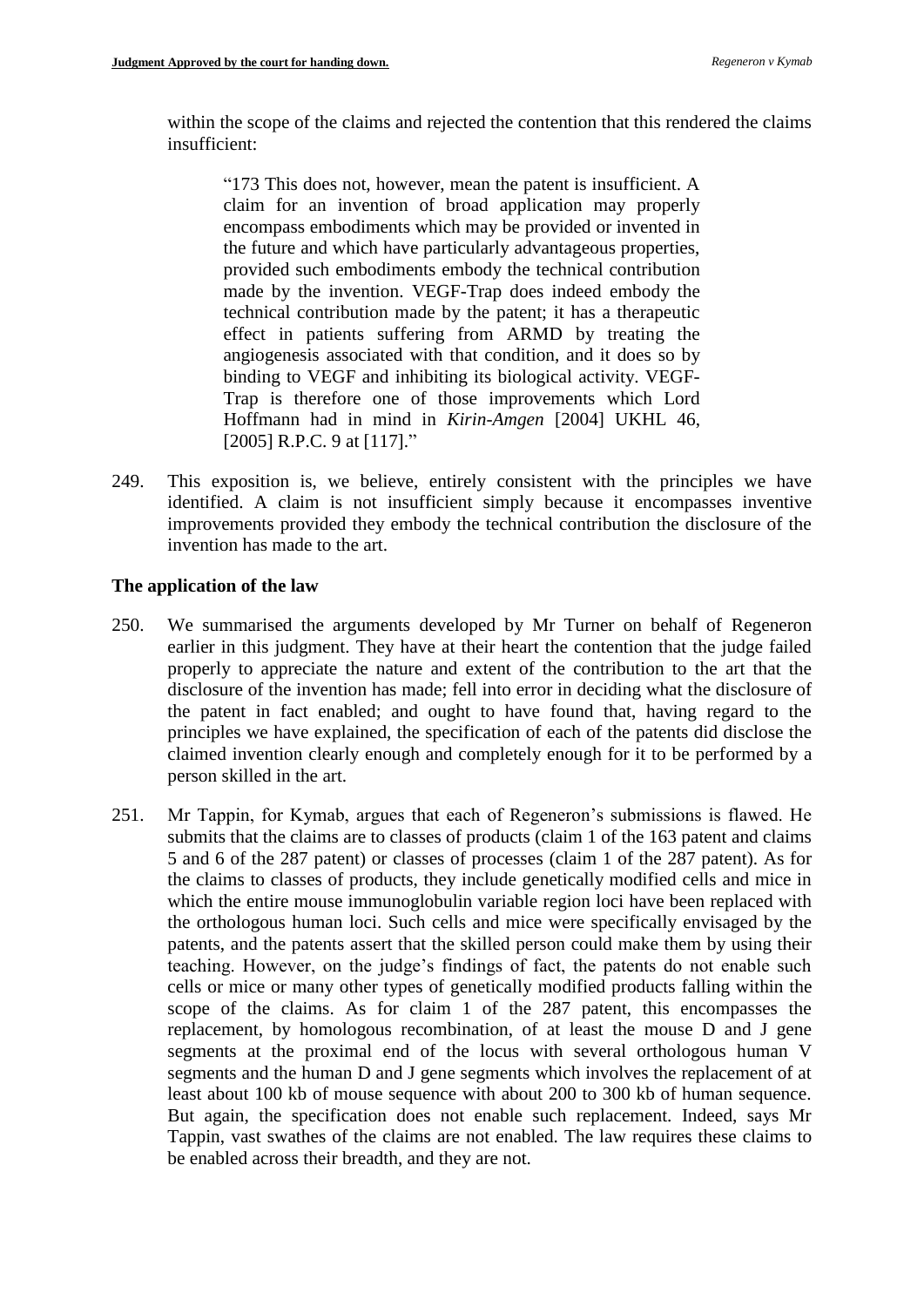252. Mr Tappin also submits that the patents do not disclose any principle of general application and certainly not any principle which enables the skilled person to make products or carry out methods across the scope of the claims. Achievement of the replacement of the entire murine loci with the orthologous human loci cannot be regarded as an improvement invention; and the deficiencies in the specification cannot be excused on the basis that it might be possible to make something falling within a small corner of the claims. The judge directed himself properly as to the law and arrived at an overall conclusion which was, on the basis of his findings of fact, inevitable.

### *Discussion*

- 253. The judge considered that all of the product claims were of broader scope than claim 1 of the 287 patent and so, in considering the parties' submissions, we shall start with claim 1 of the 163 patent. The following points are, we think, particularly material in light of the findings we have made and the principles we have sought to explain. We can at this stage express them quite shortly.
- 254. As we have seen, this claim is drawn in general language and is of broad scope. But each of the mice it encompasses has the reverse chimeric locus, that is to say, it is a mouse which produces hybrid antibodies containing human variable regions and mouse constant regions, and in which mouse V, D and J segments have been replaced with human V, D and J segments at a chromosomal immunoglobulin heavy chain locus, and mouse V and J segments have been replaced with human V and J segments at a chromosomal immunoglobulin light chain locus.
- 255. The disclosure of the reverse chimeric locus was, as we have described, a major contribution to the art for it provided the answer to a significant problem which those working in the field had faced, namely that transgenic mice produced by conventional methods were immunologically sick. Transgenic mice with the reverse chimeric locus do not suffer from this deficiency.
- 256. The character of this invention is therefore such that any transgenic mouse which falls within the scope of the claim and so produces hybrid antibodies containing the human variable regions and mouse constant regions will benefit from the technical contribution the disclosure of the 163 patent has made to the art, and will do so irrespective of the antigen which is used to challenge the mouse. In our judgment it is properly described as a principle of general application.
- 257. As for the ability of the skilled team seeking to implement the teaching of the 163 patent at the priority date, we are satisfied for the reasons that we have given that the skilled team, equipped with the common general knowledge, could have produced without undue effort a transgenic mouse falling within the scope of the claim by making a minigene construct of up to 20 kb in length containing a subset of the human V, D and J segments (in the case of the heavy chain) and a subset of the V and J segments (in the case of the light chain), and that this could have been achieved by conventional techniques of homologous recombination.
- 258. We are also satisfied that the skilled team seeking to implement the teaching of the 163 patent and equipped with the common general knowledge could have produced without undue effort a transgenic mouse falling within the scope of the claim by using LTVECs and the MOA assay in the manner we have described.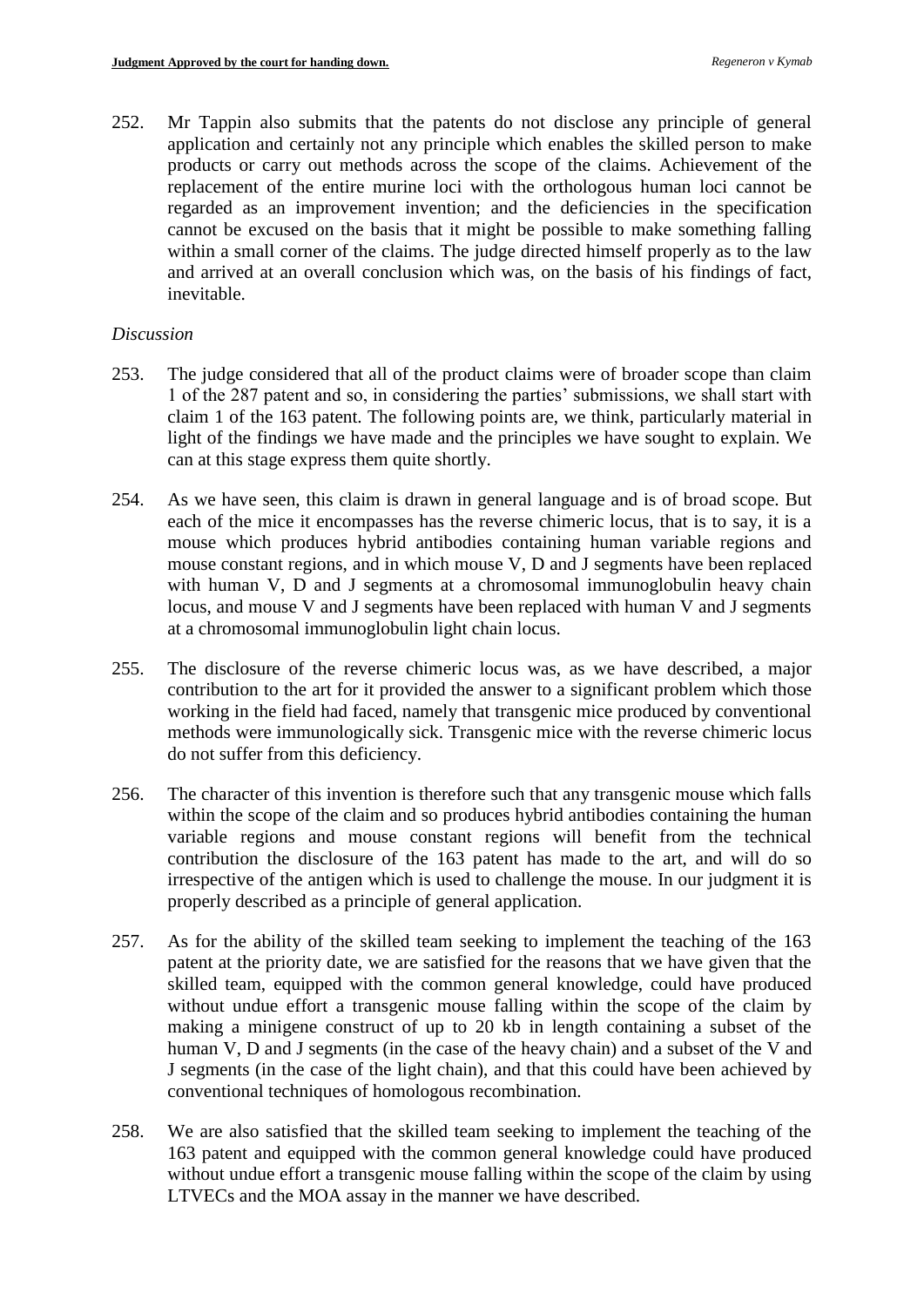- 259. It is true to say that the transgenic mice produced by either of the methods described in the immediately foregoing paragraphs would have had only a subset of the human V gene segments. We also recognise that there was a perception at the priority date that the greater the number of human V gene segments that had been inserted into the transloci, the more varied the human antibody expression was likely to be. Nevertheless, as we have also seen, a transgenic mouse of this kind with only a few human V gene segments would have had an immunological response which was close to that of wild type mice.
- 260. These points, taken together, strongly suggest to us that the 163 patent does disclose the invention clearly enough and completely enough for it to be performed by a person skilled in the art. The character of the invention is one of general application. It applies to any mouse challenged with any antigen and the benefit it confers will be shared by every mouse falling within the scope of the claim. The skilled team would reasonably expect the invention to work across the scope of the claim and that expectation would be correct. What is more, there is nothing in the claim which could have been envisaged without the invention and, were protection to be limited to only those embodiments which could have been made at the priority date without undue effort, the protection provided by the patent would have rapidly become ineffectual.
- 261. Is the patent nevertheless insufficient because it was not possible at the priority date to perform Example 3 as described, or because it was not possible to delete 100 kb of mouse sequence and insert 200-300 kb of human sequence as illustrated in Figure 4 in a single step, or because it was not possible to delete 150 kb of mouse sequence and insert 75 kb of human sequence in one step? We do not believe it is. The following further matters are particularly relevant in this regard.
- 262. First and as we have shown, it is well-established that the skilled person is not bound to carry out the invention precisely as described and can use the common general knowledge to perform the invention and make any obvious changes that may be necessary, provided of course that any work involved is not undue.
- 263. Secondly, the evidence established that the skilled team would have regarded the implementation of Example 3 as extremely challenging and in these circumstances the obvious thing to have done would have been to shorten the inserts. The team would also have understood that there was no need to carry out deletions in the same step as insertions, and that any necessary deletions could be effected without undue difficulty in a later and separate step.
- 264. Thirdly and for the reasons we have given, we are satisfied that the skilled team could have produced transgenic mice within the scope of the claim without undue effort at the priority date and that such mice would have had a near wild type response.
- 265. Fourthly, the law does not require a patentee to enable each and every embodiment of a claimed invention. As the authorities recognise, a claim may encompass inventive improvements of what is described and a specification is not insufficient merely because it does not enable the person skilled in the art to make every such invention. It is important, however, that any such improvement is still a way of working the original invention. In this case we have no doubt that this is the case: there is no mouse falling within the scope of claim 1 of the 163 patent which does not embody the reverse chimeric locus and enjoy the benefits it brings.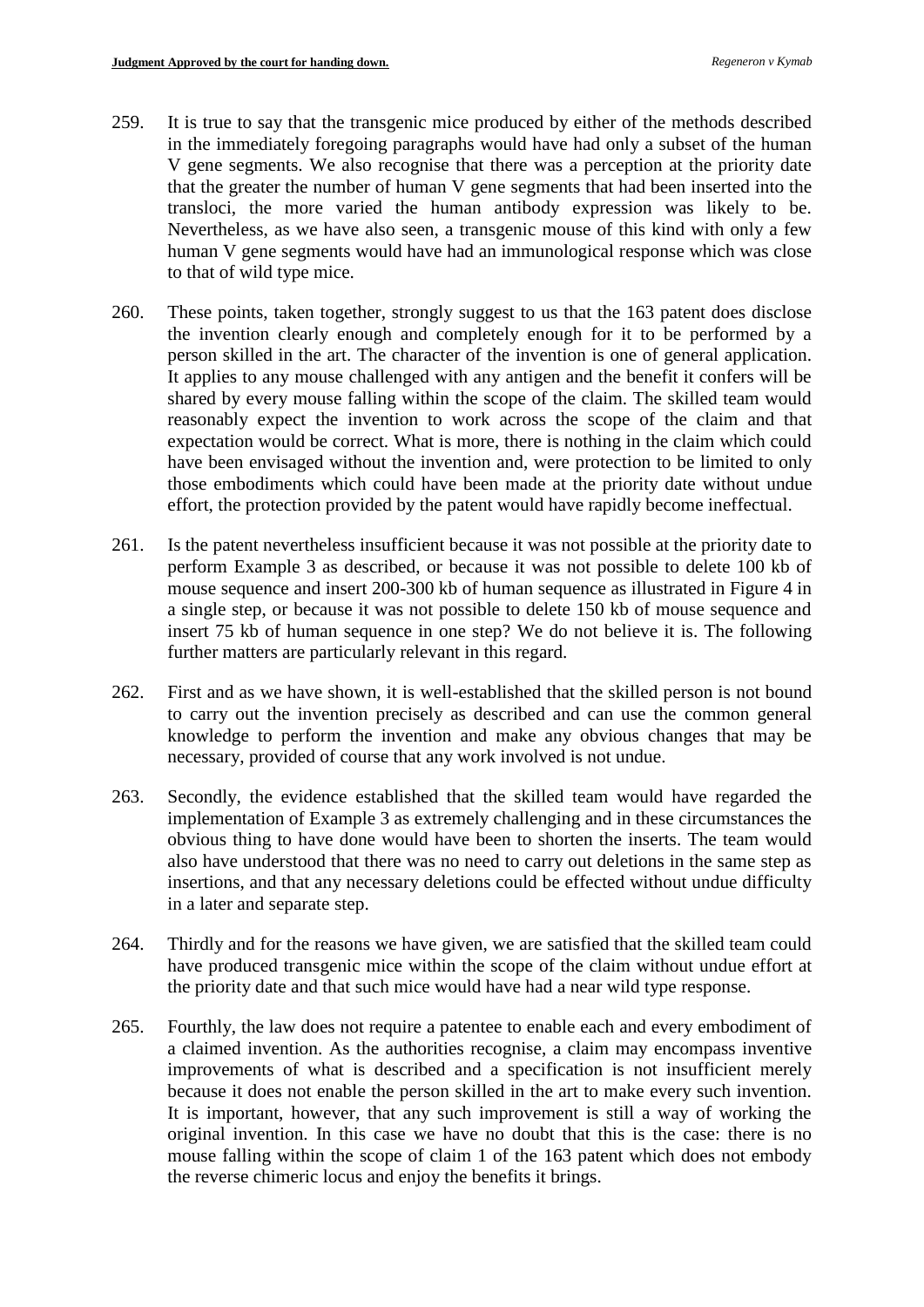- 266. Fifthly, if the claim of a patent is adequately enabled across its breadth and its scope is commensurate with the technical contribution the disclosure of the invention has made to the art, the patent does not cease to be sufficient simply because the specification promises too much. As we have explained, the skilled team would have recognised that Example 3, as described, presented a real challenge, and that the example would not have worked. But they would also have appreciated that an obvious way forward was to reduce the size of the inserts, and by proceeding in this way and in the manner we have described could have implemented the claimed invention without undue effort.
- 267. For all of these reasons, we have come to the conclusion that claim 1 of the 163 patent does not exceed the contribution to the art which the disclosure of its specification has made. We are satisfied that the extent of the patent monopoly, as defined by claim 1, does correspond to that technical contribution to the art and that it is adequately enabled across its scope.
- 268. We come next to claim 1 of the 287 patent and in our judgment very similar considerations apply. It is a claim to a method which is drawn in broad terms but each of the individual methods which it encompasses is a method of making a reverse chimeric locus in an isolated mouse ES cell by the replacement of V, D and J gene segments of the endogenous immunoglobulin heavy chain variable gene locus with orthologous human V, D and J segments. Further, each of the methods uses LTVECs to bring about the necessary modification of the endogenous chromosomal locus of interest and the MOA assay to detect those ES cells which have been modified successfully. It is, in short, a claim to a particular way of producing the reverse chimeric locus.
- 269. The methods of claim 1 therefore incorporate both aspects of the invention that we have described. They are all methods of producing within ES cells a reverse chimeric locus in the heavy chain variable region such that the cells will produce hybrid antibodies containing human variable regions and mouse constant regions. But they are also methods which involve the use of the MOA assay which was itself a significant technical contribution to the art for, in the words of the patent, it empowered the use of LTVECs as targeting vectors and reduced the time for identifying correctly modified eukaryotic cells from several days to a few hours.
- 270. In our judgment the character of the invention of claim 1 is such that any person carrying out a method falling within the scope of the claim will benefit from the technical contribution the disclosure of the specification has made to the art in both respects. The product of the method is an ES cell containing the reverse chimeric locus of the invention, and the method itself allows the skilled person to use LTVECs to carry out the modification, with all the benefits that attend the use of these large targeting vectors.
- 271. That said, the other points that we have made in connection with the enablement of claim 1 of the 163 patent are equally apposite here. We accept that the skilled person could not have carried out the large deletions and insertions described in Example 3 without inventive improvements but the skilled team would have appreciated that the obvious thing to do was to shorten the inserts and to carry out any necessary deletions in a separate step, and the result would have been the production of ES cells that had a near wild type response.